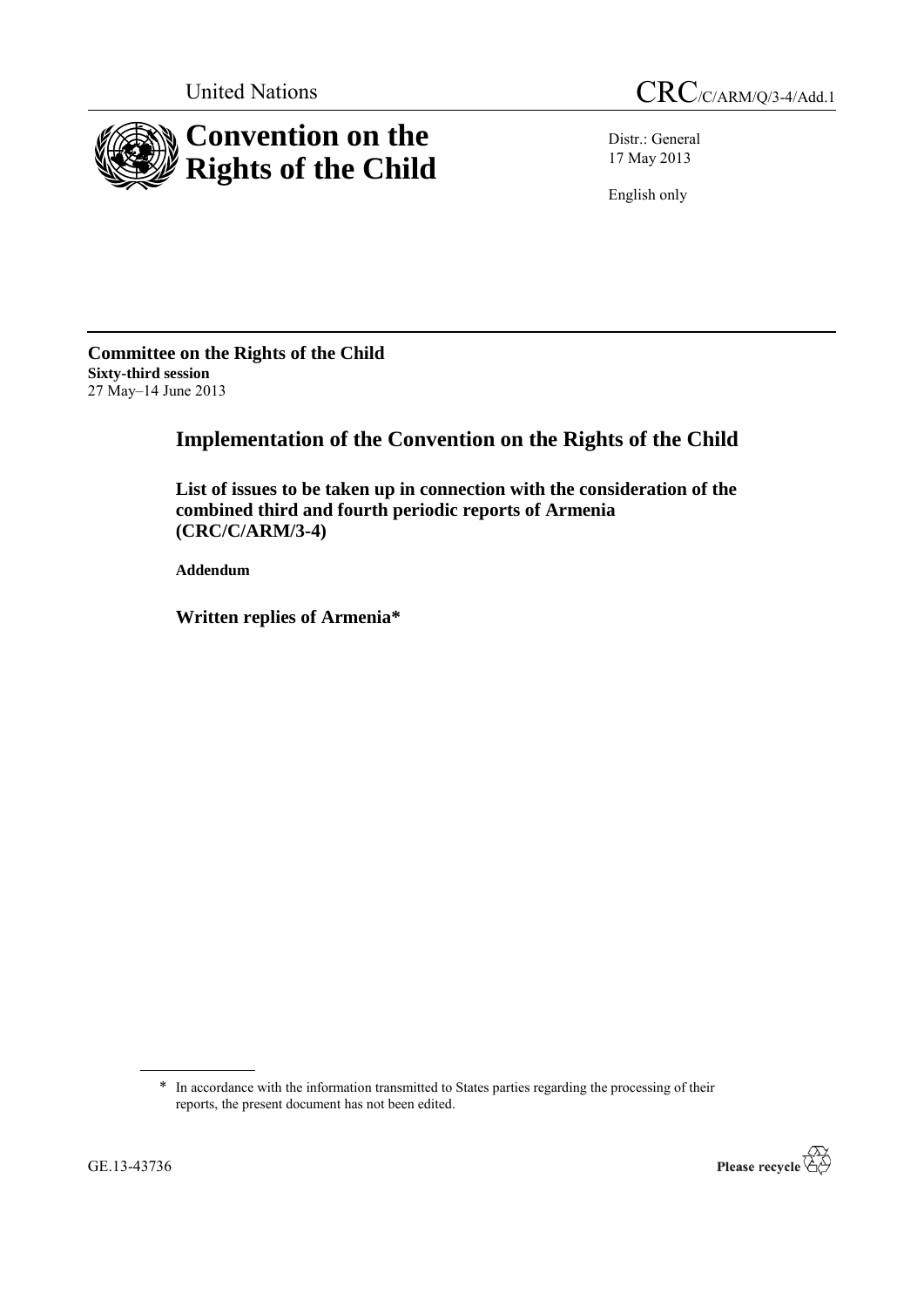# Contents

|                |                                                                                                                                                                            | Paragraphs  | Page           |
|----------------|----------------------------------------------------------------------------------------------------------------------------------------------------------------------------|-------------|----------------|
| I.             |                                                                                                                                                                            | $1 - 135$   | $\overline{3}$ |
| II.            |                                                                                                                                                                            | 136-142     | 25             |
| III.           |                                                                                                                                                                            | $143 - 155$ | 26             |
| Annex          |                                                                                                                                                                            |             |                |
|                | Additional information on legislative amendments and supplements with regard to                                                                                            |             | 35             |
| List of tables |                                                                                                                                                                            |             |                |
| 1.             | On the number of separate measures (in the spheres of social defence, healthcare<br>and education) and amount of financing envisaged by the 2011-2012 annual               |             | 11             |
| 2.             | Expenditures for the fight against trafficking in accordance with separate programmes<br>and the Public administration bodies of the Republic of Armenia implementing them |             | 15             |
| 3.             | Number of beneficiaries of social benefits for families in 2010-2012 and the<br>financial resources allocated through the State Budget of the Republic of Armenia          |             | 22             |
| 4.             | Marriages registered in the Republic of Armenia, according to gender and age                                                                                               |             | 26             |
| 5.             | Level of extreme poverty of children based on household type, 2010-2011                                                                                                    |             | 26             |
| 6.             |                                                                                                                                                                            |             | 28             |
| 7.             |                                                                                                                                                                            |             | 28             |
| 8.             | Number of children at orphanages according to age groups at the end of the year, 2009-2011                                                                                 |             | 30             |
| 9.             | Number of adopted children taken under centralised registration, according to the citizenship                                                                              |             | 30             |
| 10.            | Number of adopted children taken under centralised registration according to                                                                                               |             | 31             |
| 11.            |                                                                                                                                                                            |             | 32             |
| 12.            |                                                                                                                                                                            |             | 32             |
| 13.            | Number of children who have become disabled due to illnesses, 2009-2011                                                                                                    |             | 32             |
| 14.            | Morbidity of children aged 0-14 with a confirmed diagnosis for the first time, 2009-2011                                                                                   |             | 33             |
| 15.            | Morbidity of children aged 0-14 with mental disorders (without alcoholic psychosis,                                                                                        |             | 33             |
| 16.            | Number of students in special general education schools according to direction, 2009-2011                                                                                  |             | 34             |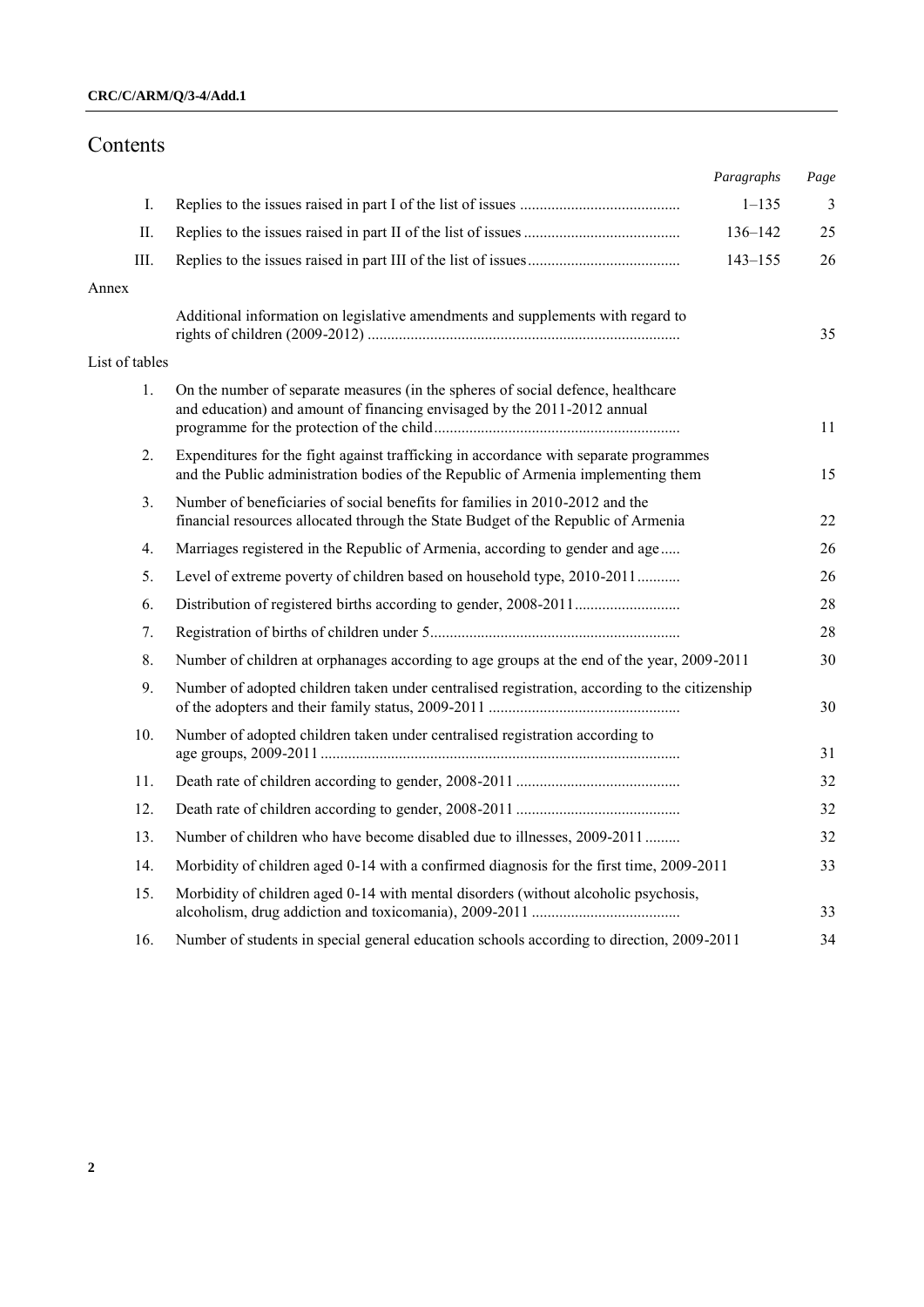# **I. Replies to the issues raised in part I of the list of issues**

# **Reply to the issues raised in part I, paragraph 1, of the list of issues (CRC/C/ARM/Q/3-4)**

1. The directions, measures of the state policy implemented for the protection of children, as well as its implementers and the period of implementation thereof are thoroughly shown in the "2004-2015 National Plan of Action for the Protection of the Rights of the Child".

2. Now there are numerous issues in the sphere of protection of children in Armenia, which evidence the necessity of taking certain measures aimed at protecting children. That was the main idea of the "2004-2015 National Plan of Action for the Protection of the Rights of the Child in the Republic of Armenia" approved by the decision of the Government of the Republic of Armenia No. 1745-N of 18 December 2003.

3. The current Plan of Action is aimed at ensuring the guarantees of conditions necessary for the life and regular development of children and includes the key objectives, goals and measures relevant to recent years; in particular, here are the details of the implementation of the Plan of Action.

## **Points of the Plan of Action**

## **Point 19 – Program for "State support to alumni of Armenian child care institutions"**

4. Program for "State support to alumni of Armenian child care institutions" approved by the Decision of the Government of the Republic of Armenia No. 1419 of 30 October 2003 has been implemented by the Ministry of Labour and Social Affairs of the Republic of Armenia since 2004.

- 5. The following measures are constantly taken within the framework of the program:
	- (a) Social patronage of beneficiaries;
	- (b) Vocational guidance, education, training;
	- (c) Support in job placement;
	- (d) Provision of property, living space;
	- (e) Provision of medical aid, legal consultancy, etc.

6. Living space is allocated to alumni from social housing funds built in different marzes and cities of the Republic and given for exploitation. Within the past period a total of 169 one-room apartments were allocated to orphanage alumni, as well as children left without parental care in need of apartments on condition of non-gratuitous use for a period of ten years, on the basis of concluded trilateral agreement.

7. During 2012, about 27 social apartments were allocated to the beneficiaries in Maralik city of the Marz of Shirak of the Republic of Armenia.

#### **Point 20 - Organisation of care for alumni of Nor-Kharberd specialised orphanage**

8. In 2012, 100 persons staying at Kharberd specialised orphanage with central nervous system disorder, as well as those with congenital and acquired physical and mental defects were transferred to the new section built at the expense of the state budget.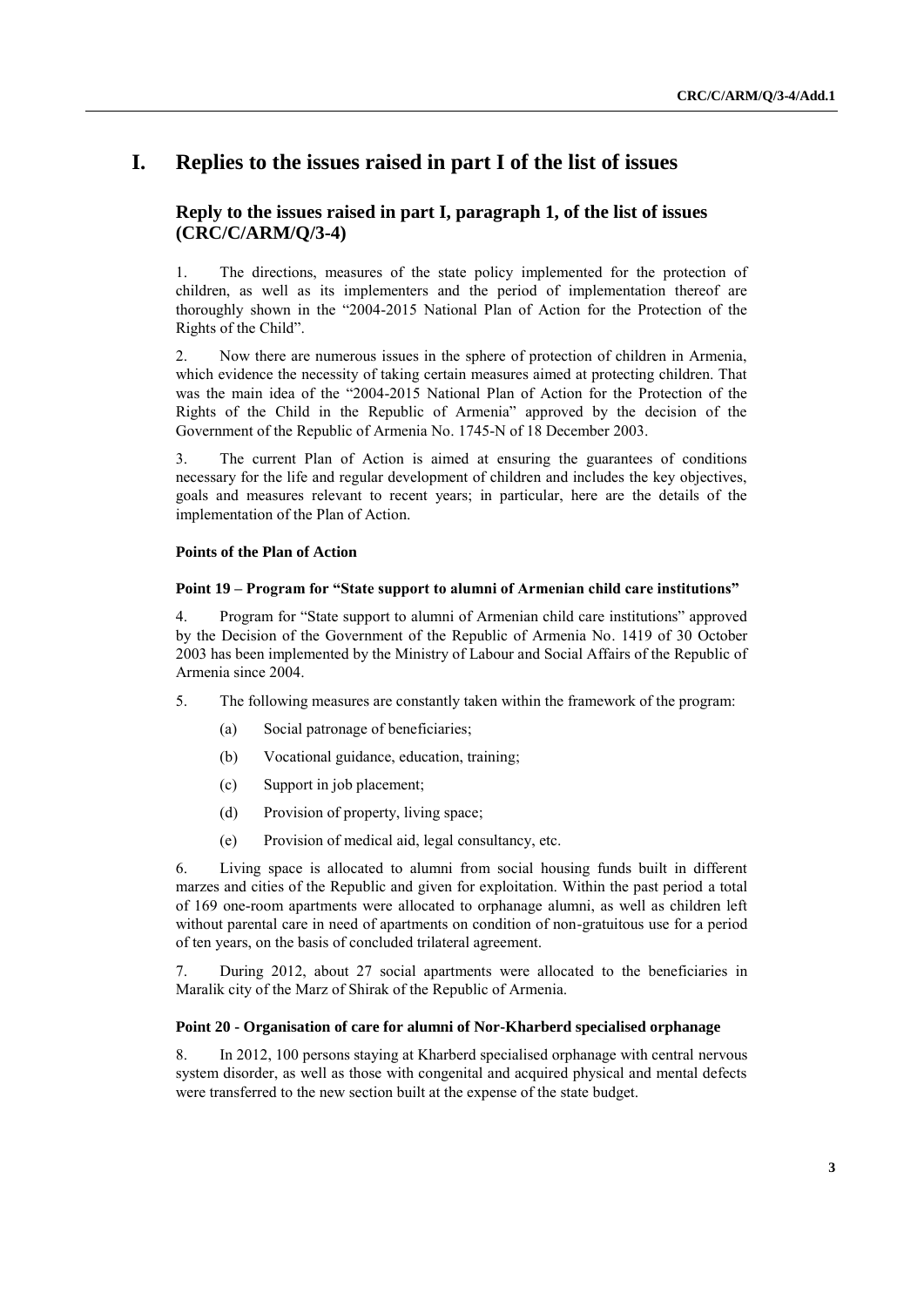9. The building is equipped with modern rehabilitation equipment and is designed in conformity with the special needs of children, which ensures the efficiency of the students' integrated rehabilitation process. Every year there is an increase in the amounts allocated for the food and care of persons under care in the orphanage.

#### **Point 21 - Programme "When September Comes"**

10. The Programme "When September Comes" is implemented in the Republic of Armenia for the purpose of assisting children from deprived families.

11. It is implemented by charitable organisations for vulnerable families of veterans registered in the family benefit scheme having from three to five or more children of school age left without general education. They are provided with school kit, clothes and food.

12. Only children of school age of vulnerable families in marzes and cities have received the assistance allocated by the charitable organisations.

#### **Point 22 – Organisation of care for children in child care institutions for 2004-2015**

13. The provision of care is of continuous nature. It is provided in 6 orphanages functioning within the system of the Ministry of Labour and Social Affairs of the Republic of Armenia, including in 3 specialised, 8 boarding institutions for child care and protection and 3 charitable orphanages, including one of a family type.

14. The procedure of children's admission into the institutions is approved by the Government of the Republic of Armenia and the standards thereof, legal acts for the protection of children's rights in the institutions and improvement of the quality of their life are established, a number of measures were taken aimed at improving the building conditions and area of the institutions, the quality of life, as well as for increasing the allocations from the State budget for the security, food and care of those under care in the institution.

15. During the last three years due to the implementation of de-institutionalisation programs the number of children actually residing in the orphanages was reduced. Instead of 860 children as approved by the Government of the Republic of Armenia for 2011 only 771 children were actually fostered in orphanages, that is 89.7% of the approved number. At the same time the number of students in specialised orphanages has increased.

16. A vital issue is the improvement of social protection of children studying in special general educational institutions of the Republic and the integrated management of the institutions.

17. For that purpose a working group was set up by the joint order of the Minister of the Ministry of Labour and Social Affairs of the Republic of Armenia No 44-A/1 of 18 April 2012 and of the Minister of Education and Science of the Republic of Armenia No 299-A/K of 18 April 2012, which during the months April and May of this year conducted research of 23 special general educational institutions in marzes and cities of the Republic on the basis of questionnaire approved for the assessment of social and educational needs of children under care. About 1,379 children out of 2,150 studying in the institutions stay there at night. For the purpose of ensuring their social protection, improving their life quality an "Action Plan for Ensuring Uniform Management and Social Protection for Children with Special Needs in Special Educational Institutions" was approved by the joint order of the Minister of Labour and Social Affairs of the Republic of Armenia N 67-A/1 of 20 July 2012 and of the Minister of Education and Science of the Republic of Armenia N726-A/K of 20 July 2012 (Based on point 1.2 of Annex N2 of the financing agreement of the program "Armenia-food security program-2010" concluded between the Republic of Armenia and European Union). The program provides for making supplements to the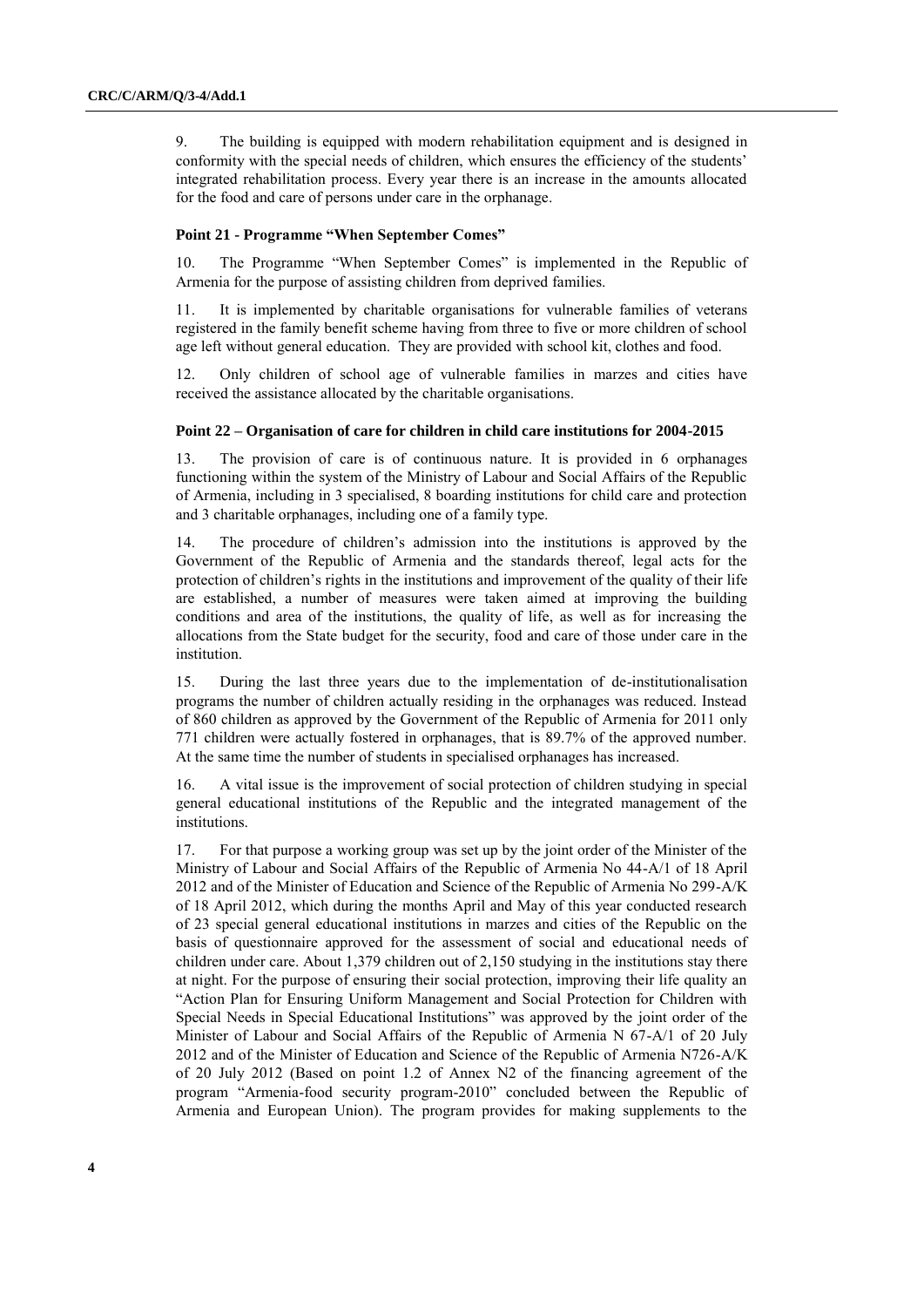―Procedure for admitting, transferring and dismissing learners in a general educational institution of the Republic of Armenia", survey of activities of the medical and pedagogical assessment centre and other measures.

#### **Point 23 - Development of minimum standards of care in child care institutions**

18. The procedure for the development and introduction of standards in child care institutions, such as orphanages, boarding institutions for child care and protection, as well as the monitoring of the procedure by the state and non-governmental organisations are in process. (Based on the decision of the Government of the Republic of Armenia No 1324-N of 5 August 2004 "On recognizing a state authorized management body and approving the state minimum social standards necessary for the care and upbringing of children in orphanages" and the decision of the Government of the Republic of Armenia No 815-N of 31 May 2007 on approving the minimum standards for the care and treatment of children under care in orphanages (irrespective of its organisational and legal form)).

19. During recent years significant works were carried out for the application of the state minimum social standards.

20. The introduction of the standards in all the institutions of the Republic providing 24 hour care of children, including special schools functioning within the system of Education and Science of the Republic of Armenia, is regarded as an issue of top priority.

## **Point 24 - Program for de-institutionalisation of child care institutions**

21. For the purpose of returning children to their biological families and placing them in foster families "The program on services of returning to families of children under care in 24-hour child care and protection facilities (de-institutionalisation and prevention)" has been launched in 2006 and is still implemented at the expense of the State Budget of the Republic of Armenia.

22. Within the framework of the reform policy implemented regarding children, the deinstitutionalisation of orphanages of the Republic has been regarded as an issue of high priority among the activity measures undertaken by the Government of the Republic of Armenia, conditioned by the exercise of the right of the child to live in a family.

23. For the purpose of resolving the issue, the decision of the Government of the Republic of Armenia No 804-N "On making amendments to and supplements in the decision N381 of March 2005 'On approving the list of types of child care and protection institutions in the Republic of Armenia, the standards on placing them therein and on making amendments to and supplements in the decision No 2179-N of The Government of the Republic of Armenia of 26 December 2002' and decision No 1735-N of 9 November 2006" was elaborated by the Ministry of Labour and Social Affairs of the Republic of Armenia and adopted by the decision of the Government of the Republic of Armenia No 804-N of 2 June 2011.

#### *Measures taken*

24. "Fridtjof Nansen Orphanage" of Gyumri in the Marz of Shirak, Republic of Armenia, has been reorganised and since 2010 has been functioning as a boarding institution for child care and protection. It supports poor families in the region in terms of care and upbringing of their children.

25. For the purpose of ensuring the implementation of protocol decision No 14.7/91675/-11 of the session of 13 October 2011 held by the Standing Ministerial Social Committee of the Government of the Republic of Armenia, amendments were made to the statute of Yerevan "Zatik Orphanage" SNCO by the order of the Minister on Labour and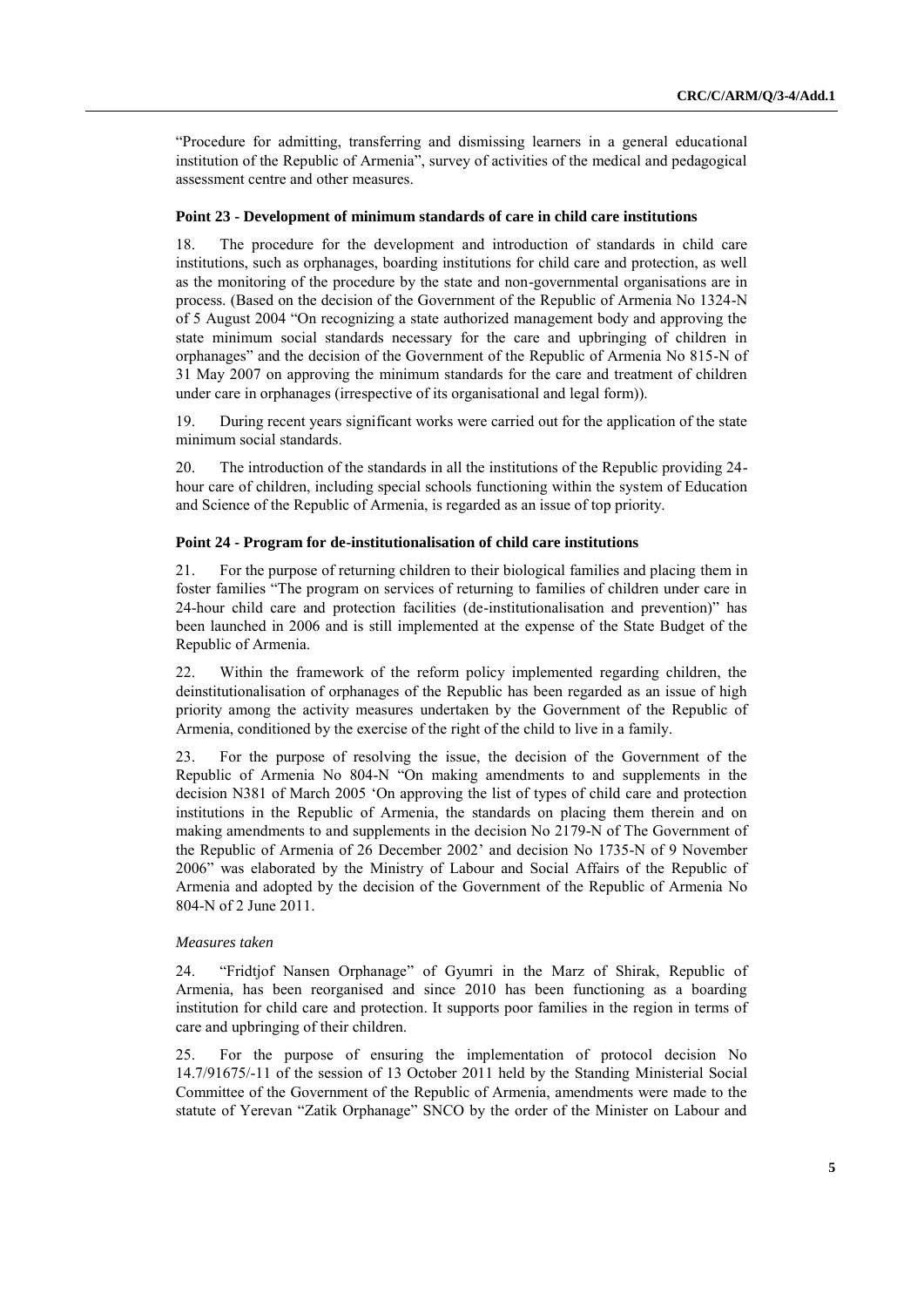Social Affairs of the Republic of Armenia No 98-A/1 of 11 December 2011, according to which the orphanage by 2014 shall:

- Ensure 24-hour care of children aged 14-18 left without parental care (since 2013 it will not be functioning as an orphanage any more);
- Ensure 24-hour care for up to six months to any homeless child aged 3-18 in difficult life situations;
- Ensure day care of any child aged 6-18 in difficult life situation in the city of Yerevan (in 2013 for 100 children). An estimated AMD 27,449,0 thousand has been provided for by the 2013 Budget for the expenses of the institution. As a result of the reforms the number of state orphanages has been reduced two times.

26. Charitable non-governmental organisation "Aravot" functioning in the Marz of Lori of the Republic of Armenia continues the programme of de-institutionalisation of 24-hour care facilities within the framework of social partnership at the expense of the State Budget. As part of 2010 and 2011 programmes, 40 children under care in the institutions were returned to their biological families, the admission of 10 children was prevented, in 2012 these numbers were 30 and 20 respectively, while in 2013, it is envisaged that 25 children will be returned to their families and the admission of 25 children to institutions will be prevented.

27. In 2011 "World Vision" international charitable organisation also implemented the programme of de-institutionalisation of child care and protection institutions, as a result of which 46 children were returned to their families, the admission of 250 children to institutions was prevented.

### **Point 25 - Introduction of a foster care institute, creation of a database of candidates for foster families**

28. The introduction of a foster care institute in Armenia is in process. In 2012, about 24 children aged 4-18 are under care in 23 foster families. (Based on the decision of the Government of the Republic of Armenia No 459-N of 8 May 2008 "On approving the procedure for placing the child in a foster care family, the amount of and procedure for making monetary monthly payments to the foster family supporting the child and paying remuneration to the foster parents for the care and upbringing of the child and on approving the form of agreement on placing the child in a foster care family for upbringing purposes").

29. The development of a foster care institute is important for 500 children under care in specialised orphanages. Significant efforts and means are required for organising the care and upbringing of children with health problems in the above-mentioned families.

### **Point 26 - Program to ensure labour rights for children, prevention and elimination of child labour and exploitation**

30. Labour of minors, especially the exploitation of child labour, is also deemed to be an issue related to children in difficult life situations. Partial research conducted by different non-governmental organisations witnesses the existence of the phenomenon.

31. In accordance with the law of the Republic of Armenia "On the Rights of the Child" every child enjoys the right to obtain specialty and to engage in any employment not prohibited by law in accordance with his/her age specific opportunities, health condition and abilities. In accordance with Article 32 of the Constitution of the Republic of Armenia, children under the age of 16 shall not be allowed to work full time. Employment contract with a child may be concluded following his or her attainment of the age of 16, and in cases prescribed by law — following the attainment of the age of 15.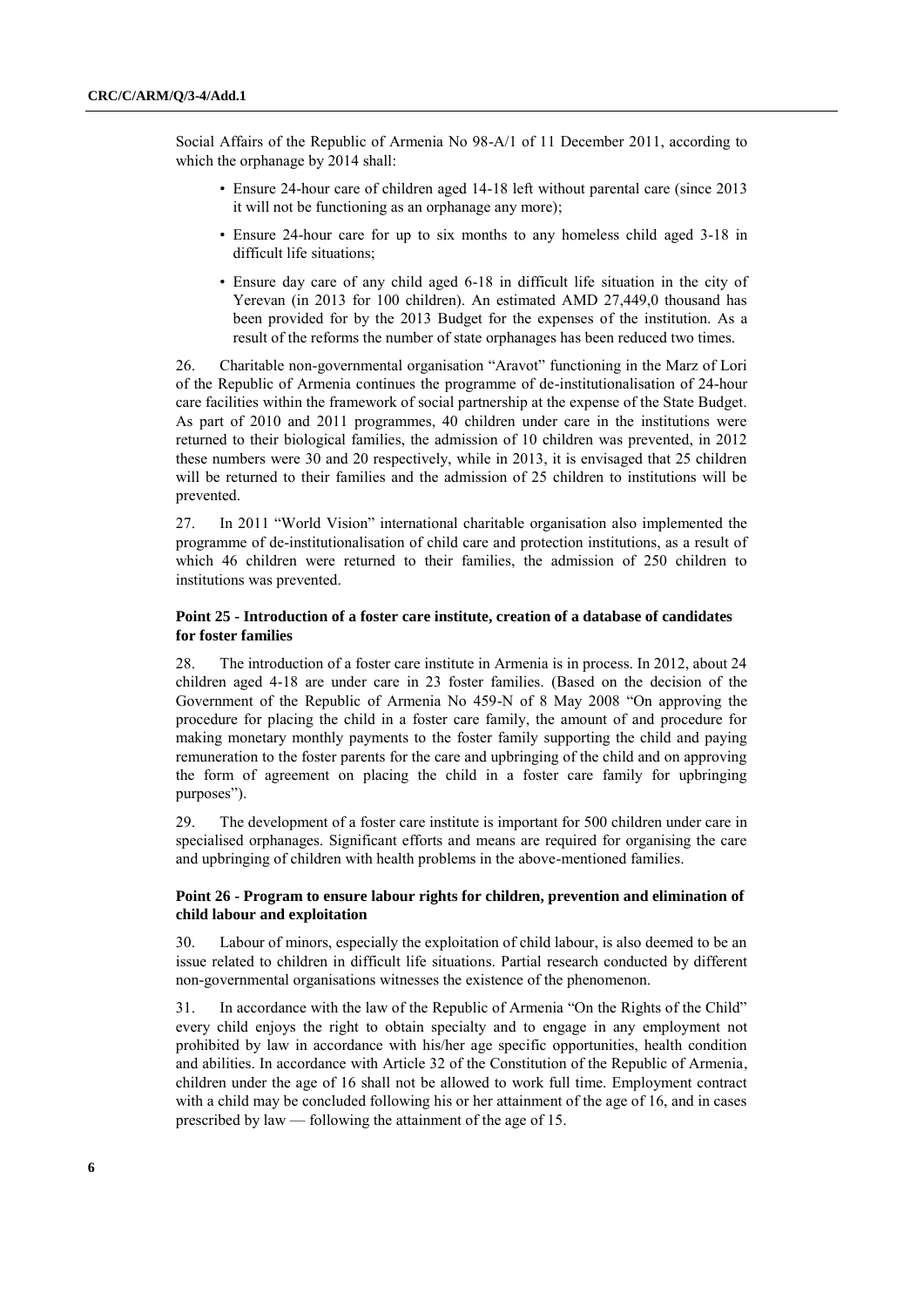32. The experimental study conducted in 2008 analysed the main tasks related to the child labour, such as work incentives, spheres, conditions and duration of work, children's health and education. An attempt was made to study and assess the phenomenon, taking into account social and economic difficult situation of the country. It was concluded that the phenomenon is not so widespread in Armenia, and the number of working children is low – only 71 children in 1,066 households.

33. No new study regarding child's labour has been conducted so far.

## **Point 27 - Creation of three centres for vagrant and beggar children and the organisation of care thereof**

34. As a result of integrated activities, the number of children engaged in beggary reduces year by year. Thus, if about 10 years ago the number of registered minors engaged in beggary was about 300 persons, now this number is 15. Such positive results were recorded due to the mutual cooperation of different inter-agencies and international and local non-governmental organisations.

35. At the 25th session of the National Commission for the Protection of Children in the Republic of Armenia of April 2012 the draft of the joint order of the Police of the Republic of Armenia, Minister of Labour and Social Affairs and Minister of Health of the Republic of Armenia on establishing a working group for giving solutions to the issues with respect to beggar and vagrant children was elaborated. The objective of the implemented activities is the introduction of modern rehabilitation services aimed at solving the problems faced by vagrant and beggar children, which will be included in the 2013 Annual programme of the National Commission for the Protection of the Rights of the Child.

#### **Point 28 - Provision of social support to families with children with disabilities**

36. The issues of legal and social protection of children with disabilities are of top priority in the state policy on children. The issues with respect to their treatment, care, rehabilitation, further development and integration are very important both for the person and for the society. The protection of the rights of children with disabilities is ensured by the Convention on the Rights of the Child, the law of the Republic of Armenia "On the Rights of the Child", the law of the Republic of Armenia "On Social Protection of Children Left without Parental Care", the law of the Republic of Armenia "On Social Protection of Persons with Disabilities", the law of the Republic of Armenia "On State Pensions" as well as by other legal acts.

37. In 2012 the Ministry of Labour and Social Affairs of the Republic of Armenia elaborated and submitted to the Government of the Republic of Armenia the draft law of the Republic of Armenia "On the Protection of Rights of Persons with Disabilities and Social Inclusion". The law covers the legal relations related to the social, legal and economic minimal guarantees necessary for defining the disability, social, medical and professional rehabilitation of persons with disabilities, ensuring the accessible environment for persons with disabilities, their education, working activities, health protection, as well as the equal participation thereof in the social life. The law aims at protecting the rights of persons with disabilities and ensuring the effective social inclusion thereof.

38. The Law of the Republic of Armenia "On the Rights of the Child" prescribes the principle of equality of the rights of children, including "irrespective of the health condition thereof and other circumstances". The State provides any child with disabilities, and those with mental or physical defects with free specialised medical, defectological, psychological assistance, ensures the opportunity for them to receive basic and professional education and find a job in accordance with their abilities, as well as the social rehabilitation thereof, thus strengthening the trust and facilitating the participation thereof in social life.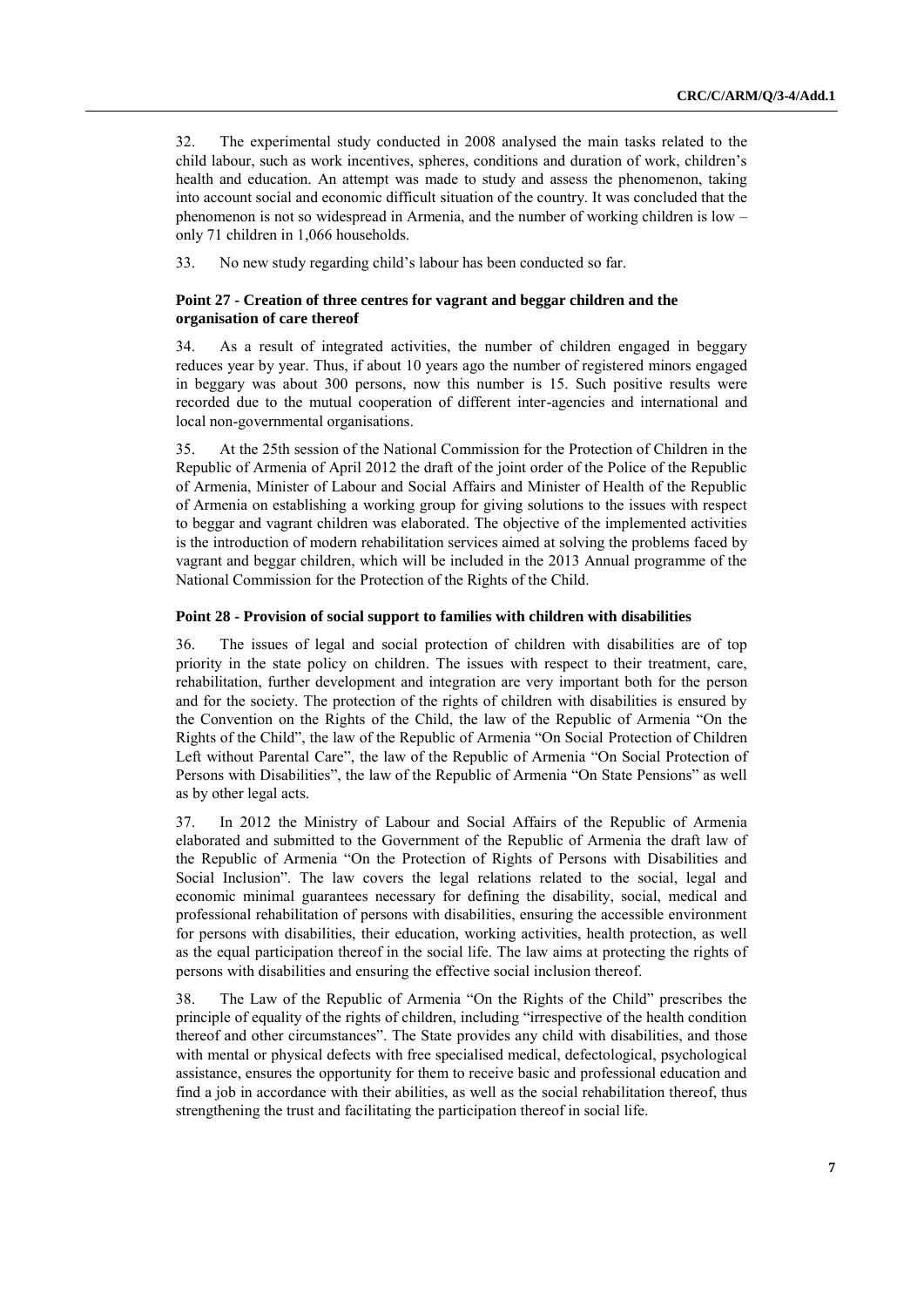39. Children are provided with technical equipment, wheels for persons with disabilities and other items at the expense of the State Budget of the Republic of Armenia. Subject to personal needs, he or she is provided with necessary prosthetic and orthopaedic items, such as hearing devices, wheels and walking frames. The process of enhancement of students' life quality, improvement of care, treatment, education, integrated rehabilitation services is constantly implemented in 3 specialised orphanages.

40. At the end of 2012 in the Republic of Armenia the number of children with limited capacities-recognised as children with disabilities, was 8,079.

41. Family is regarded as the basis for the development of the children's rights and social protection sphere. In case of social-economic difficulties in the family and those with respect to child treatment, families having children with disabilities place them in orphanage for permanent care. At the end of 2012 the number of children with central nervous system disorders, as well as those with congenital and acquired physical and mental defects under care in 3 orphanages, was 487. In the programmes for social support, and particularly, in the "Social benefit" scheme the highest score point, that is 47, is provided for children with disabilities.

#### **Point 29 - Establishment of day care centres for children**

42. The two social child care centres in Yerevan and Gyumri continue their activities in accordance with the decision of the Government of the Republic of Armenia N1877 of 7 December 2007 "On Approving the Procedure for the Provision of Day Care to Children", which regulates the relations with respect to the provision of day care to children of 6-18 years of age with disabilities, deprived of parental care, as well as to those with upbringingrelated difficulties.

43. The provision of day care is one of the basic types of social services. It may be implemented in an institution or at home until the social and psychological rehabilitation of the child. The centre simultaneously supports more than 100 children.

44. The four day care centres in cities Dilijan, Ijevan, Noyemberyan and Bert in the Marz of Tavush, Republic of Armenia, also continue their activities by supporting 250-300 children, including those with physical and mental development defects. The centres actively cooperate with the marz divisions for the protection of family, women and children rights.

45. The coordination of the centres is carried out by the Ministry of Labour and Social Affairs of the Republic of Armenia together with the non-governmental organisation ―Huysi Kamurj‖, and, in particular, the professional services are provided by the mentioned organisation.

46. During the last years 13 day care centres for the development and rehabilitation of children were created and now operate in different marzes of the Republic.

47. It is envisaged to increase the number of community day care centres for children acting at the expense of the state and other means to 25.

## **Point 31 - Organisation of summer holidays for socially vulnerable children**

48. Every year summer holidays for children are organised by the Interagency Commission set up by the decision of the Prime Minister of the Republic of Armenia.

49. In accordance with decision of the Prime Minister of the Republic of Armenia N 538-A of 19 June 2012, summer holidays for school-age children of killed or disabled servicemen, for orphans as well as for those from poor families with many children, are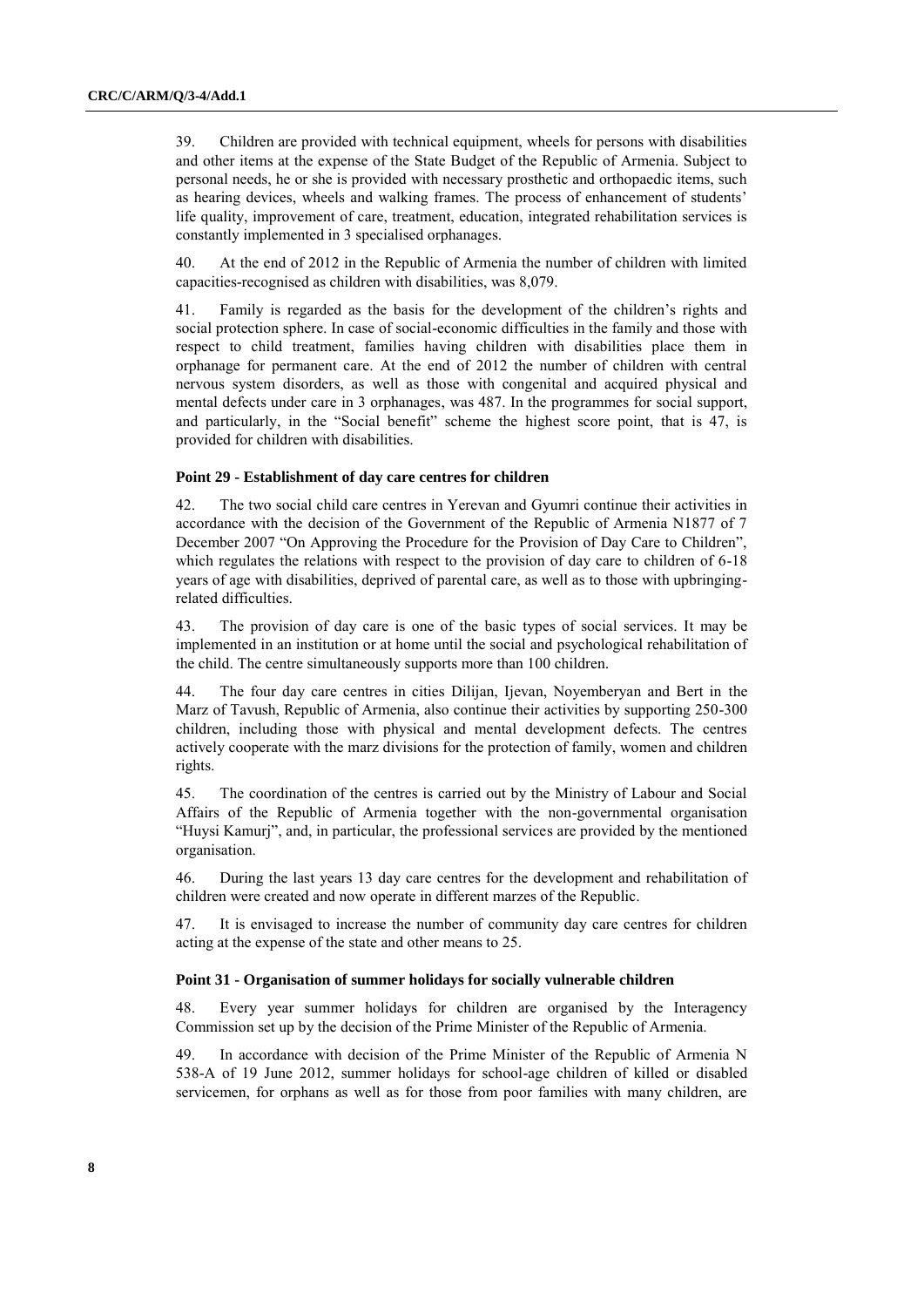organised at the expense of the State Budget in healthcare camps for children from the 1st of July in two shifts, each lasting for 20 days.

50. The decision also refers to the programmes and methods of education and upbringing provided to pupils on summer holidays in terms of their modernisation, and provision of support to pupils in accordance with their preferences, mental and physical abilities, and organising additional education.

51. The secure transfer of pupils leaving for and returning from holidays and other issues are also governed. Local and international humanitarian organisations, as well as the church also assist in organising summer holidays for children under care in orphanages acting within the system of the Ministry of Labour and Social Affairs of the Republic of Armenia, including for those of the 3 specialised orphanages, as well as ensure the conditions for the rehabilitation and treatment of students in rest areas of the Republic, provide them with food, care and fulfil other requirements thereof.

52. In accordance with the 2004-2015 National Plan of Action for the Protection of the Rights of the Child approved by the Government of the Republic of Armenia, from 2010 to date, about 16 religious, 34 educational, 37 cultural and 35 sport events have been held in the penitentiary institutions.

53. National Commission for the Protection of the Rights of the Child continues its activities aimed at ensuring a state uniform policy for the protection of the rights and interests of the child and the main guarantees for the protection of the rights and interests thereof, as well as elaborating recommendations for solving the emerged issues. (Basis: in accordance with the Decision of the Prime Minister of the Republic of Armenia N835 of 28 October 2005 "On establishing National Commission for the Protection of Children, approving the statute of the Commission and the individual composition thereof".)

54. Issues related to the protection of the rights of the children, key objectives of the cooperation of local, international, non-governmental organisations and state institutions, and results of the implemented programmes and other issues were considered during the 3 sessions held by the National Commission in the current year.

55. The draft decision of the Prime Minister of the Republic of Armenia "On establishing National Commission for the protection of children, approving the statute of the Commission and the membership composition thereof, repealing decision of the Primeminister of the Republic of Armenia N835-N of 28 October 2005", wherein new activities were included, and the membership composition of the Commission was enlarged. The draft was submitted to the Prime-Minister of the Republic of Armenia for approval.

56. The main objectives of the activities of Commission are as follows:

(a) To support the coordination of the activities of bodies responsible in the sphere of protection of the rights of the child;

(b) To support the implementation and elaboration of the state policy and strategic plans aimed at protecting the rights and interests of children;

(c) To support the implementation of key objectives of children in difficult life situations;

(d) To support the cooperation of state governmental and local self-governmental bodies implementing protection of the rights and interests of the child, as well as state, community and private institutions, non-governmental, political, scientific and other organisations fostering and protecting children.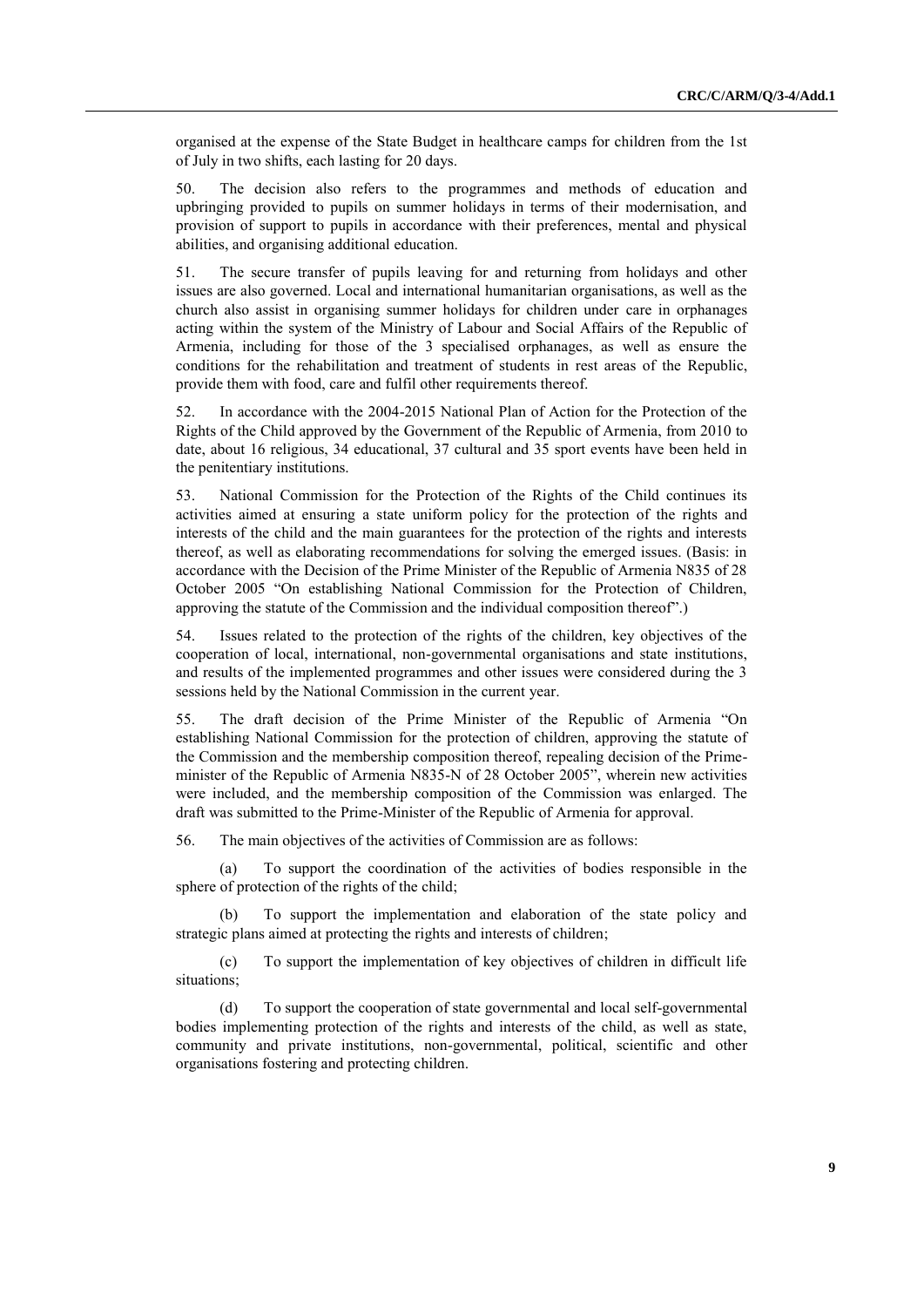# **Reply to the issues raised in part I, paragraph 2, of the list of issues**

57. The guarantees for the efficiency in the coordination at the national level are the activities based on the laws and decisions adopted in the sphere of a three-cycle system of the protection of children, the close cooperation with the specialists working in all the levels of the system of the protection of children, exchange of experience, as well as trainings aimed at improving the qualifications of the specialists.

58. The courses are organised by three-year cycle, are held by the Ministry of Labour and Social Affairs of the Republic of Armenia and the National Institute of Labour and Social Investigations of the Republic of Armenia (SNCO) acting within the system in accordance with the jointly elaborated plans, by involving the advanced specialists in the Republic with the best scientific and practical contribution. Professional training programmes, topics of courses, periods for holding thereof and the number of participants are approved by the Minister of Labour and Social Affairs of the Republic of Armenia for each academic year.

59. During the first semester of 2012 training courses were organised for the staff of specialised orphanages, particularly for 149 employees, the main objective whereof was the acquisition of modern knowledge and professional skills, mastering of the legal fields and new methodology in the given sphere, and, generally, ensuring the procedure for lifelong learning.

60. Holding of plenary sessions of the National Commission for the Protection of the Rights of the Child is another mechanism for ensuring the efficiency of national coordination. It gives the interested organisations bothering about the key objectives of the children the opportunity to submit their questions, consider the implemented programmes and urgent issues. These hearings, materials being considered and the solutions given serve as guidelines for specialists in their activities.

61. The approval of the new statute for the bodies of guardianship and curatorship by the Decision of the Government of the Republic of Armenia N164-N of 24 February 2011, played an essential practical role for ensuring efficiency in the coordination of activities in the sphere of the rights of children between national and local levels and for enhancing efficiency of specialists' activities.

62. 
"Methodical Guidelines on the activities of guardianship and curatorship commissions acting adjunct to guardianship and curatorship bodies" was approved by the order of the Ministry of Labour and Social Affairs N69-A/1 of 13 September 2011; it was given to all the guardianship and curatorship bodies.

63. The application of the guidelines in practice will contribute to ensuring of a uniform approach towards solving the issues with respect to children.

64. For the purpose of ensuring efficiency in coordinating activities among national, marz (regional) and community levels of the sphere, it is envisaged to elaborate the mechanisms of cooperation among all the levels of the three-cycle system in the following directions: provision of services to children and their families in difficult life situations and implementation of policy in the sphere of the protection of children and monitoring.

# **Reply to the issues raised in part I, paragraph 3, of the list of issues**

[In the report as submitted by the State party, no text was provided directly under the reference to part I, paragraph 3.]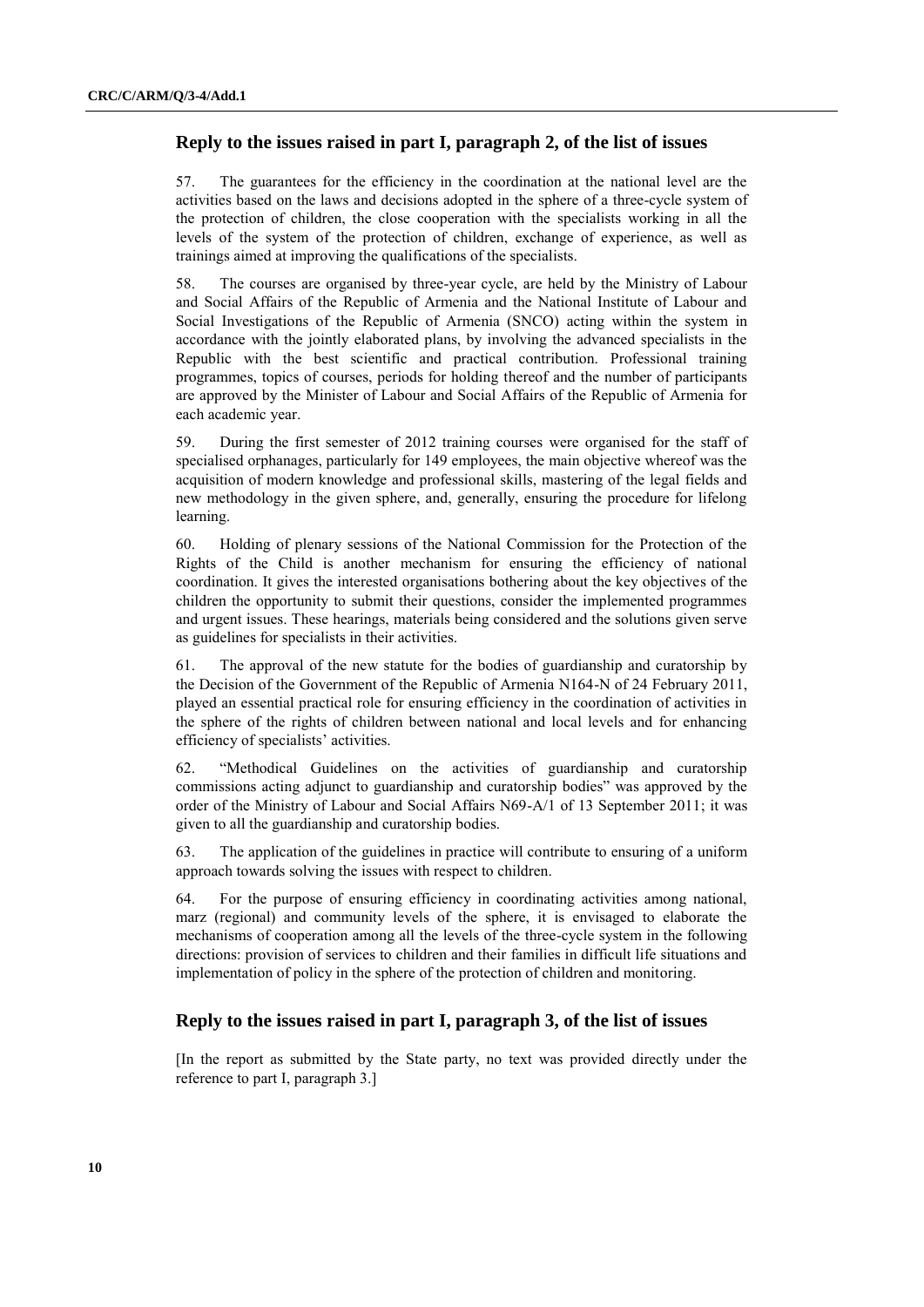(*thousand drams*)

# **Reply to the issues raised in part I, paragraph 4, of the list of issues**

## Table 1

**On the number of separate measures (in the spheres of social defence, healthcare and education) and amount of financing envisaged by the 2011-2012 annual programme for the protection of the child**

*No Name of the measure Implementer in charge State budget approved in 2011 State budget approved in 2012*  1. Children's 24–hour care services Ministry of Labour and Social Affairs of the Republic of Armenia 1 802 261.6 1 711 769.7 2. Services for night care and the protection of children Ministry of Labour and Social Affairs of the Republic of Armenia 1 009 694.7 999 943.5 3. Social care services for children in a risk zone Ministry of Labour and Social Affairs of the Republic of Armenia 144 700.3 184 962.5 4. Support and consultancy to the alumni of child care institutions of the Republic of Armenia Ministry of Labour and Social Affairs of the Republic of Armenia 36 115.5 35 702.4 5. Services for returning children under care in child care organisations of the Republic of Armenia to their families/deinstitutionalisation Ministry of Labour and Social Affairs of the Republic of Armenia 11 770.0 11 770.0 6. Social care services for children in difficult situations at child day care centres Ministry of Labour and Social Affairs of the Republic of Armenia 51 338.4 51 338.4 7. Services for introduction of foster family institute in the Republic of Armenia Ministry of Labour and Social Affairs of the Republic of Armenia 28 207.0 28 207.0 8. Provision of financial support to schoolchildren under care in orphanages Ministry of Labour and Social Affairs of the Republic of Armenia 9 000.0 7 656.0 9. Provision of scholarships and lump-sum financial support to alumni of child care institutions of the Ministry of Labour and Social Affairs of the Republic of Armenia 3 800.0 3 800.0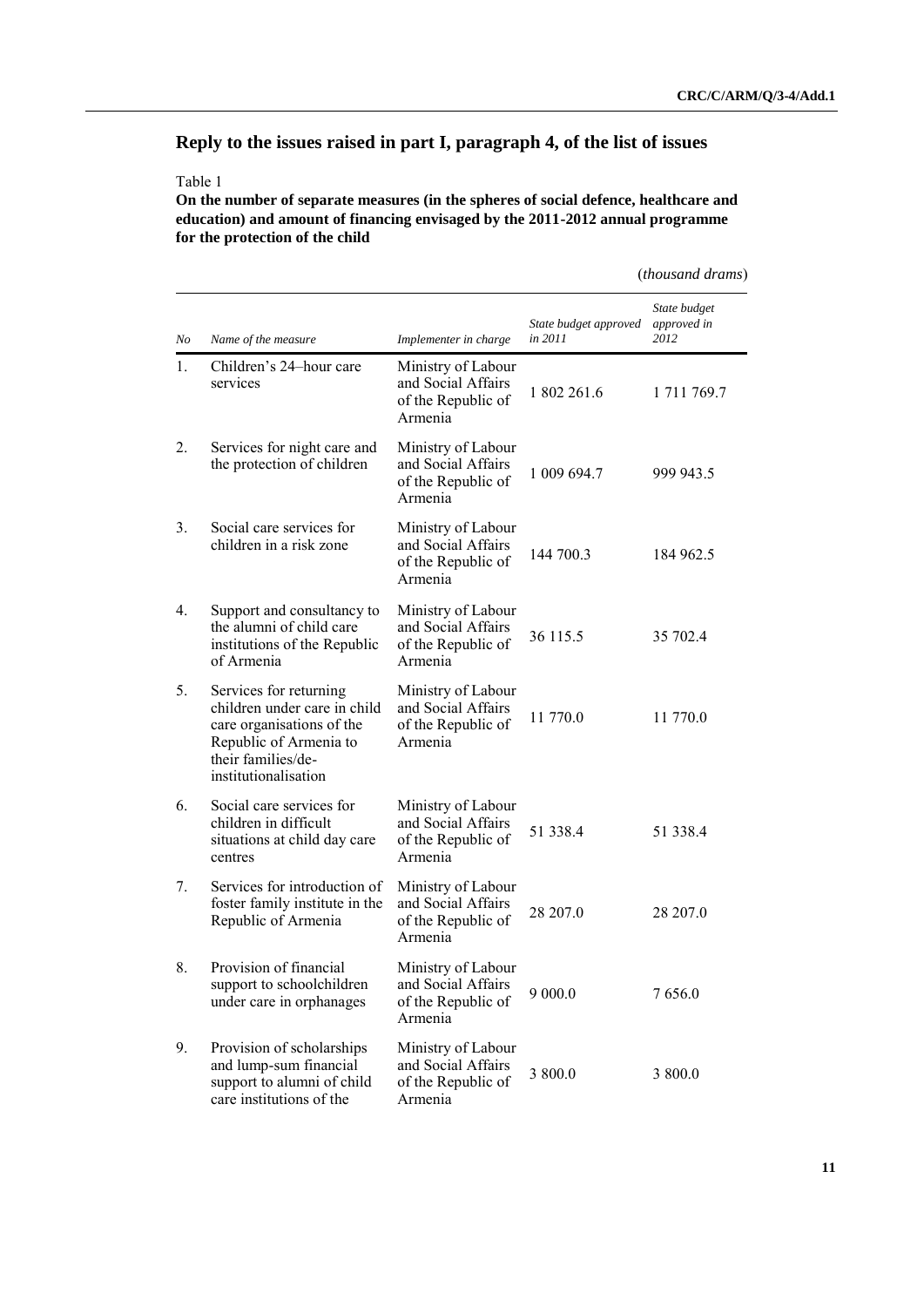|     |                                                                                                                                             |                                                                           | State budget approved | State budget<br>approved in |
|-----|---------------------------------------------------------------------------------------------------------------------------------------------|---------------------------------------------------------------------------|-----------------------|-----------------------------|
| No  | Name of the measure                                                                                                                         | Implementer in charge                                                     | in 2011               | 2012                        |
| 10. | Republic of Armenia<br>Provision of financial<br>support packages to the<br>biological families where<br>children have been<br>transferred. | Ministry of Labour<br>and Social Affairs<br>of the Republic of<br>Armenia | 9 702.0               | 9 702.0                     |
| 11. | Services for maintenance,<br>support and provision of<br>information of children's<br>data information system<br>"Manuk".                   | Ministry of Labour<br>and Social Affairs<br>of the Republic of<br>Armenia | 15 3 17.9             | 15 3 17.9                   |
| 12. | State target-oriented<br>programme (in total) for the<br>protection of mother's and<br>child's health, including:                           | Ministry of<br>Healthcare of the<br>Republic of<br>Armenia                |                       |                             |
|     | Free medical assistance and<br>treatment to children<br>recommended by the State,<br>wherefrom                                              |                                                                           |                       |                             |
|     | Outpatient -<br>polyclinic medical<br>assistance and screening of<br>children of 0-18 years of<br>age                                       |                                                                           | 20 870 918.9          | 20 754 815.0                |
|     | Services for<br>detection of diseases, health<br>assessment and treatment<br>of children included in high<br>risk groups                    |                                                                           | 11 742 901.4          | 11 993 661.3                |
|     | inpatient medical<br>assistance to children of 0-7<br>years of age involved in<br>socially vulnerable and<br>special groups                 |                                                                           | 4 968 241.4           | 4 9 1 6 7 3 1 .1            |
|     | Inpatient urgent<br>medical assistance to<br>children                                                                                       |                                                                           | 173 000.0             | 173 000.0                   |
|     | Annual programme<br>for the prevention of<br>children's dental problems<br>/6 and 12 years of age/                                          |                                                                           | 5 709 580.0           | 6 099 020.0                 |
|     | Specialised dental<br>medical services to children<br>of 0-8, 12 years of age<br>included in socially<br>vulnerable and special<br>groups   |                                                                           | 678 420.0             | 595 980.0                   |

Obstetrical-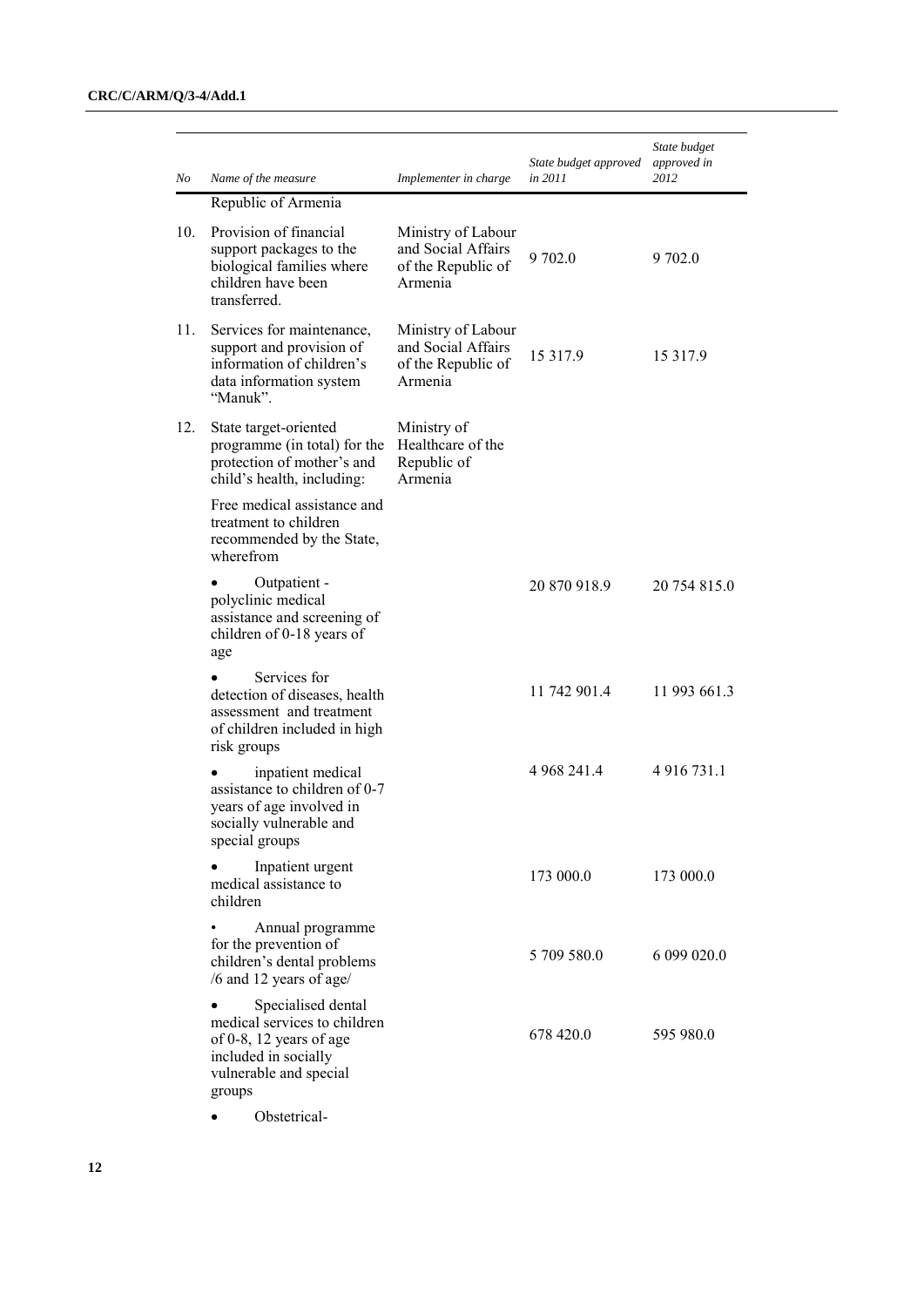| No  | Name of the measure                                                                                                                                                  | Implementer in charge                                                                                                                                           | State budget approved<br>in 2011 | State budget<br>approved in<br>2012 |
|-----|----------------------------------------------------------------------------------------------------------------------------------------------------------------------|-----------------------------------------------------------------------------------------------------------------------------------------------------------------|----------------------------------|-------------------------------------|
|     | gynaecological inpatient<br>medical assistance                                                                                                                       |                                                                                                                                                                 | 95 316.0                         | 93 685.2                            |
|     | Obstetrical-<br>gynaecological outpatient<br>medical assistance and<br>examination                                                                                   |                                                                                                                                                                 | 118 344.0                        | 115 245.0                           |
|     | **Programme of<br>newborn screening                                                                                                                                  |                                                                                                                                                                 | 7 254 945.7                      | 6 834 970.6                         |
|     | ***Programme for<br>assessing the reproductive<br>health of girls of 15 years of<br>age                                                                              |                                                                                                                                                                 | 1 873 071.8                      | 1926 183.1                          |
| 13. | ****Ongoing<br>implementation of the<br>programme for ensuring<br>inpatient medical assistance Armenia<br>to children of 0-7 years of<br>age                         | Ministry of<br>Healthcare of the<br>Republic of                                                                                                                 |                                  |                                     |
| 14. | *****Ongoing<br>implementation of primary<br>healthcare programme for<br>children                                                                                    | Ministry of<br>Healthcare of the<br>Republic of<br>Armenia                                                                                                      |                                  |                                     |
| 15. | Carrying out of measures<br>provided for within the<br>framework of Immune and<br>preventive national<br>programme                                                   | Ministry of<br>Healthcare of the<br>Republic of<br>Armenia                                                                                                      | 230 000.0                        | 338 375.9                           |
| 16. | ****** Implementation of<br>obstetric-gynaecological<br>inpatient medical assistance<br>programme (introduction of<br>obstetric care state<br>certificate programme) | Ministry of<br>Healthcare of the<br>Republic of<br>Armenia                                                                                                      |                                  |                                     |
| 17. | Implementation of<br>"Inclusive education"<br>programme in 63 schools                                                                                                | Ministry of<br>Education and<br>Science of the<br>Republic of<br>Armenia, Regional<br>Administrations of<br>the Republic of<br>Armenia, Yerevan<br>Municipality | 897 719.5                        | 877 908.0                           |
| 18. | Capacity development of<br>Yerevan psycho-medical<br>and pedagogical assessment<br>centre and its two branches                                                       | Ministry of<br>Education and<br>Science of the<br>Republic of<br>Armenia                                                                                        | 343 313.3                        | 140 159.4                           |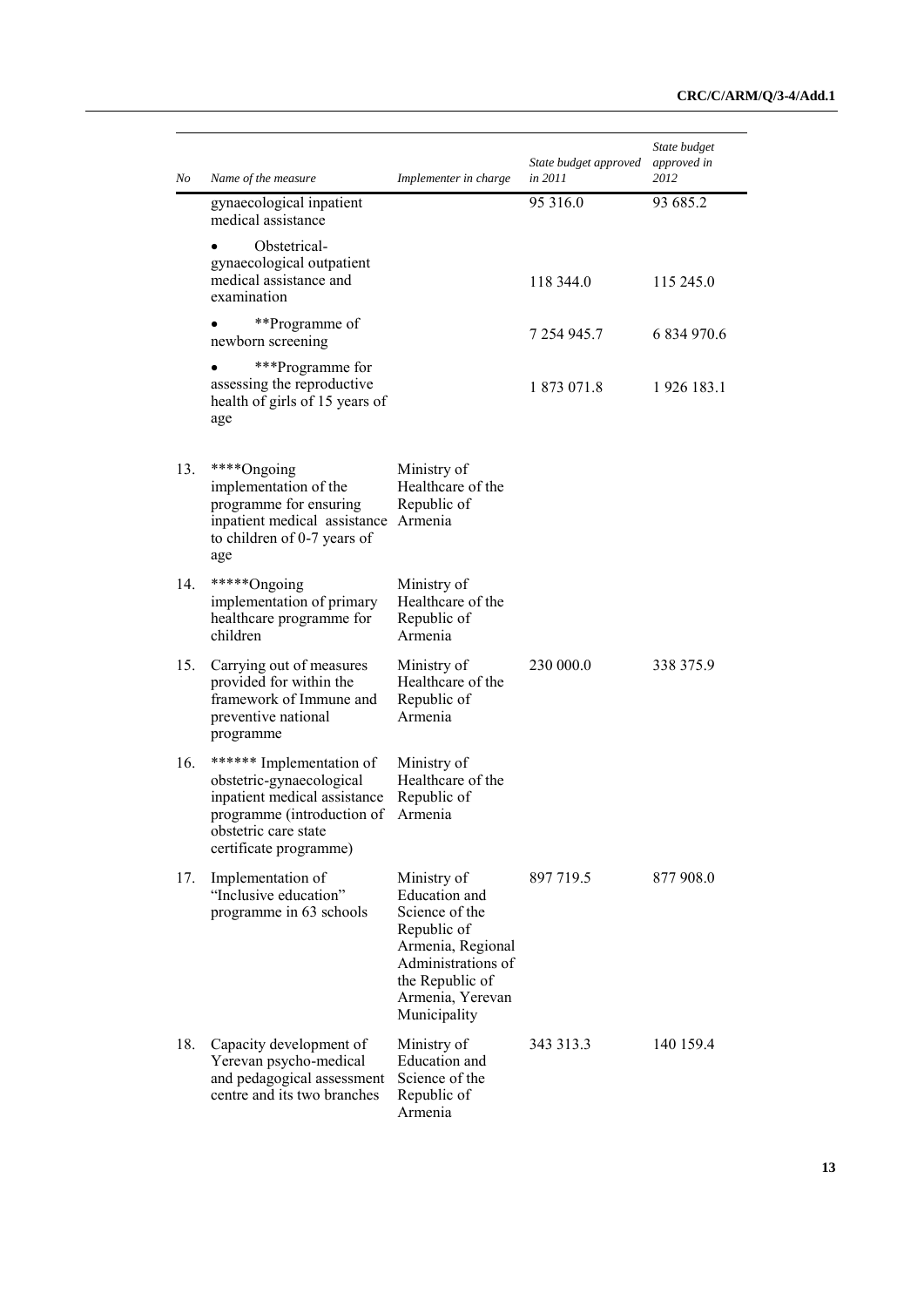| No  | Name of the measure                                                                                                                                                                          | Implementer in charge                                                           | State budget approved<br>in 2011 | State budget<br>approved in<br>2012 |
|-----|----------------------------------------------------------------------------------------------------------------------------------------------------------------------------------------------|---------------------------------------------------------------------------------|----------------------------------|-------------------------------------|
| 19. | Implementation of pre-<br>school education<br>development programme<br>Elaboration of pre-<br>school education standards<br>for children of 0-6 years of<br>age                              | Regional<br>Administrations of<br>the Republic of<br>Armenia                    | 96 995.7                         | 156 669.3                           |
|     | Elaboration and<br>publication of educational-<br>methodical manual on the<br>basis pre-school education<br>standards                                                                        |                                                                                 |                                  |                                     |
|     | Implementation of a<br>strategic plan in 8 marzes                                                                                                                                            |                                                                                 |                                  |                                     |
| 20. | Organisation of school<br>academic competitions<br>(organisation of academic<br>competitions in 15 subjects<br>and participation in<br>international academic<br>competitions in 6 subjects) | Ministry of<br><b>Education</b> and<br>Science of the<br>Republic of<br>Armenia | 41 565.0                         | 41 565.0                            |
| 21. | Organisation of summer<br>holidays for schoolchildren                                                                                                                                        | Ministry of<br>Education and<br>Science of the<br>Republic of<br>Armenia        | 236 676.0                        | 236 676.0                           |
| 22. | Organisation of Spartakiada<br>games for schoolchildren                                                                                                                                      | Ministry of<br><b>Education</b> and<br>Science of the<br>Republic of<br>Armenia | 35.000.0                         | 35.000.0                            |

Note

The changes of 2012/2011 expenditures (reduction or increase) are conditioned by the change in the number of beneficiaries within the framework of programmes

<sup>\*\*</sup> Included in the measure of outpatient - polyclinic medical assistance and screening for children of 0-18 years of age

<sup>\*\*\*</sup> Included in the measure of obstetric-gynaecological outpatient medical assistance and examination

<sup>\*\*\*\*</sup> Included in the measure of inpatient medical assistance to children aged 0-7 involved in socially vulnerable and special groups

<sup>\*\*\*\*\*</sup> Included in the measure of outpatient - polyclinic medical assistance and screening for children aged 0-18.

<sup>\*\*\*\*\*\*</sup> Included in the measure of obstetrics-gynaecological inpatient medical assistance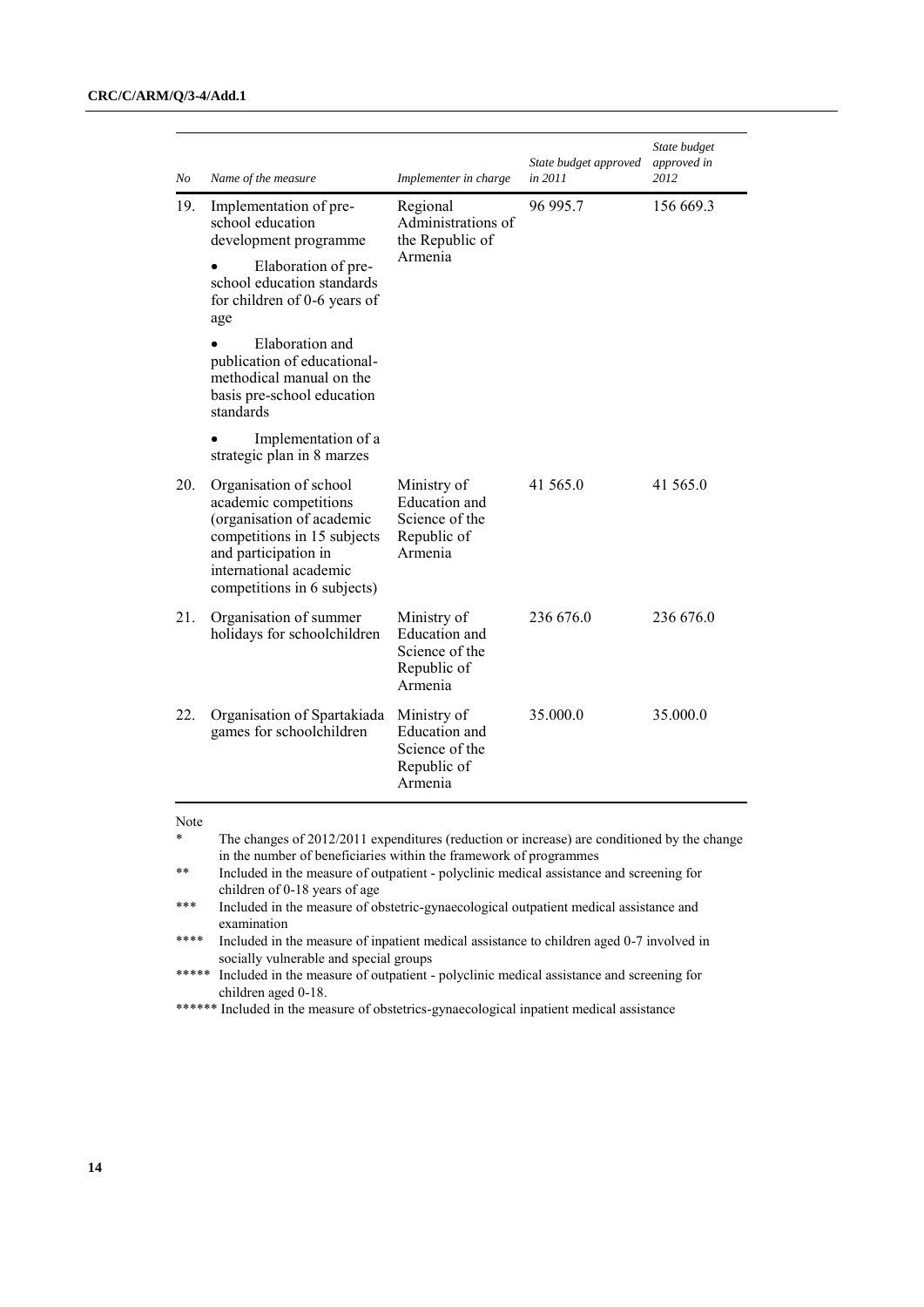#### Table 2

**Expenditures for the fight against trafficking in accordance with separate programmes and the Public administration bodies of the Republic of Armenia implementing them**

| N/N          | Names of expenditure programmes<br>and Public administration bodies<br>of the Republic of Armenia<br>implementing thereof | State Budget<br>approved in 2010 | <b>State Budget</b><br>approved in 2011 | <b>State Budget</b><br>approved in 2012 |
|--------------|---------------------------------------------------------------------------------------------------------------------------|----------------------------------|-----------------------------------------|-----------------------------------------|
|              | Total:                                                                                                                    | 77327.9                          | 97055.8                                 | 70392.4                                 |
|              | Ministry of Labour and<br>Social Affairs of the<br>Republic of Armenia                                                    | 67127.9                          | 73555.8                                 | 46892.4                                 |
| $\mathbf{1}$ | Support to the alumni of<br>orphanages of the Republic<br>of Armenia                                                      | 36115.5                          | 36115.5                                 | 35702.4                                 |
| 2            | Provision of scholarships<br>and lump-sum financial<br>support to alumni of<br>orphanages of the Republic<br>of Armenia   | 4280.0                           | 3800.0                                  | 3800.0                                  |
| 3            | Within the framework of<br>implementation of public<br>awareness measures                                                 | 766.0                            | 766.0                                   | 766.0                                   |
| 4            | Social-psychological<br>rehabilitation services for<br>the victims of trafficking                                         | 25966.4                          | 32874.3                                 | 6624.0                                  |
|              | Ministry of Healthcare of<br>the Republic of Armenia                                                                      | 2200.0                           | 2200.0                                  | 2200.0                                  |
| 5            | Medical assistance services<br>to the victims of trafficking                                                              | 2200.0                           | 2200.0                                  | 2200.0                                  |
|              | Ministry of Sport and<br>Youth Affairs of the<br>Republic of Armenia                                                      | 8000.0                           | 8000.0                                  | 8000.0                                  |
| 6            | Propaganda measures<br>aimed at the prevention of<br>exploitation (trafficking) in<br>human beings                        | 8000.0                           | 8000.0                                  | 8000.0                                  |
|              | Prosecutor's Office of the<br>Republic of Armenia                                                                         |                                  | 133000.0                                | 133000.0                                |
| 7            | Training services                                                                                                         |                                  | 13300.0                                 | 13300.0                                 |

# **Reply to the issues raised in part I, paragraph 5, of the list of issues**

65. In 2004 the "Norq" information-analytical centre elaborated and introduced the system "Manuk" for the registration of data on the orphanage children and the adoption thereof. The system was installed in the Department of Women and Children Issues of the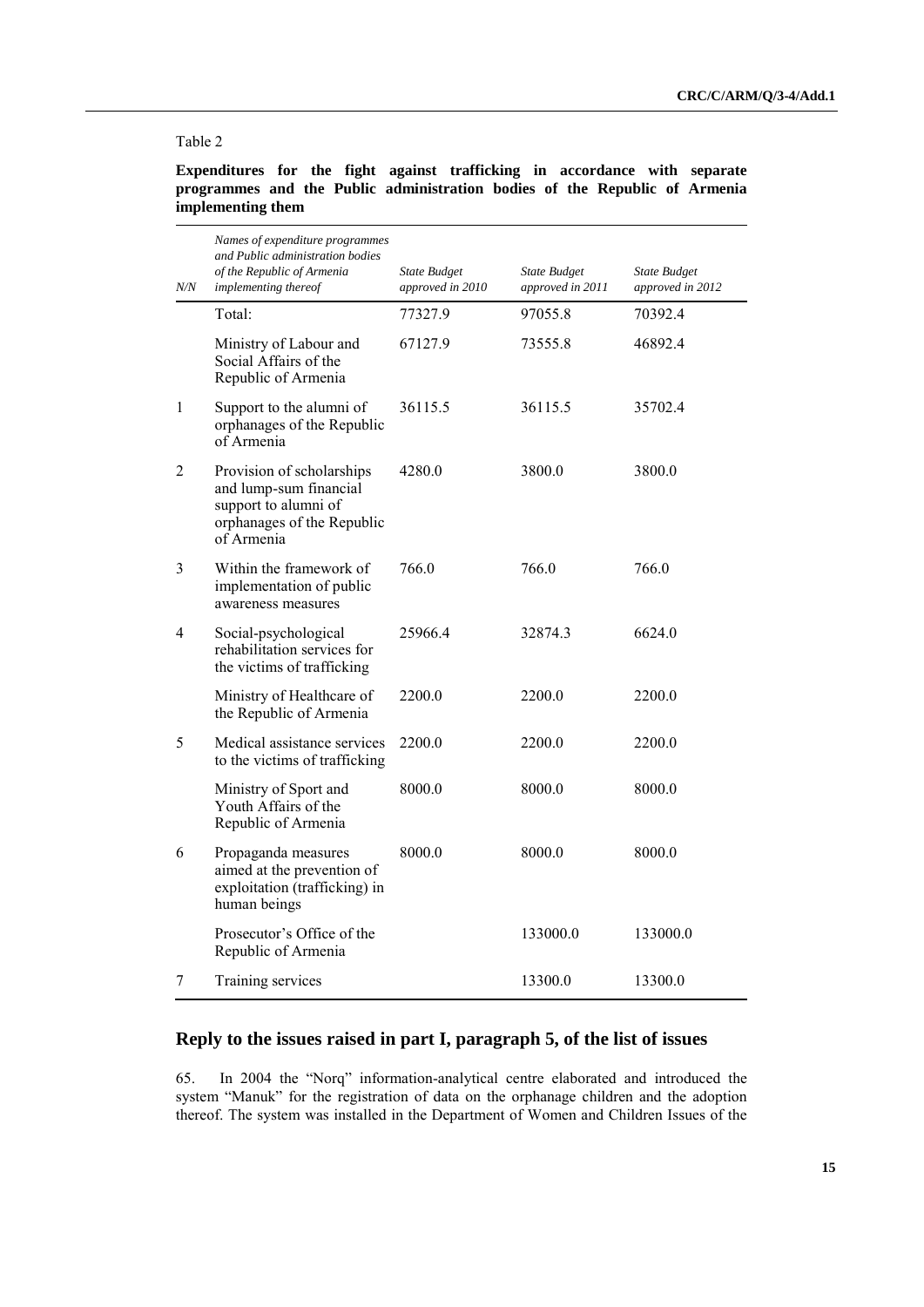Ministry of Labour and Social Affairs of the Republic of Armenia. The system is updated with the data on children under care in 6 orphanages and 8 boarding institutions for child care and protection of the Ministry of Labour and Social Affairs of the Republic of Armenia, as well as within this system the collection of the data on children subject to adoption and candidate adopters, children in difficult life situations (IDLS), including centralised registration of children left without parental care and of all the necessary data on the children with disabilities and those deprived of one or both parents is carried out.

66. Within medium-term expenditure framework (MTEF) of the Republic of Armenia, the amount of AMD 15,317.9 thousand was allocated to system "Manuk" for each year within the period of 2011-2013.

- 67. At present the information system is introduced at the national level in:
	- The Ministry of Labour and Social Affairs of the Republic of Armenia ("Norq" information-analytical centre CJSC);
	- Marzes in the Marz divisions for the protection of family, women and children rights;
	- Yerevan in the division for Children's Rights protection of the Yerevan Municipality.

68. For the purpose of ensuring joint management of children's protection system and having a complete system of data on the children in difficult life situations, the information system "Manuk", operating at marz (regional) and national levels of the three-cycle system for the protection of children, will gradually be introduced in communities, which will enable to run the system in communities as well.

# **Reply to the issues raised in part I, paragraph 6, of the list of issues**

69. The law "On the Rights of the Child" stipulates the principle of equality of children's rights, regardless of the nationality of their parents and other legal representatives, gender, language, religion, social origin, health condition, and other factors.

70. The equality of the rights of women and men is enshrined in a number of other codes and laws. In that context, the following documents adopted within the recent years by the Government of the Republic of Armenia should be mentioned:

- The protocol decision of the Government of the Republic of Armenia No 5 "On Establishing the Concept of Gender Policy" approved at the session of the Government of the Republic of Armenia of 11 February 2010;
- The Protocol decision of the Government of the Republic of Armenia No 19 "On Establishing 2011-2015 Gender Policy Strategic Action Plan and 2011 Gender Policy Action Plan" approved at the session of the Government of the Republic of Armenia of 20 May 2011;
- The Protocol decision No 23 "On Establishing National Program against Gender Violence, 2011-2015 Strategic Action Plan and 2011 Action Plan" approved at the session of the Government of the Republic of Armenia of 17 June 2011;
- The draft law of the Republic of Armenia "On Ensuring Equal Rights and Equal Opportunities for Women and Men" approved at the session of the Government of the Republic of Armenia of 17 October 2011 and adopted in a first reading of the National Assembly of the Republic of Armenia on 6 February 2012.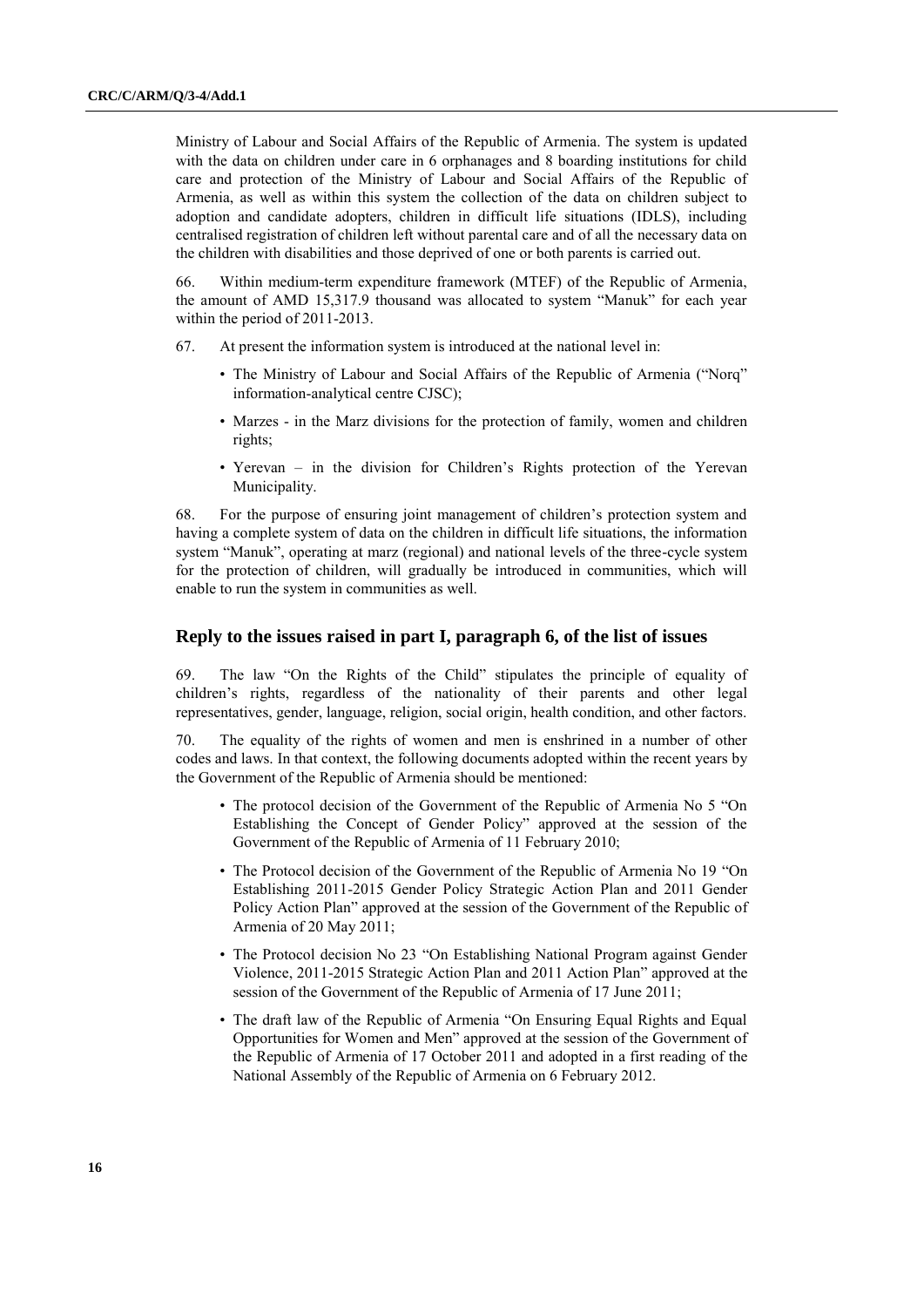# **Reply to the issues raised in part I, paragraph 7, of the list of issues**

71. In standard  $2(6)$  under the heading "Protection of the Rights of the Child" of the state minimum social standards necessary for the care and upbringing of children it is enshrined that the orphanage and the boarding institution for child care and protection ensures the protection of the child in the manner stipulated by the legislation of the Republic of Armenia, in particular:

- From psychological and physical violence, including sexual abuse and perversion, cruel treatment
- From crime, disregard and injustice
- From health-threatening substances and life-threatening conditions

72. In Armenia, all the forms of corporal punishment in institutions fostering and protecting children are forbidden. The process is always monitored by the administration and superior bodies, as well as by non-governmental organisations. This Standard also stipulates that the institution ensures the exercise of rights of children and people acting in their interest (parents or legal representatives not deprived of parental rights, relatives), to appeal against illegal actions of the staff, defines the internal procedure for appealing in compliance with law, keeps a special box for complaints and suggestions.

73. Joint actions were carried out with international organisations World Vision and Save the Children aimed at revealing and eliminating the phenomenon. A manual on the ―Guidance Procedures for the Protection of Children from Violence‖ was developed, as well as courses, campaigns, round tables, discussions on violence were held in Yerevan and Marzes of the Republic.

74. However, the assessment criteria of the phenomenon of violence, the collection of information on prevalence and manifestation forms thereof, the mechanisms of response and activities of interested bodies are not yet formally specified, the rehabilitation services of children subjected to violence, measures aimed at preventing the phenomenon are not sufficient. The intolerant attitude towards the phenomenon is not yet formed by the society.

75. During the period of 2009-2012 World Vision non-governmental organisation funded by the European Union implemented the programme "Reduction of Violence" against Children in Armenia". The main objective of the program was to reduce the phenomenon of violence against children, including the reduction of the risk of corporal punishment, to develop parents' skills, improve cooperation, as well as improve the legislation concerning the protection of the rights of children in accordance with international norms.

76. The heads and specialists of 3 Marz divisions for the protection of family, women and children rights, guardianship and curatorship bodies, territorial departments of social services, 6 community centres and those of World Vision Territorial Development Programs were involved in the programme activities.

77. Public awareness was another component of the programme. The organisation together with the Ministry of Labour and Social Affairs conducted public awareness and educational campaigns at the community, marz (regional) and republican levels, took part in the campaigns on the rights of the children entitled "The Reduction of Violence against Children in Armenia" organised by marz divisions.

78. The introduction of the integrated social service system in the Republic plays an important role in preventing corporal punishment (Base: The programme on the introduction of an integrated social service system and the pilot programme on the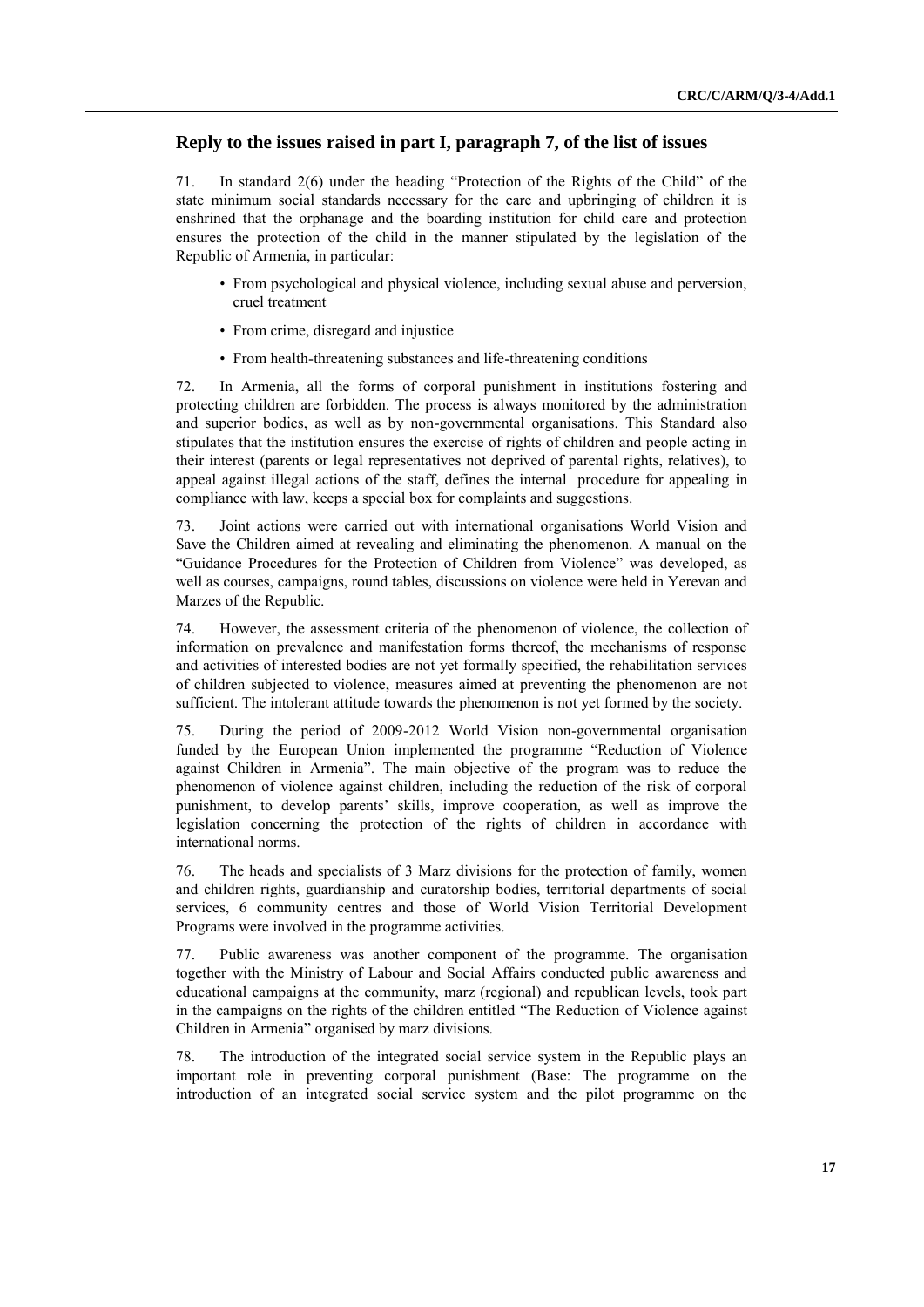provision of integrated social services were approved by the decision of the Government of the Republic of Armenia No 952-N of 26 July 2012).

## **Reply to the issues raised in part I, paragraph 8, of the list of issues**

79. Within the framework of the reform policy implemented in the sphere of children, the deinstitutionalisation of orphanages was regarded as an issue of high priority among the activity measures undertaken by the Government of the Republic of Armenia in 2011.

80. The Government of the Republic of Armenia adopted procedures for children's admission to institutions and defined the standards thereof, as well as took a number of measures aimed at protecting the rights of children in institutions and improving their life quality.

81. For the purpose of solving the issue, the decision of the Government of the Republic of Armenia No 804-N of 2 June 2011 "On making amendments to and supplements in the decision No 381 of March 2005 On approving the list of types of child care and protection institutions in the Republic of Armenia, the standards on placing them therein and on making amendments to and supplements in the decision of The Government of the Republic of Armenia No 2179-N of 26 December 2002 and decision No 1735-N of 9 November 2006" was adopted. As a result the requirements for children's admission to the institutions were clarified and made more stringent.

82. At present six public orphanages serve 757 children, 500 of which have organic and functional disorders of central nervous system, congenital and acquired physical and mental disabilities.

83. About 150 children are under care in three non-public orphanages, from which 25 in specialised orphanages, and about 100 in family-type orphanages. There are about 800 children under care in child care and protection institutions.

84. As a result of the reforms the number of public orphanages was reduced by two: "Fridtjof Nansen Orphanage in Gyumri" State non-commercial organisation was reorganised into Fridtjof Nansen boarding institution N 2 for child care and protection, and ―Zatik‖ orphanage in Yerevan State non- commercial organisation will be reorganised into Children's Support Centre starting from 2013.

85. Forty children in 2010, 40 children in 2011, and 48 children in 2012 were transferred from orphanages to their biological families. Twenty four children in 2010, 24 children in 2011, and 24 children in 2012 were fostered in foster families (in 23 families).

86. One hundred and thirty eight children in 2010, 121 children in 2011, and 63 children in 2012 were adopted.

# **Reply to the issues raised in part I, paragraph 9, of the list of issues**

87. In 2012, the Ministry of Labour and Social Affairs of the Republic of Armenia elaborated a draft law of the Republic of Armenia "On the Protection of the Rights of Persons with Disabilities" and will submit it to the Government of the Republic of Armenia. The law refers to the issues with respect to children with disabilities as well.

88. The law aims at protecting the rights of persons with disabilities, including those of children with disabilities, and ensuring the effective social inclusion thereof.

89. The right of persons with disabilities to education in the Republic of Armenia is enshrined in Article 35 of the Constitution under which "Every person shall enjoy the right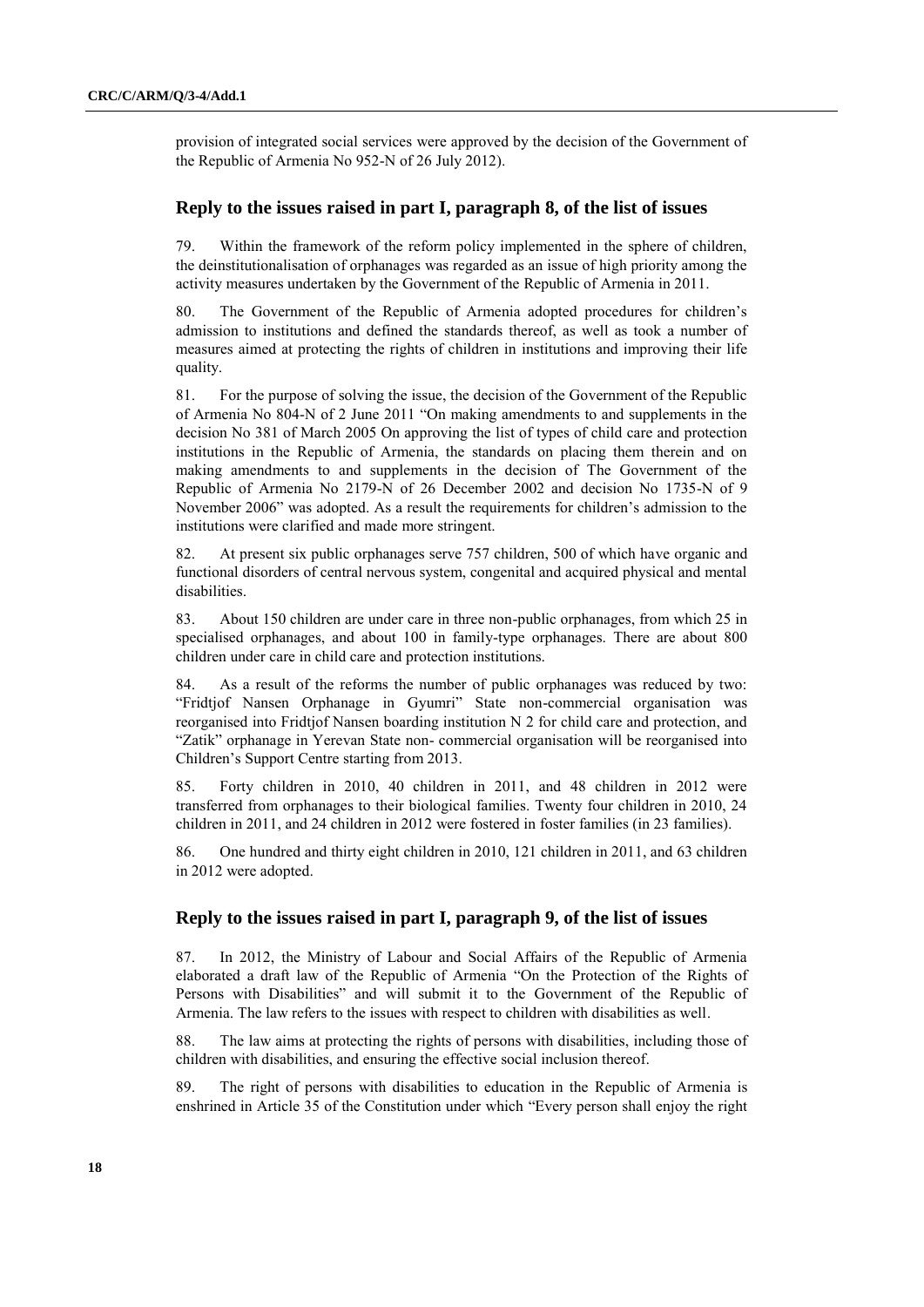to education. Basic general education shall be compulsory for everyone in the Republic of Armenia". It should be mentioned that secondary education at state educational institutions is free of charge. In accordance with the Law of the Republic of Armenia "On Education", adopted in 1999, "The State creates necessary conditions to ensure provision of corresponding education and social comfort according to the peculiarities of the development of citizens with special education needs". At the same time it is enshrined in the law that the education for children with special education needs may upon the parents decision be carried out by special programs both in general education and special schools. Starting from 2001, the general education schools of the Republic of Armenia practice inclusive education with the support of non-governmental organisations. From 2001 to 2005, an experimental program of inclusive education was implemented in 5 general education schools. The concept of "inclusive education" was defined by adoption of the Law "On education of persons with special education needs" in 2005. In accordance with the law "Inclusive education is the education of persons with special education needs to study in general educational institutions together with those having no special education needs through establishment of specific conditions of education for those having". Since 2007 the network of general education schools implementing inclusive education has been broadening. In accordance with the order of the Minister of Education and Science of the Republic of Armenia today 98 general education schools implement inclusive education wherein about 2,390 children with special education needs study. Parallel to advancement of inclusive education, the number of special general educational institutions decreases. In 2002, 52 special schools operated in the Republic where about 10,000 children studied. Today 23 special schools operate in the Republic where about 2,500 schoolchildren study. In accordance with the decision of the Government of the Republic of Armenia No 1365-N of 25 August 2005 "the child with special education needs is financed in increased rates". In accordance with the decision of the Government of the Republic of Armenia No 439 of 8 April 2010 a state single general criteria on general education was established for all students, according to that document, for the purpose of an effective organisation of education for children with special education conditions, the content of general education program is adapted to the perception and mental functioning abilities thereof.

90. Since 2011, in accordance with the decision of the Government of the Republic of Armenia No 46-N of 27 January, inclusive education in general educational system has been implemented in Marz Tavush and an experimental funding procedure needed for the organisation of education for children with special education needs was introduced.

91. In 2012, the National Assembly Of the Republic of Armenia adopted the draft law of the Republic of Armenia "On making amendments to and supplements in the Law of the Republic of Armenia 'On General Education' " in the first reading, which provides for transition to general inclusive education in general education system, through the application of a three-level system of responding to child's educational needs.

# **Reply to the issues raised in part I, paragraph 10, of the list of issues**

92. The introduction of State Certificates for Obstetric Care and Child Health is one of the most significant reforms aimed at improving child and maternal health.

93. The Obstetric Care State Certificate programme, which was introduced in 2008, is very important for improving the health of mothers and newborns and reducing the death rate of mothers. The additional financial contributions made within the framework of the programme for introduction of Obstetric Care State Certificate provided the opportunity to increase the prices for childbirth by nearly 2 times, making the sums compensated by the state to the medical institutions for those services correspond more to the real expenditures and increase salaries of doctors by 2 or 3 times, which highly contributed to the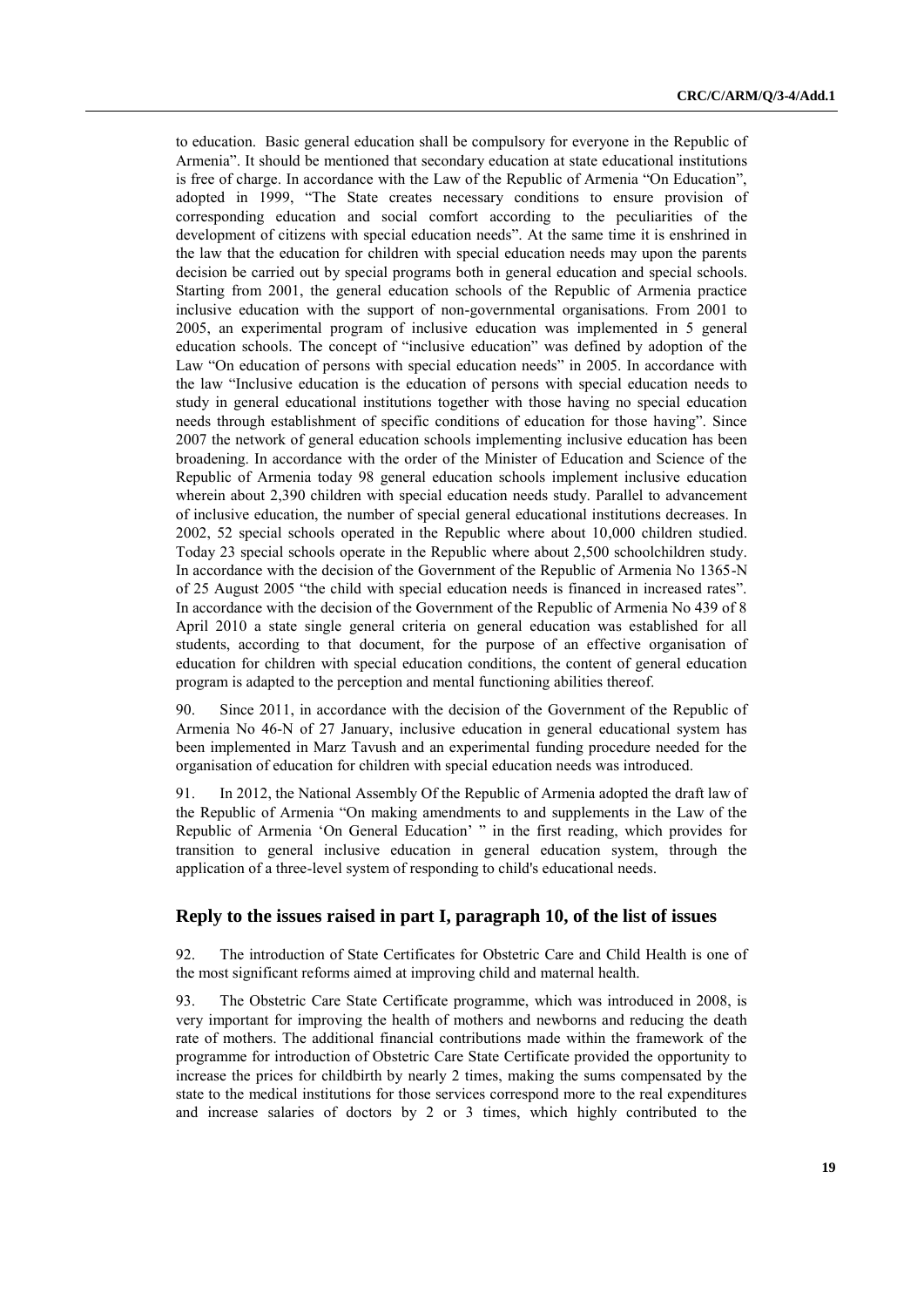implementation of the goals set forth in the programme, that is, maximum reduction of shadow payments in maternity hospitals and provision of free and affordable childbirth services for the population.

94. Moreover, based on the data of the independent study conducted by USAID NOVA Project in 2009, unofficial payments made at institutions providing childbirth support have been reduced by 4 times (91% prior to 1 July 2008, 24% in 2009), and according to the results of Demographic and Health Survey in 2010, the shadow in obstetrical services in the Republic has been reduced by more than 10 times. Moreover, it has been reduced more in the case of the rural population (in village  $-16$  times, in city  $-7.7$  times).

95. As a result of introducing Obstetric Care State Certificate programme and of a higher level of awareness of the population about the government's concern on obstetric care issues, as well as about their rights to free of charge services, the attitude of young families towards reproduction has changed significantly. Whereas youth used to postpone the birth of a desired child and sometimes even the first child due to expenses at the maternity hospital, now this circumstance is no longer a hindrance for the birth of another child. This is especially important in the context of socially disadvantaged families which, having the Obstetric Care State Certificate, are more self-confident since they are aware that the government covers the expenses for their child's birth and that those services are really free of charge. As a result of all this, the indicators of the rate of pregnant women under pre-natal care and the birth rate have increased notably. Evidence of this is the statistical data that the Ministry of Health of the Republic of Armenia has gathered from maternity hospitals through an operative procedure:

96. Based on preliminary data of 2010, the indicator for early registration of pregnant women (pre-natal care starting from 12 weeks of pregnancy) has increased by nearly 35% in the Republic.

97. In 2009, there were 44,430 births registered in the Republic, which means 3,022 more births as compared to 2008. In 2010, there were 44,680 births, meaning 280 more births as compared to 2009.

98. In the past years, the death rate of mothers has been reduced by nearly 20 percent in 2009 and 70 percent in 2010, and the traumatism of mother and child during childbirth has been reduced by nearly 20 percent.

99. Starting from 1 January 2011, the "Obstetric Care State Certificate" system has been introduced in the Republic, the guarantee of which was the additional amount of 3.13 billion drams provided for in the 2011 healthcare budget. The introduction of the certificate system, the compensation for hospital services provided to children at a price close to the real price and the increase in the salaries of doctors by two-fold created the opportunity to improve the affordability and quality of hospital care for children, reduce the death rate of children at hospitals and reduce the non-official payment practices within the system.

100. The results of the preliminary and current (after 6 months) assessment of the programme prove that the non-official payments have been reduced by more than 4-5 times. Out of the participants of the survey and mothers who have benefited from the certificates, 79% in Yerevan and 91% in the marzes have mentioned that they were content with the services since the medical assistance was gratuitous.

101. The increase in the efficiency of the programme and the affordability of hospital services for children is also evidenced by nearly 20 percent increase in cases of seeking inpatient medical services.

102. Based on data gathered through an operative procedure from 3 children's hospitals in Yerevan, in 2011, as compared to 2010, there was already a reduction in death rate of children, ranging from the ages of 0 to 7, at hospitals (from  $1.6\%$  to  $1.08\%$ ). Moreover, in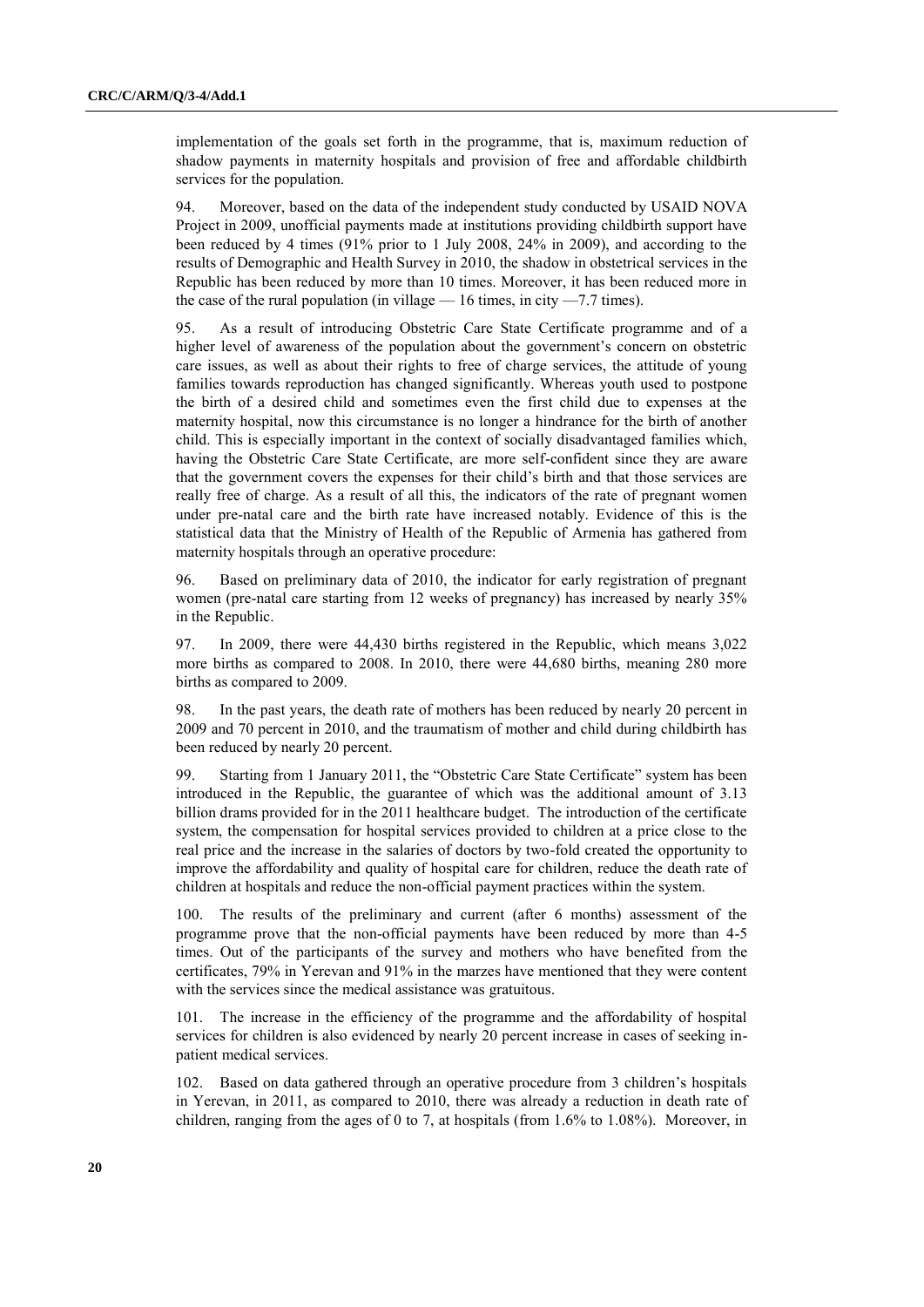the same hospitals the rate of deaths occurring within 24 hours of admission to hospital has been reduced from 21% to 15%. This is the best evidence of the fact that people no longer delay consultation with a doctor in order to prevent the development of a heavy illness, which may be lethal.

103. Several programmes for the prevention of mortality, morbidity and disability of children continue to be implemented in 2011, including programmes for phenylketonuria, hypothyreosis, retinopathy of immaturity detection and screening of hearing of newborns, which allow taking measures to treat these children at an early age and prevent the disabilities conditioned by those illnesses.

104. In July 2010, the National Assembly of the Republic of Armenia, the Ministries of Education and Science and Healthcare of the Republic of Armenia, non-governmental organisations and other interested bodies took part in the discussion of the results of 2010 study on health behaviour of schoolchildren during a conference devoted to "Key Issues of Child and Adolescent Health".

105. Efforts are underway to develop and introduce a pilot integrated model for friendly health care services for adolescents.

106. The "Healthy School" initiative has been introduced at 9 schools in the Republic within the framework of international co-operation.

# **Reply to the issues raised in part I, paragraph 11, of the list of issues**

107. As part of the measures taken against malnutrition and anaemia, in 2011 the Government of the Republic of Armenia approved the "National Conception and Action Plan for Enrichment of Wheat Flour" and the "National Strategy on Food Security", the action plan of which for 2010-2015 envisages the development of the "National Strategy for Improvement of Nutrition for Children at an Early Age".

108. In 2011, the Ministry of Healthcare of the Republic of Armenia, UNICEF and the National Assembly of the Republic of Armenia developed and placed into circulation the draft law "On promotion of breastfeeding of children and circulation of infant food", which is targeted at encouraging breastfeeding and regulating the circulation of infant milk formulas.

109. The draft law includes the two aspects of special significance for the improvement of breastfeeding, that is, encouragement and protection of breastfeeding. It is not aimed at convincing or, much less, compelling women to breastfeed and/or impede the affordability and sale of infant milk formulas or, if necessary, their use, but simply strives to terminate advertisement or promotion convincing people or having an impact on their choice to use infant milk formulas. Unlike the Law of the Republic of Armenia "On Advertisements", the new draft law lays down the procedure for monitoring over the products of companies and the sanctions for violations of the law. The draft law also lays down provisions for public awareness about the advantages of breastfeeding and the use of infant milk formulas, as well as the dangers arising from the improper use of them. The obligations of medical institutions and medical specialists in that sphere are laid down.

110. Parliamentary and public hearings on "Legislative regulation of promoting breastfeeding of infants" were organised prior to putting the draft law into official circulation from 28 July 2011. The Alliance for the Health Maintenance of Mother and Child established by NGOs has also supported the adoption of the draft law. It will soon be presented in the NA agenda.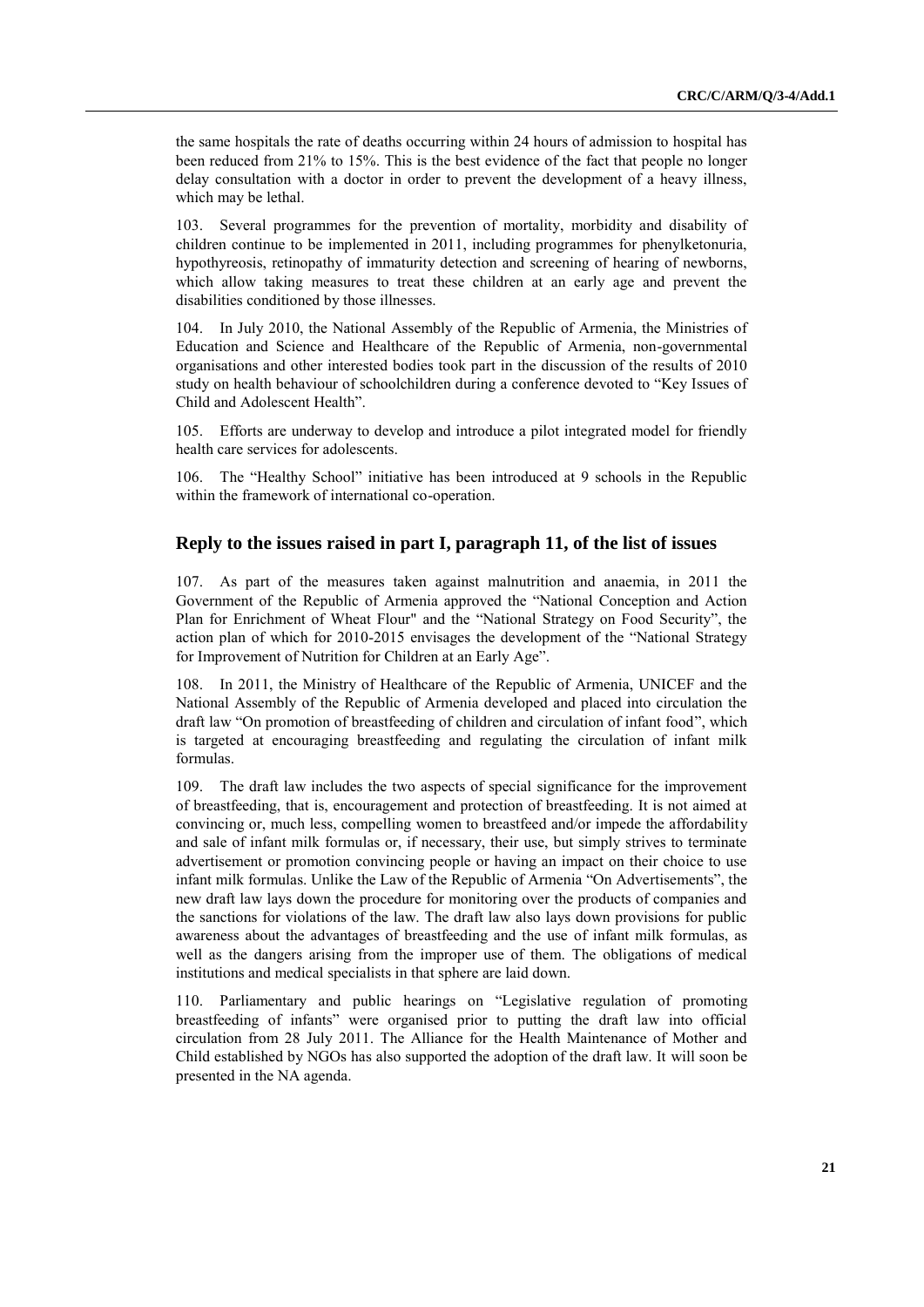# **Reply to the issues raised in part I, paragraph 12, of the list of issues**

111. The policy on social support is developed and implemented in the Republic in accordance with the main principles of organisation and provision of social support.

112. One of those principles is the priority of providing social support to children, meaning giving preference to children in providing social services. The state benefits for the implementation of this principle are the family benefit and the lump sum financial assistance, the lump sum benefit for childbirth and the benefits for taking care of children under the age of two.

113. The amount of the lump sum benefit for the birth of a child, in the case of the birth of the first and second child, is 50,000 AMD, and 430,000 AMD in the case of the birth of every third child and the next child. Starting from 2014, the amount of the lump sum benefit for childbirth will be different in that it will be 1,000,000 for the birth of the third and fourth child, and 1,500,000 drams in case of the birth of every fifth child and the next child.

114. The amount of the benefit for care of a child under the age of two is 18,000 drams. This type of benefit is granted for the parent in leave for taking care of a child under the age of three up to the attainment of the child to the age of two.

115. Family benefit is granted to the poor family whose level of insecurity is higher than the limit value of security established by the Government of the Republic of Armenia.

116. In assessing the level of insecurity of families, the families with minor children are more likely to receive a family benefit, and the amount of the family benefit is conditioned more by the number of children in the family under the age of 18.

117. Nearly 83 percent of families receiving benefits (100,000 families) have minor children.

118. The amount of financial resources allocated from the state budget for payment of the above mentioned state benefits has a tendency to grow. Table 3 presents the number of beneficiaries of these programmes in 2010-2012 and the financial resources allocated through the State Budget of the Republic of Armenia.

### Table 3

**Number of beneficiaries of social benefits for families in 2010-2012 and the financial resources allocated through the State Budget of the Republic of Armenia**

|                                                | 2010                                         |                                                                                                                  | 2011                                  |                                                                                                                  | 2012                                                                     |                                                                                                                  |
|------------------------------------------------|----------------------------------------------|------------------------------------------------------------------------------------------------------------------|---------------------------------------|------------------------------------------------------------------------------------------------------------------|--------------------------------------------------------------------------|------------------------------------------------------------------------------------------------------------------|
|                                                | Average<br>number of<br><b>beneficiaries</b> | Sum<br>foreseen<br>in the<br><b>State</b><br>Budget of<br>the<br>Republic<br>of<br>Armenia<br>(billion<br>drams) | Average<br>number of<br>beneficiaries | Sum<br>foreseen<br>in the<br><b>State</b><br>Budget of<br>the<br>Republic<br>of<br>Armenia<br>(billion<br>drams) | Average<br>number of<br>beneficiaries<br>(as of 01)<br>December<br>2012) | Sum<br>foreseen<br>in the<br><b>State</b><br>Budget of<br>the<br>Republic<br>of<br>Armenia<br>(billion<br>drams) |
| Family<br>benefit and<br>lump sum<br>financial | 105005                                       | 31.0                                                                                                             | 91575                                 | 35.5                                                                                                             | 95894                                                                    | 37.1                                                                                                             |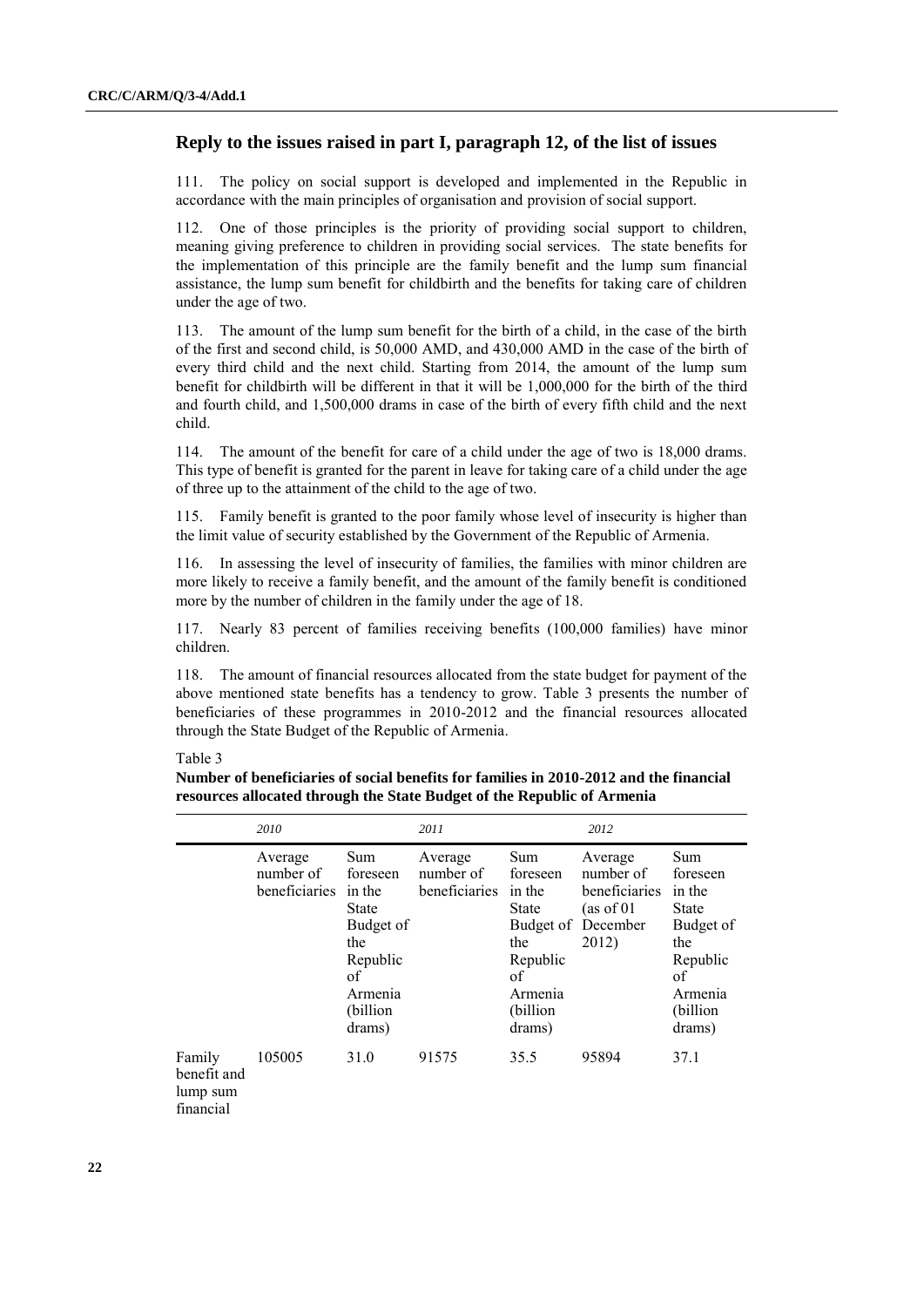|                                                                     | 2010 |     | 2011  |     | 2012  |     |
|---------------------------------------------------------------------|------|-----|-------|-----|-------|-----|
| assistance                                                          |      |     |       |     |       |     |
| Lump sum 43117<br>benefit for<br>birth of a<br>child                |      | 4.3 | 38462 | 4.7 | 39167 | 4.6 |
| Benefit for 9844<br>the care of<br>a child<br>under the<br>age of 2 |      | 1.7 | 10495 | 2.3 | 10903 | 2.4 |

## **Reply to the issues raised in part I, paragraph 13, of the list of issues**

119. The Centre for Educational Technologies (CET) of the Ministry of Education and Science of the Republic of Armenia has included all schools of the Republic in the Internet Network of Schools in Armenia (INSA).

120. The schools in the Republic are equipped with nearly 17,000 computers.

121. The Ministry of Education and Science of the Republic of Armenia has provided general education schools with biology laboratories at the expense of funds from the State Budget.

122. Most high schools have been provided with electronic blackboards, computers, as well as supporting teaching materials and literature.

123. As a strategic goal the Government of the Republic of Armenia has adopted a policy on providing pre-school children with general education, that is, to ensure improved accessibility of pre-school education and enlargement of the system. The mentioned goal is established in the 2008-2015 Strategic Plan for Reforms in Pre-School Education in the Republic of Armenia (Protocol Decision of the Government of the Republic of Armenia No 10 of 13 March 2008). As target indicator, the inclusion of children in that group will reach up to 90% by 2015.

124. Pre-school institutions operate mainly under the subordination of communities, and up to 2011 no services have been provided in the mentioned sector at the expense of the State Budget of the Republic of Armenia, but such services have been provided at the expense of community allocations, payments made by parents and sometimes even funds provided by international organisations.

125. With the view of supporting the sector and ensuring the affordability of pre-school education services in different regions of the Republic of Armenia and the right of children to education, means have been allocated for implementing a pilot programme through the application of cost-efficient models. As part of this programme, 22 pre-school groups with 538 children have been launched on the base of general education institutions in communities without kindergartens through the pilot programme in two marzes of the Republic of Armenia (Lori and Shirak) within the framework of "Education Quality and Compliance‖ loan project in 2009. In 2010, 328 children benefited from such services. At the same time, alternative models for organising pre-school education have been introduced in the Marzes of Ararat and Aragatsotn of the Republic of Armenia in 2010, as a result of which 1,084 children have been included in school preparatory groups. In 2011, new microprogrammes for pre-school education were introduced in 17 communities of the Marz of Syunik, 22 communities of the Marz of Vayots Dzor, 23 communities of the Marz of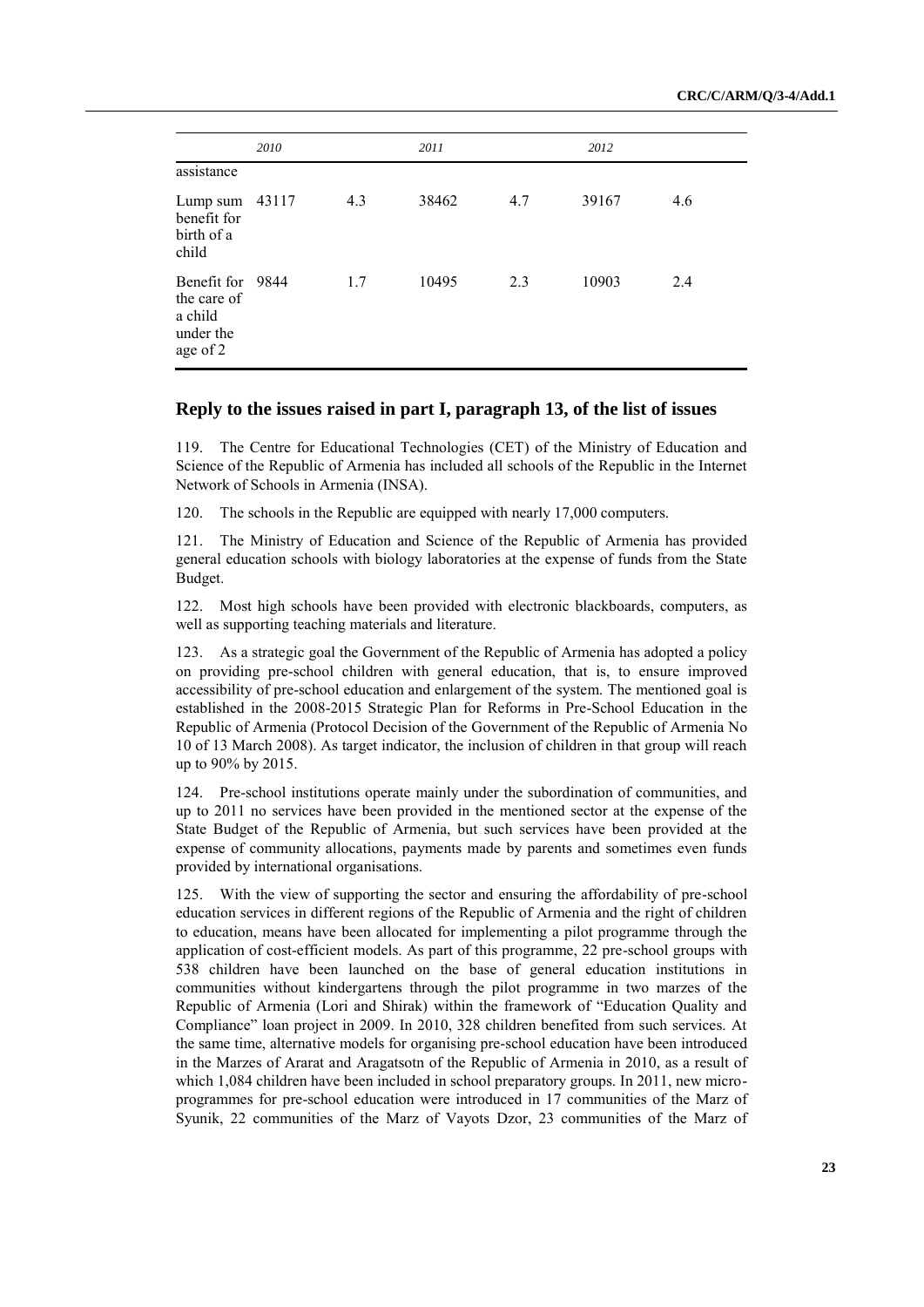Armavir and 21 communities of the Marz of Gegharkunik of the Republic of Armenia. Currently, nearly 2,000 children are included in the institutions of the mentioned 83 communities, and the establishment process of micro-programmes is complete.

126. With a view of ensuring the ongoing implementation of pre-school education programmes, funds have been foreseen in the 2011 State Budget to cover the current expenses for organising one-year education for senior pre-school children, given the amount of annual sum per learner by the formula for funding based on the number of schoolchildren.

127. Based on statistics provided by Marzpetarans:

(a) In 2010, 630 pre-school institutions, with 58,605 children, were operating in the Republic under the subordination of communities; there were 405 children included in pre-school groups at 6 educational complexes, and 1,428 children were included in 71 preschool groups through alternative models at 56 institutions;

(b) The number of non-state pre-school institutions increased from 30 to 51. There were 3,100 children of pre-school age included in 51 non-state pre-school institutions.

128. Based on the statistics provided by Marzpetarans (Yerevan Municipality), the following are the number of institutions that implemented pre-school education programmes in the Republic of Armenia in the 2011-2012 academic year (as of September):

(a) 813, with 64,392 children, including 633 kindergartens with 63,830 children, 5 kindergartens within state educational complexes with 551 children, 51 non-state kindergartens with 1,000 children;

(b) Overall, as compared to 2011 and based on the pre-school education indicators, trends of growth and development were registered in 2012. The number of children involved in pre-school education increased from 56,452 to 64,392. The growth rates are obvious in terms of access to pre-school education system and increase in the rate of inclusion of children.

129. The Government of the Republic of Armenia has, as a strategic goal, adopted a policy on providing pre-school children with general education. As target indicator, the inclusion of children of that group will have reached 90% by 2015. Starting from 2013, there relevant expenditures will be provided for in the State Budget of the Republic of Armenia in accordance with the requirements of the Decision of the Government of the Republic of Armenia No 1882-N of 20 October 2005 "On funding the expenditures for organising the education of pre-school children (aged 5-6)". The memoranda of mutual understanding signed between international organisations and the Ministry of Education and Science of the Republic of Armenia have served as a basis for the initiatives.

130. In relation to expenditures, there will be relevant funding for the education of 2,334 children, 4,001 children and 5,167 children of senior pre-school age respectively in the 2013-2015 general education programmes.

131. At the same time, in accordance with Decision of the Mayor of Yerevan No 11-01 A of 31 March 2011, pre-school education for children at pre-school educational institutions in Yerevan became free of charge starting from 1 April 2011. As a result, based on the data from the 2011-2012 academic year, as compared to the previous year, the gross inclusion of children at 161 kindergartens under Yerevan Municipality was expanded by nearly 3,000, amounting to total 30,250.

132. It should be emphasized that the micro-programmes for pre-school education launched on the basis of general education institutions through alternative models in the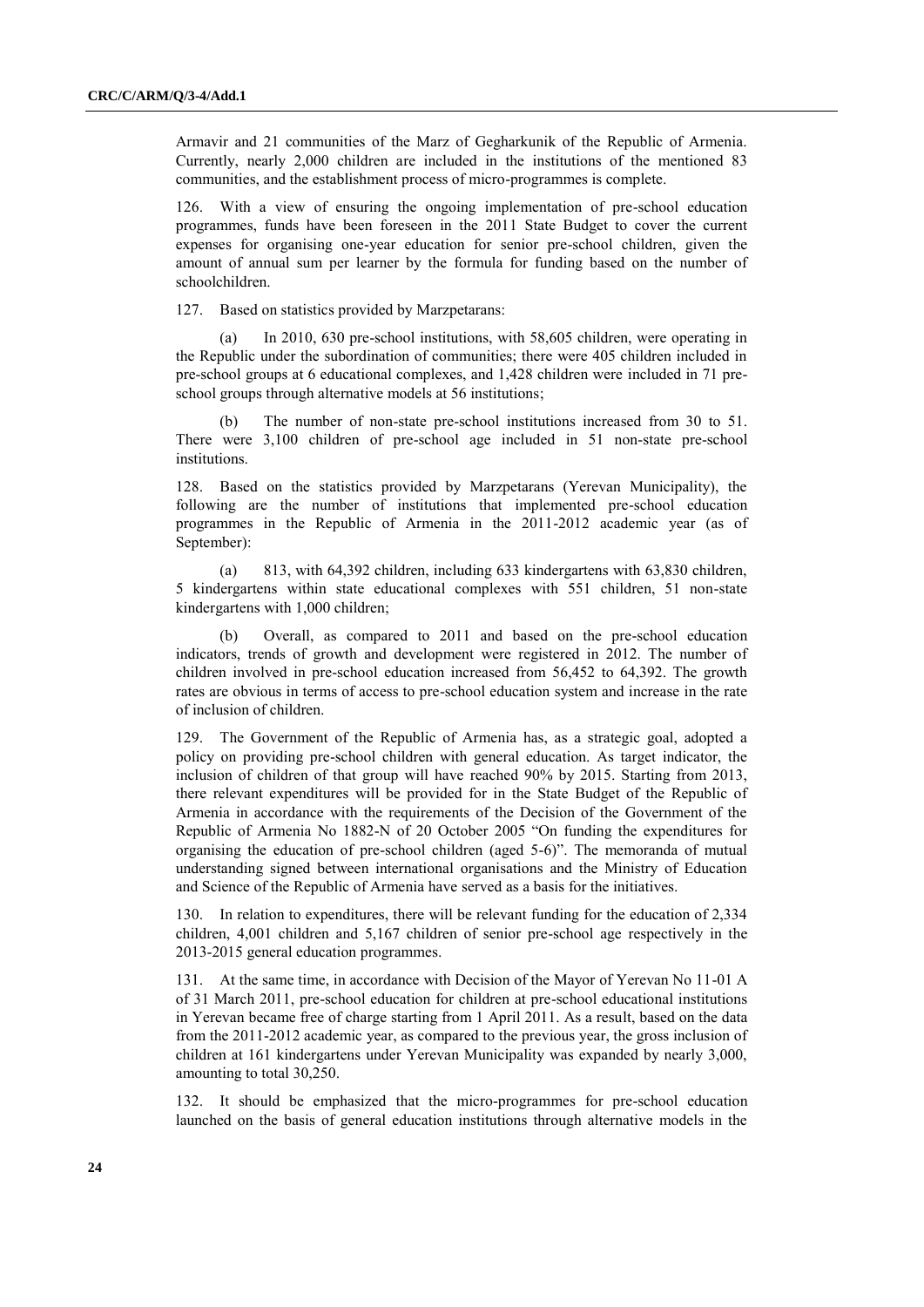rural and municipal communities of the Republic of Armenia are free of charge for a short term and accessible for the exercising of the right to education of children of all groups, including those with special educational needs and of ethnic minorities.

## **Reply to the issues raised in part I, paragraph 14, of the list of issues**

133. Every court has a judge specialised in examining the cases of minors. Peculiarities of the liability of minors are defined in the Criminal Code of the Republic of Armenia, peculiarities of examination of cases with their participation are defined in the Criminal Procedure Code of the Republic of Armenia and peculiarities of serving punishment on their part are defined in the Penitentiary legislation of the Republic of Armenia. Currently, there are 7 minor detainees and 16 prisoners at the isolation ward of the penitentiary establishment in the Republic of Armenia.

134. In Article 68 (2) of the Penitentiary Code of the Republic of Armenia it is established that minors at correctional institutions are kept apart from adults, and Article 109, mentioning the peculiarities of the serving punishment by minor prisoners, defines that minors sentenced to imprisonment for a certain period of time serve their punishment at the same correctional institution up to the expiry of the term of punishment, but not later than attainment of the age of 21. It is prohibited to send the minor sentenced to prison for an uncertain period to a closed correctional institution, which is under the strictest regime provided for by the RA Penitentiary Code.

135. Article 27 of the law "On treatment of arrested and detained persons" of the Republic of Armenia regulates the peculiarities of keeping women and minors under arrest or detention, in Part 1 of which it is mentioned that improved material conditions are created for arrested or detained women and minors at police holding and detention facilities.

# **II. Replies to the issues raised in part II of the list of issues**

## **(a) New draft laws, and laws and their respective regulations**

136. The annex to the present report presents the amendments which have been made to the legislation on the rights of the child.

#### **(b) New institutions (and their mandates) or institutional reforms**

137. Since 2010, the orphanage after Fritdjof Nansen of Gyumri in the Marz of Shirak of the Republic of Armenia has been reorganised and now operates as a boarding school institution for the care and protection of children. The structure provides for the care and education of children of poor and needy families that are in a difficult life situation.

138. Starting from 2013, "Zatik" Orphanage of Yerevan will serve as children support centre. The support centre ensures upbringing, spiritual and intellectual development of children, rehabilitates their moral-psychological state and supports in finding solutions to the problems of children's families.

139. In 2013, the Orphanage after Mary Izmirlyan in Yerevan will transform from a general-type institution into a specialised institution and will ensure care and education of disabled children, as well as children with physical and psychological defects.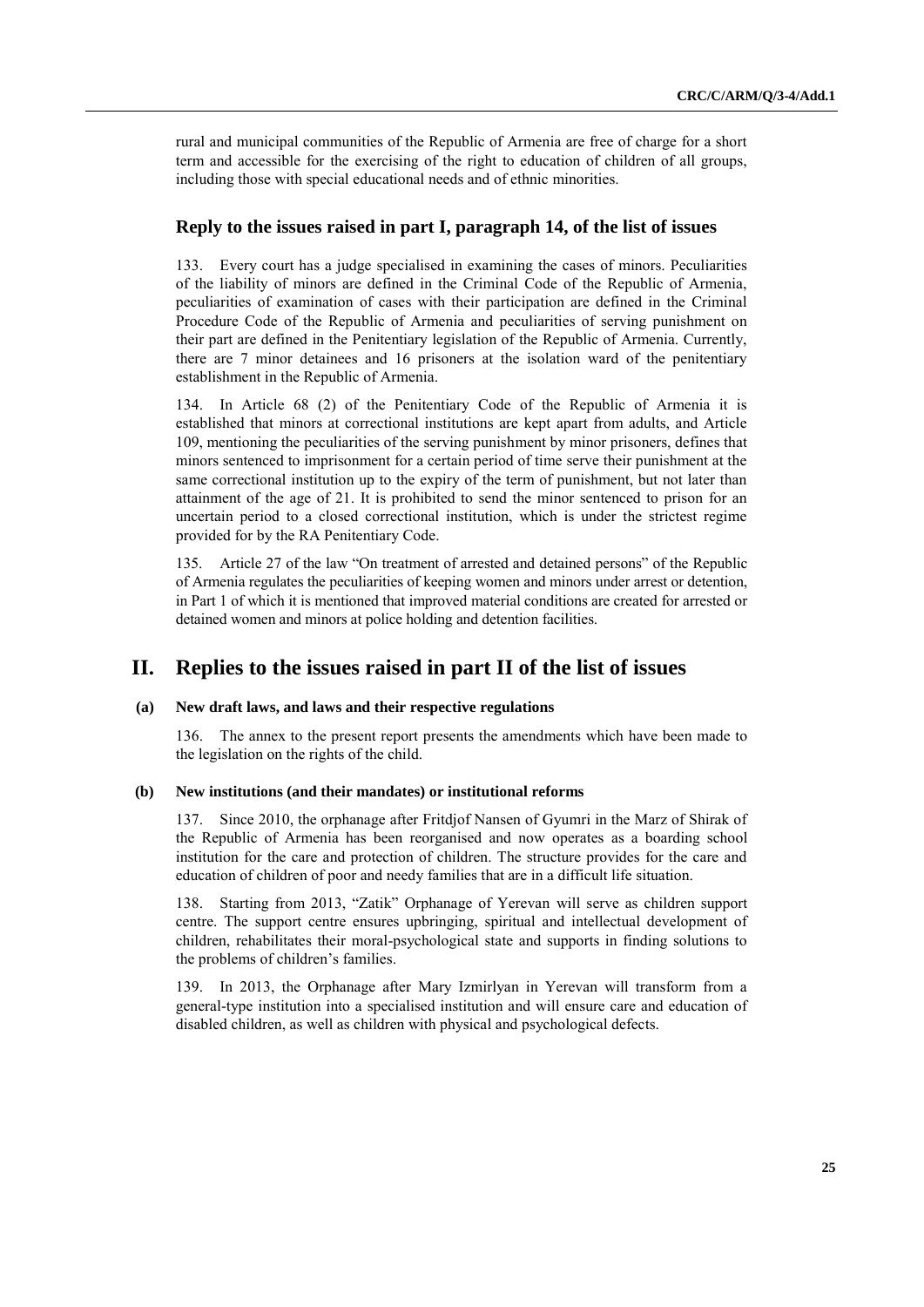## **(c) Recently introduced policies, programmes and action plans and their scope and financing**

140. See description of measures stemming from the "2004-2015 National Programme for the Protection of the Rights of Children" of the Republic of Armenia.

#### **(d) Recent ratification of documents related to human rights**

141. The Convention on the Rights of Persons with Disabilities entered into force in the Republic of Armenia starting from 22 October 2010.

142. In September 2010, the Republic of Armenia signed the Council of Europe Convention on the Protection of Children against Sexual Exploitation and Sexual Abuse.

# **III. Replies to the issues raised in part III of the list of issues**

## **Facts, statistics and other information**

**Reply to the issues raised in part III, paragraph 1, of the list of issues**

## **(a) Number of married girls under the age of 18**

#### Table 4

**Marriages registered in the Republic of Armenia, according to gender and age**

|     |                  |              |          |          |              |              |              | (persons) |
|-----|------------------|--------------|----------|----------|--------------|--------------|--------------|-----------|
|     |                  | 2008         |          | 2009     |              | 2010         |              | 2011      |
| age | man              | woman        | man      | woman    | man          | woman        | man          | woman     |
| 16  | $\boldsymbol{0}$ | $\mathbf{0}$ | $\theta$ | $\theta$ | $\mathbf{0}$ | $\mathbf{0}$ | $\mathbf{0}$ | $\theta$  |
| 17  | $\theta$         | 99           | $\theta$ | 99       | $\theta$     | 91           | $\mathbf{0}$ | 57        |
| 18  | 51               | 663          | 75       | 663      | 51           | 603          | 12           | 86        |

\* According to registrations made by territorial divisions of the Civil Status Acts Registration Agency (CSAR) of the Ministry of Justice of the Republic of Armenia

### **(b) Children living in conditions lower than the defined (extreme) poverty threshold**

Source: Ministry of Healthcare of the Republic of Armenia.

#### Table 5

## **Level of extreme poverty of children based on household type, 2010-2011** *(in percentages*)

| Level of extreme poverty of children |      |      |  |  |
|--------------------------------------|------|------|--|--|
|                                      | 2010 | 2011 |  |  |
| Number of children under 18          |      |      |  |  |
| One                                  | 2.7  | 3.0  |  |  |
|                                      |      |      |  |  |
| Two                                  | 3.1  | 3.6  |  |  |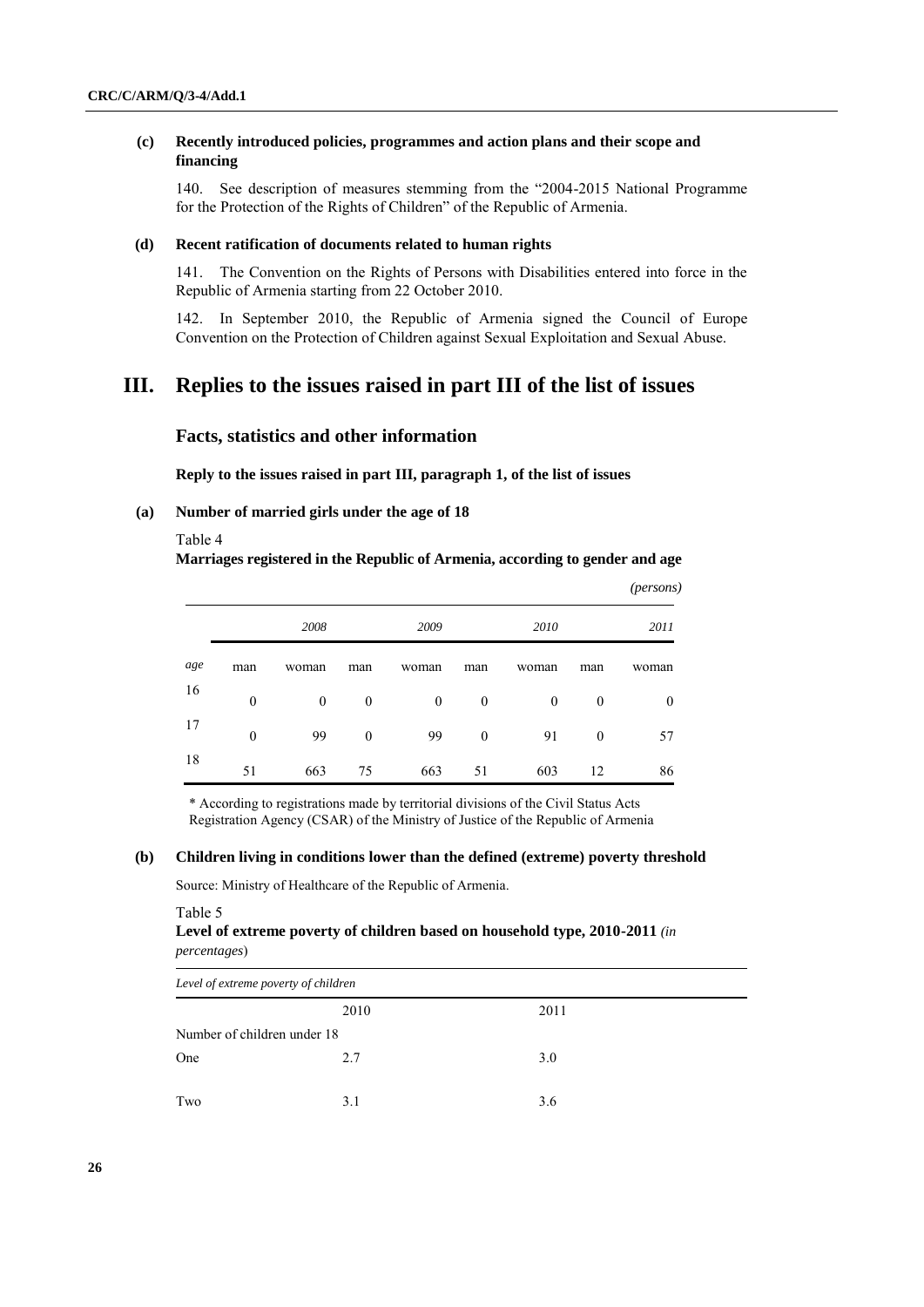| Level of extreme poverty of children                                  |         |         |  |
|-----------------------------------------------------------------------|---------|---------|--|
|                                                                       | 2010    | 2011    |  |
| Three or more                                                         | 5.3     | $8.8\,$ |  |
|                                                                       |         |         |  |
| Gender                                                                |         |         |  |
| Girl                                                                  | 3.7     | 4.7     |  |
| <b>Boy</b>                                                            | 3.7     | 4.7     |  |
| Age of the youngest child                                             |         |         |  |
| $0 - 5$                                                               | 4.0     | 4.7     |  |
| $6 - 14$                                                              | 3.5     | 5.1     |  |
| $15 - 18$                                                             | 3.3     | 3.1     |  |
| Number of adults (aged 19-60)                                         |         |         |  |
| Zero/one                                                              | 5.0     | 3.7     |  |
| Two                                                                   | 3.2     | 3.1     |  |
| Three                                                                 | 2.2     | 4.2     |  |
| Four or more                                                          | 5.7     | 9.5     |  |
| Number of retired persons in the household                            |         |         |  |
| Zero                                                                  | 4.4     | 4.6     |  |
| One                                                                   | 2.1     | 5.1     |  |
| Two or more                                                           | 2.1     | 4.7     |  |
| Number of disabled adults                                             |         |         |  |
| Zero                                                                  | 3.0     | 4.5     |  |
| One or more                                                           | 7.2     | 5.6     |  |
| Number of disabled children                                           |         |         |  |
| Zero                                                                  | 3.7     | 4.7     |  |
| One or more                                                           | 5.2     | 8.4     |  |
| Gender of the head of the household (based on the current population) |         |         |  |
| Male                                                                  | 3.1     | 4.7     |  |
| Female                                                                | 5.5     | 5.9     |  |
| Marital status of the head of the household                           |         |         |  |
| Married/living together                                               | 3.2     | 4.9     |  |
| Not married (widow)<br>divorced                                       | 5.1     | 5.4     |  |
| Level of education of the head of the household                       |         |         |  |
| Elementary and lower                                                  | $3.0\,$ | 6.6     |  |
| Incomplete secondary                                                  | 8.1     | 5.3     |  |
| General secondary                                                     | 4.1     | 6.3     |  |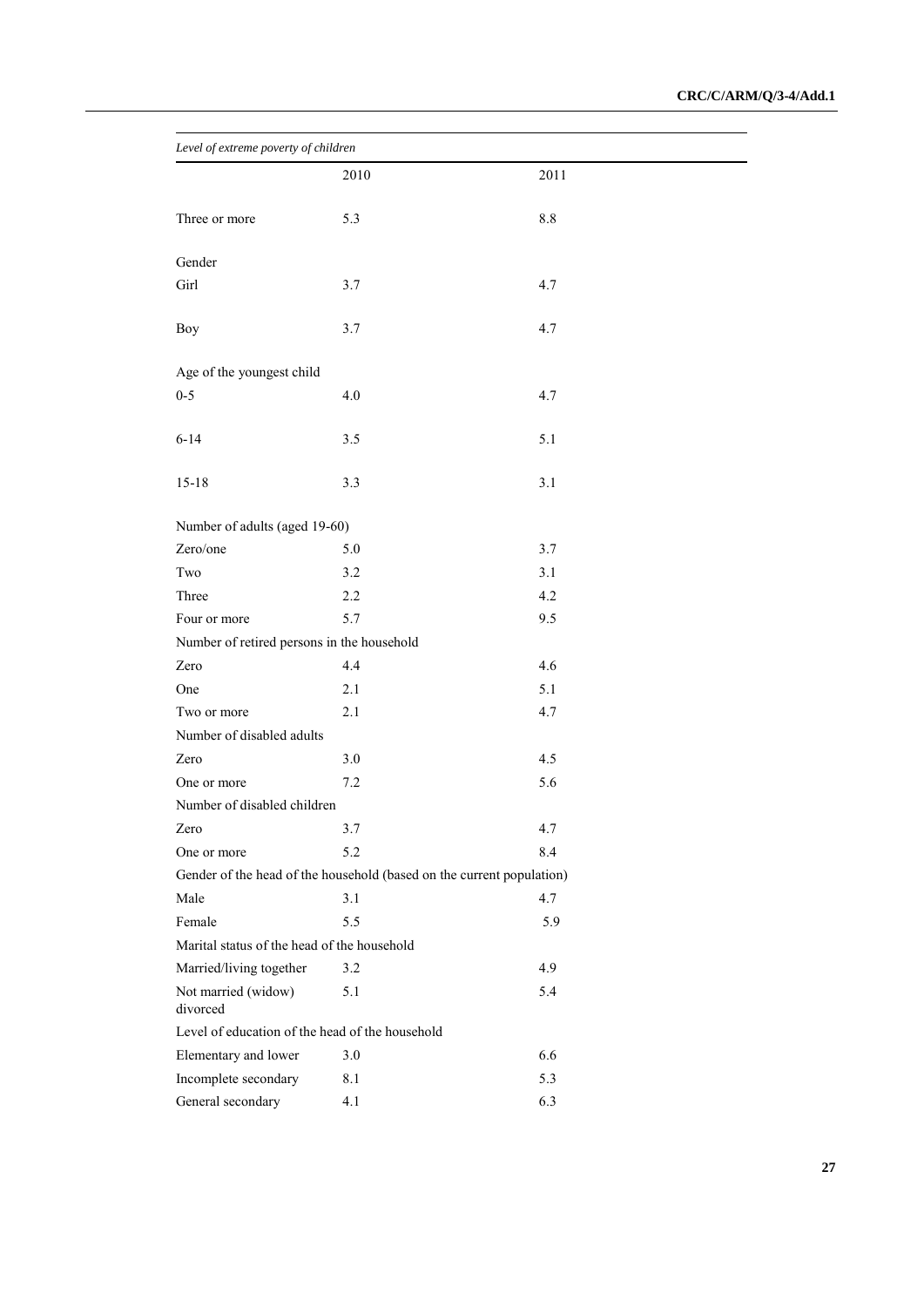| Level of extreme poverty of children             |                                                           |      |  |  |
|--------------------------------------------------|-----------------------------------------------------------|------|--|--|
|                                                  | 2010                                                      | 2011 |  |  |
| Secondary vocational                             | 2.2                                                       | 4.2  |  |  |
| Higher education                                 | 2.3                                                       | 2.2  |  |  |
| Employment status of the head of the household   |                                                           |      |  |  |
| Not worked within 7 days<br>preceding the survey | 5.4                                                       | 7.3  |  |  |
| Worked within 7 days<br>preceding the survey     | 2.3                                                       | 2.5  |  |  |
|                                                  | Employment status of adults (aged 19-60) in the household |      |  |  |
| No adult is working                              | 10.4                                                      | 10.2 |  |  |
| Not all adults work                              | 3.8                                                       | 6.0  |  |  |
| All adults work                                  | 1.2                                                       | 1.7  |  |  |
| Not only adults work                             | 0.6                                                       | 0.8  |  |  |
| Total                                            | 3.7                                                       | 4.7  |  |  |

*Source*: Integrated Household Living Conditions Survey, 2010-2011

## **(c) Families, children receiving State privileges**

143. See the reply to the issues raised in part I, paragraph 12, of the list of issues.

# **(d) Registered and unregistered births**

#### Table 6

**Distribution of registered births according to gender, 2008-2011** (*persons*)

|       | 2008  | 2009  | 2010  | 2011  |
|-------|-------|-------|-------|-------|
| Total | 41185 | 44413 | 44825 | 43340 |
| Girl  | 19104 | 20761 | 20856 | 20213 |
| Boy   | 22081 | 23652 | 23969 | 23127 |

### Table 7

# **Registration of births of children under 5**

*Percentage of children under 5 with permanent (de jure) residence whose births have been registered by the CSAR divisions, according to the main characteristics, Armenia 2010* 

| Percentage of children whose births have been registered |             |                                 |                   |                       |  |  |  |
|----------------------------------------------------------|-------------|---------------------------------|-------------------|-----------------------|--|--|--|
| Main characteristics Having birth                        | certificate | Not having<br>birth certificate | Registered, total | Number of<br>children |  |  |  |
| Age                                                      |             |                                 |                   |                       |  |  |  |
| $\langle 2$                                              | 99.1        | 0.3                             | 99.5              | 638                   |  |  |  |
| $2 - 4$                                                  | 99.6        | 0,1                             | 99.7              | S 42                  |  |  |  |
| Gender                                                   |             |                                 |                   |                       |  |  |  |
| Male                                                     | 999         | 0,1                             | 100.0             | 773                   |  |  |  |
| Female                                                   | 93.8        | 0.3                             | 99.1              | 706                   |  |  |  |
| Place of residence                                       |             |                                 |                   |                       |  |  |  |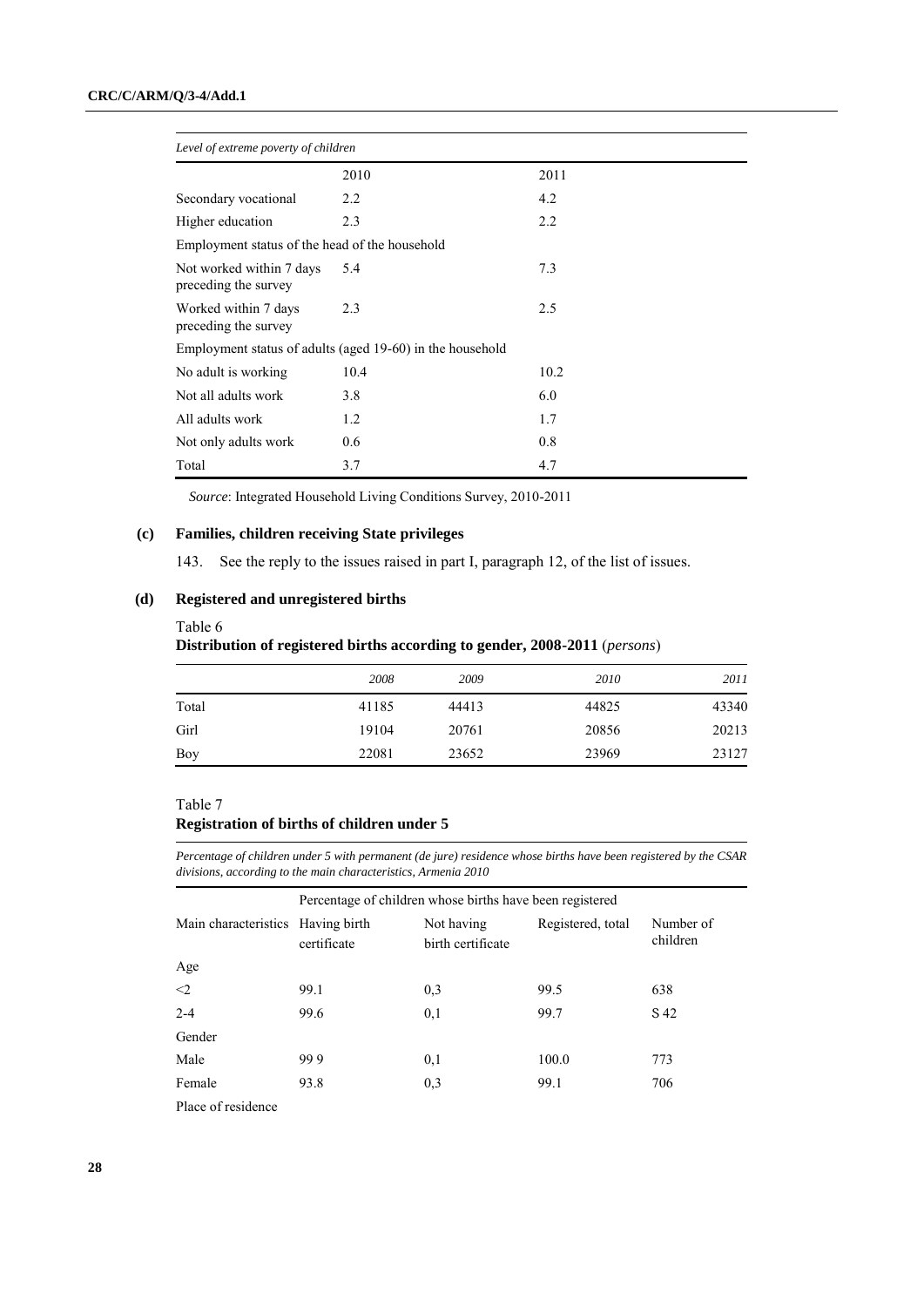| aivisions, accoraing to the main characteristics, Armenia 2010 |          |     |           |       |  |  |
|----------------------------------------------------------------|----------|-----|-----------|-------|--|--|
| Urban                                                          | 993      | 0,0 | 99.3      | S 63  |  |  |
| Rural                                                          | 99.5     | 0,5 | 100.0     | 616   |  |  |
| Marz                                                           |          |     |           |       |  |  |
| Yerevan                                                        | $100\ 0$ | 0,0 | 100.0     | 472   |  |  |
| Aragatsotn                                                     | 1000     | 0,0 | 100.0     | 59    |  |  |
|                                                                | $100\ 0$ | 0,0 | $100.0\,$ | 106   |  |  |
| Ararat                                                         |          |     |           |       |  |  |
| Armavir                                                        | 99.4     | 0,0 | 99.4      | 140   |  |  |
| Gegharkunik                                                    | 1000     | 0,0 | 100.0     | 115   |  |  |
| Lori                                                           | 96.9     | 1.6 | 98.6      | 113   |  |  |
| Kotayk                                                         | 93.5     | 0,0 | 93.5      | 150   |  |  |
| Shirak                                                         | 93.5     | 0,7 | 99.3      | 160   |  |  |
| Syunik                                                         | $100\ 0$ | 0,0 | 100.0     | 53    |  |  |
| Vayots Dzor                                                    | 1000     | 0,0 | 100.0     | 42    |  |  |
| Tavush                                                         | 99.6     | 0,0 | 99.6      | 69    |  |  |
| Level of welfare                                               |          |     |           |       |  |  |
| Lowest                                                         | 996      | 0,4 | $100.0\,$ | 295   |  |  |
| Low                                                            | 997      | 0,3 | 100.0     | 308   |  |  |
| Average                                                        | 990      | 0,0 | 99.0      | 300   |  |  |
| High                                                           | 990      | 0,3 | 99.3      | 298   |  |  |
| Highest                                                        | 996      | 0,0 | 99.6      | 277   |  |  |
| Total                                                          | 99,4     | 0,2 | 99.6      | 1,479 |  |  |

*Percentage of children under 5 with permanent (de jure) residence whose births have been registered by the CSAR divisions, according to the main characteristics, Armenia 2010* 

Process of registration of births on the basis of the results of the "Demographic and Health Survey, 2010" (http://www.armstat.am/file/article/adhs\_2010\_arm\_g\_10.pdf, table 2.9, page 64).

#### *Measures are taken to ensure registration of births in the Republic*

144. Since the moment of birth, the child acquires rights that are protected both by international agreements and domestic legislation on the rights of the child.

145. In 2010, with the view of preventing the cases of not registering the births of children in Armenia, identifying children and adults without birth registration and revealing the cases of unregistered deaths of children and providing relevant documents for such cases, the Ministries of Labour and Social Affairs, Healthcare, Justice and Territorial Administration of the Republic of Armenia and the Police of the Republic of Armenia developed relevant amendments and additions to the legislation.

146. The "Timetable for drafting legal acts for the purpose of registration of births and deaths in the Republic of Armenia, as well as registration of children having fallen out of record" has been developed and approved by the decision of the Government of the Republic of Armenia.

147. As a result of the measures undertaken, 789 cases of unregistered births of children in the marzes of the Republic have been revealed, where 568 cases have been registered in 2010-2011. Currently, the process continues, the information is regularly submitted to the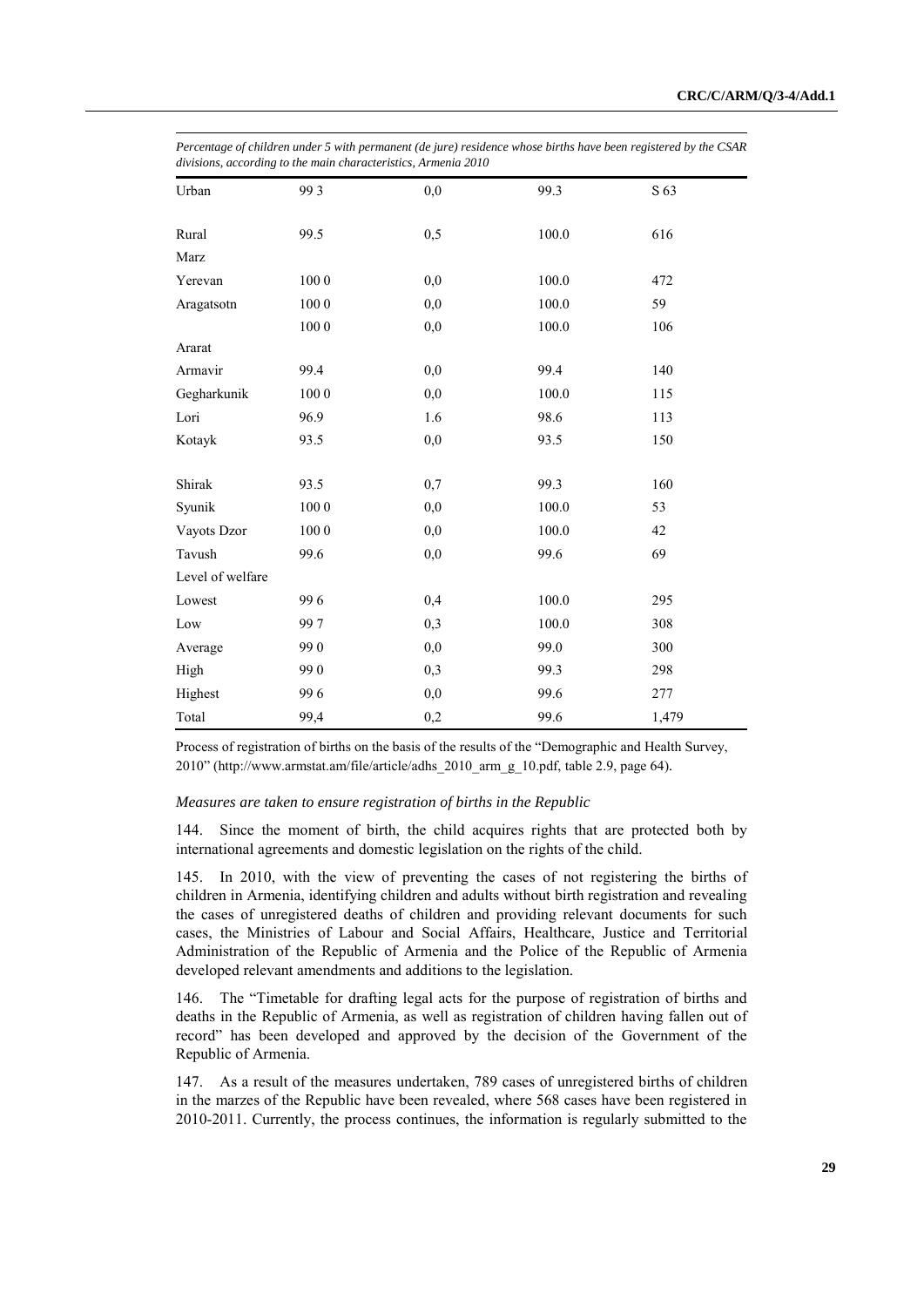Ministry of Labour and Social Affairs of the Republic of Armenia; and this evidences that the number of unregistered births is declining year after year.

## **(e) Violence against children, including corporal punishment and gender-based violence**

148. Over the past years, the Republic of Armenia has approved and adopted different programmes against violence, including the National Programme against Gender Violence, the 2011-2015 Strategic Programme against Gender Violence and the Action Plan against Gender Violence.

### **(f) Sexual exploitation and abuse of children**

149. There have been 4 cases of sexual exploitation of minors in the past three years. The age of the girls ranges from 16 to 17 years.

## **(g) Children living at institutions**

#### Table 8

# **Number of children at orphanages according to age groups at the end of the year, 2009-2011** (*persons*)

|                            | Total |      |      |      | From which $-\,$ girls |      |  |
|----------------------------|-------|------|------|------|------------------------|------|--|
|                            | 2009  | 2010 | 2011 | 2009 | 2010                   | 2011 |  |
| Up to 1 year old           | 79    | 93   | 99   | 40   | 48                     | 52   |  |
| 1-6 years old              | 318   | 304  | 319  | 128  | 123                    | 136  |  |
| 7-9 years old              | 195   | 186  | 163  | 98   | 89                     | 90   |  |
| 10-15 years old            | 414   | 355  | 299  | 213  | 193                    | 165  |  |
| 16-18 years old            | 218   | 302  | 235  | 114  | 144                    | 115  |  |
| Total                      | 1224  | 1240 | 1115 | 593  | 597                    | 558  |  |
| From which-                |       |      |      |      |                        |      |  |
| disabled                   | 425   | 425  | 466  | 195  | 197                    | 207  |  |
| with chronic psychological |       |      |      |      |                        |      |  |
| deviations                 | 110   | 307  | 293  | 33   | 138                    | 129  |  |
| bed case                   | 244   | 203  | 198  | 112  | 88                     | 91   |  |

*Source*: NSS of the Republic of Armenia

## **(h) Children living in adopting families**

#### Table 9

**Number of adopted children taken under centralised registration, according to the citizenship of the adopters and their family status, 2009-2011** (*persons*)

|                                        | Total |      |      | From which $\rightarrow$ girls |      |      |
|----------------------------------------|-------|------|------|--------------------------------|------|------|
|                                        | 2009  | 2010 | 2011 | 2009                           | 2010 | 2011 |
| By citizens of the Republic of Armenia | 47    | 73   | 62   | 15                             | 32   | 27   |
| including:                             |       |      |      |                                |      |      |
| by one person                          | 15    | 41   | 37   | 2                              | 17   | 13   |
| by a married couple                    | 32    | 32   | 25   | 13                             | 15   | 14   |
| By foreign nationals                   | 58    | 66   | 59   | 34                             | 41   | 41   |
| including:                             |       |      |      |                                |      |      |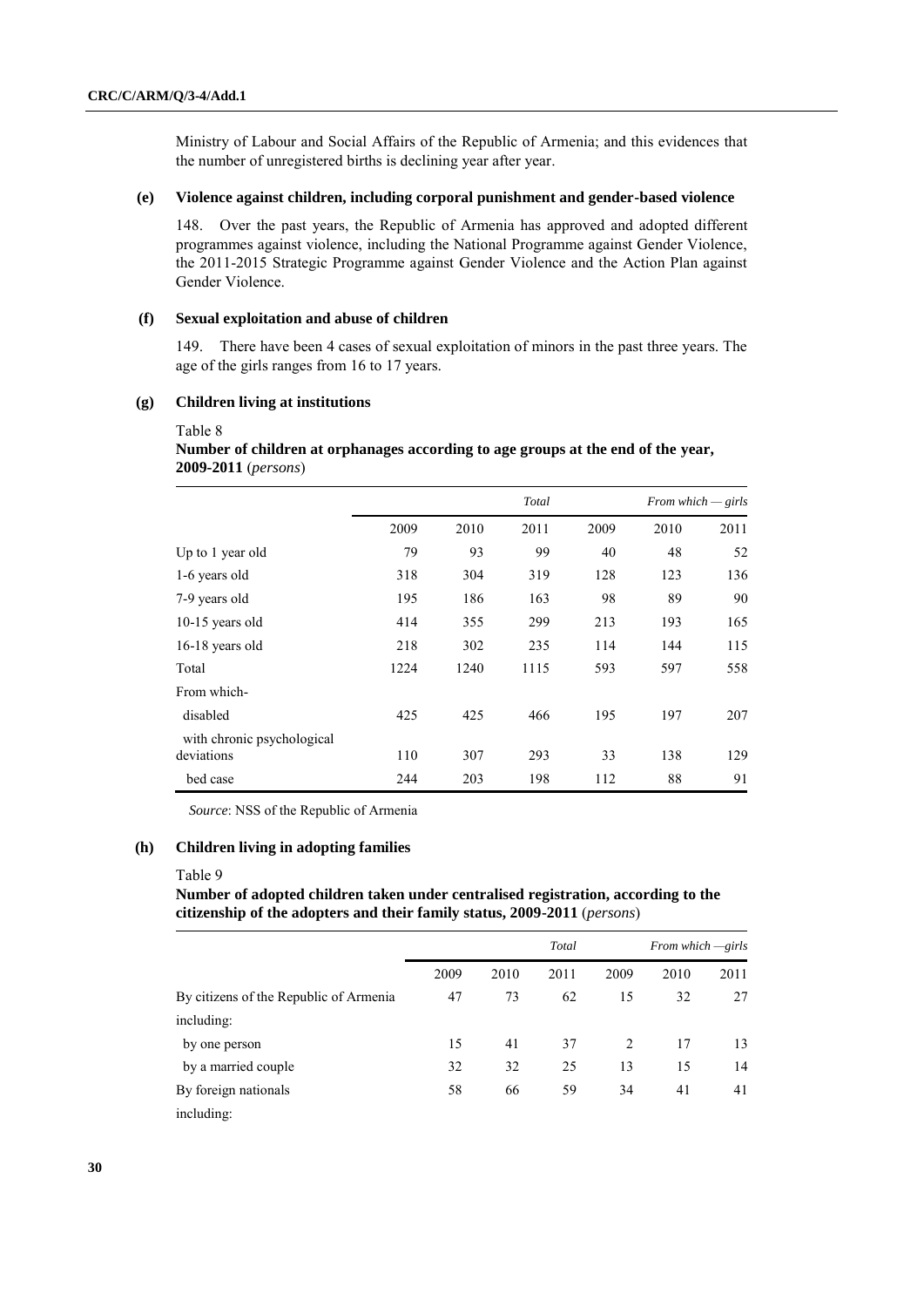|                     |      | Total          |      |      | From which $-girls$ |      |  |
|---------------------|------|----------------|------|------|---------------------|------|--|
|                     | 2009 | 2010           | 2011 | 2009 | 2010                | 2011 |  |
| by one person       | 3    | $\overline{4}$ | 11   | 3    |                     | 10   |  |
| by a married couple | 55   | 62             | 48   | 31   | 40                  | 31   |  |
| Total               | 105  | 139            | 121  | 49   | 73                  | 68   |  |
| including:          |      |                |      |      |                     |      |  |
| by one person       | 18   | 45             | 48   | 5    | 18                  | 23   |  |
| by a married couple | 87   | 94             | 73   | 44   | 55                  | 45   |  |

*Source*: Ministry of Labour and Social Affairs of the Republic of Armenia.

|  | Table 10 |  |
|--|----------|--|
|--|----------|--|

|                               | Number of adopted children taken under centralised registration according to age |  |
|-------------------------------|----------------------------------------------------------------------------------|--|
| $groups, 2009-2011 (persons)$ |                                                                                  |  |

|                              |      |      | Total |      |      | From which $\rightarrow$ <i>girls</i> |
|------------------------------|------|------|-------|------|------|---------------------------------------|
|                              | 2009 | 2010 | 2011  | 2009 | 2010 | 2011                                  |
| Up to 6 months               | 7    | 5    | 4     | 4    | 2    | 3                                     |
| 6 months to 1 year           | 30   | 36   | 30    | 17   | 18   | 20                                    |
| 1 year old to 6 years old    | 51   | 57   | 57    | 24   | 34   | 35                                    |
| 6 years old to 10 years old  | 7    | 16   | 12    | 3    | 7    | 7                                     |
| 10 years old to 15 years old | 7    | 17   | 15    | -    | 10   | 3                                     |
| 15 years old to 18 years old | 3    | 8    | 3     |      | 2    |                                       |
| Total                        | 105  | 139  | 121   | 49   | 73   | 68                                    |

*Source*: Ministry of Labour and Social Affairs of the Republic of Armenia.

150. The procedure of adoption in the Republic of Armenia is carried out in accordance with the Family Code of the Republic of Armenia and Decision of the Government of the Republic of Armenia No 269-N of 18 March 2010.

151. The Ministry of Labour and Social Affairs of the Republic of Armenia carries out centralised registration of children subject to adoption and persons wishing to adopt.

152. To specify, 138 children were adopted in 2010, 121 children in 2011, and 63 children in 2012.

153. Adoption of children in the Republic of Armenia is carried out on the basis of the Constitution of the Republic of Armenia, the Civil Code of the Republic of Armenia, the Marriage and Family Code of the Republic of Armenia and several other documents. The verdict of the court on adoption that has entered into legal force is considered as a basis for state registration of adoption. State registration of adoption is carried out by the CSAR body of the place of location of the court having taken a decision on adoption or the place of residence of the adopters (adopter). State registration of adoption is carried out on the basis of a written application of the adopters (adopter) or their authorized person.

154. Children subject to adoption, adopted children, as well as the candidates for adoption are registered by the Ministry of Labour and Social Affairs of the Republic of Armenia. Supervision over the child adopted by the family of adopters and education of the child is exercised by the Ministry of Labour and Social Affairs of the Republic of Armenia and the territorial centres for social services.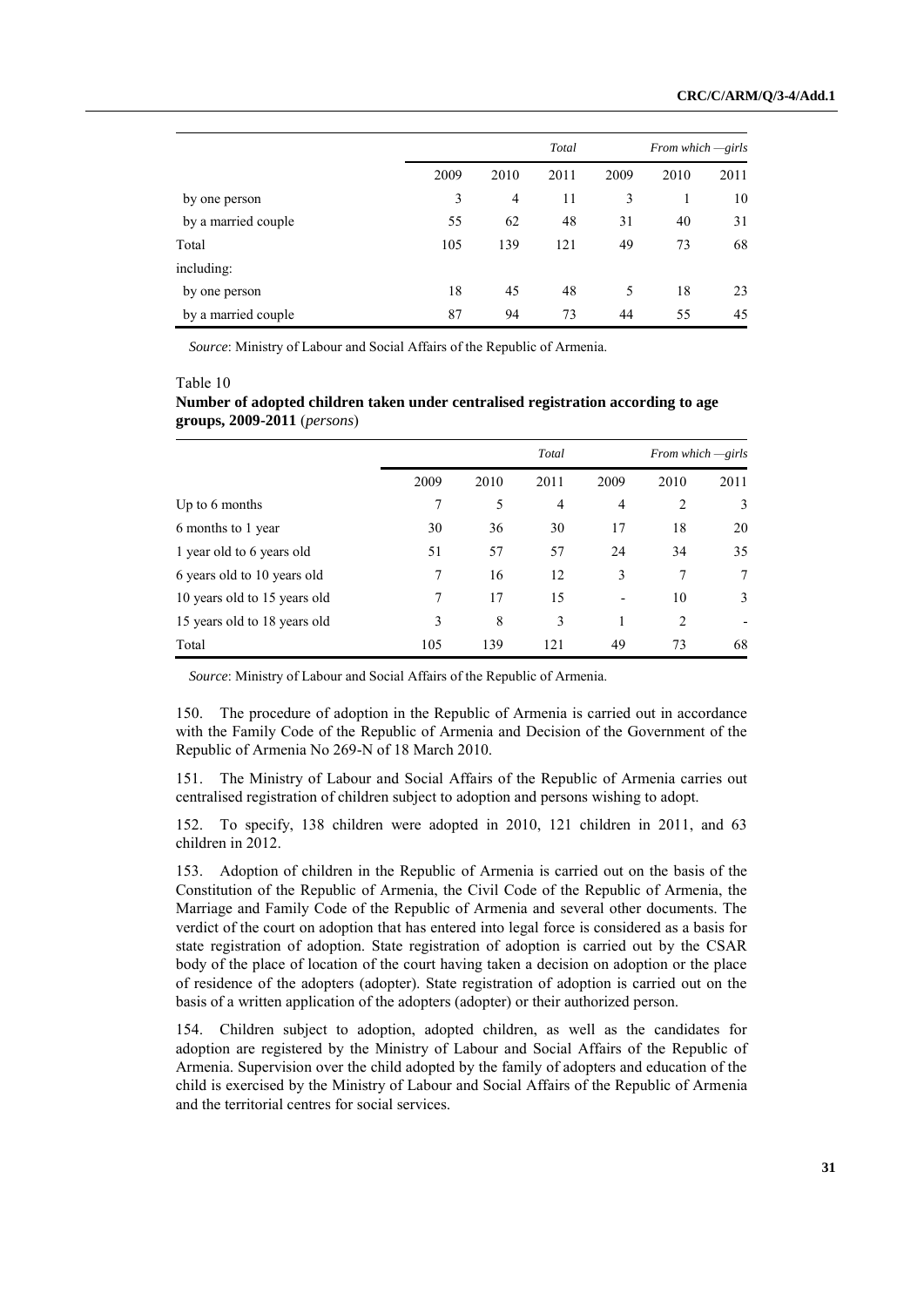155. In 2011, the Ministry of Labour and Social Affairs of the Republic of Armenia took under centralised registration 165 children subject to adoption and 334 candidates for adoption. 125 children were adopted, including 63 by local adopters and 62 by foreign adopters.

## **(i) Child and infant mortality**

Table 11

**Death rate of children according to gender, 2008-2011** (*died before 1 year old*)

| Year | Absolute number, people |     |      | Coefficient (per 1,000 born) |
|------|-------------------------|-----|------|------------------------------|
|      | girl                    | boy | girl | boy                          |
| 2008 | 177                     | 265 | 9    | 12                           |
| 2009 | 196                     | 258 | 9    | 11                           |
| 2010 | 201                     | 311 | 10   | 13                           |
| 2011 | 213                     | 294 | 11   | 13                           |

Table 12

**Death rate of children according to gender, 2008-2011** (*those who have died before turning 5 years old*)

| Year | Absolute number, person |     |      | Coefficient (per 1,000 born) |
|------|-------------------------|-----|------|------------------------------|
|      | girl                    | boy | girl | boy                          |
| 2008 | 200                     | 298 | 10   | 13                           |
| 2009 | 229                     | 299 | 11   | 13                           |
| 2010 | 236                     | 364 | 11   | 15                           |
| 2011 | 256                     | 338 | 13   | 15                           |

# **(j) Children suffering from chronic diseases**

#### Table 13

## **Number of children who have become disabled due to illnesses, 2009-2011** (*persons*)

|                     |      | Total |      |      | from which $-\,$ girls |      |  |
|---------------------|------|-------|------|------|------------------------|------|--|
|                     | 2009 | 2010  | 2011 | 2009 | 2010                   | 2011 |  |
| Neuropsychiatric    | 3324 | 3352  | 3235 | 1029 | 1054                   | 997  |  |
| Ocular              | 622  | 560   | 518  | 194  | 179                    | 162  |  |
| Otorhinolaryngology | 451  | 466   | 435  | 152  | 165                    | 155  |  |
| Visceral            | 1364 | 1278  | 1179 | 406  | 398                    | 369  |  |
| Oncological         | 236  | 225   | 188  | 95   | 83                     | 69   |  |
| Surgical            | 920  | 873   | 830  | 313  | 287                    | 246  |  |
| Dermal              | 53   | 45    | 42   | 8    | $\overline{4}$         | 6    |  |
| Total               | 6970 | 6799  | 6427 | 2197 | 2170                   | 2004 |  |

*Source*: RA Ministry of Health.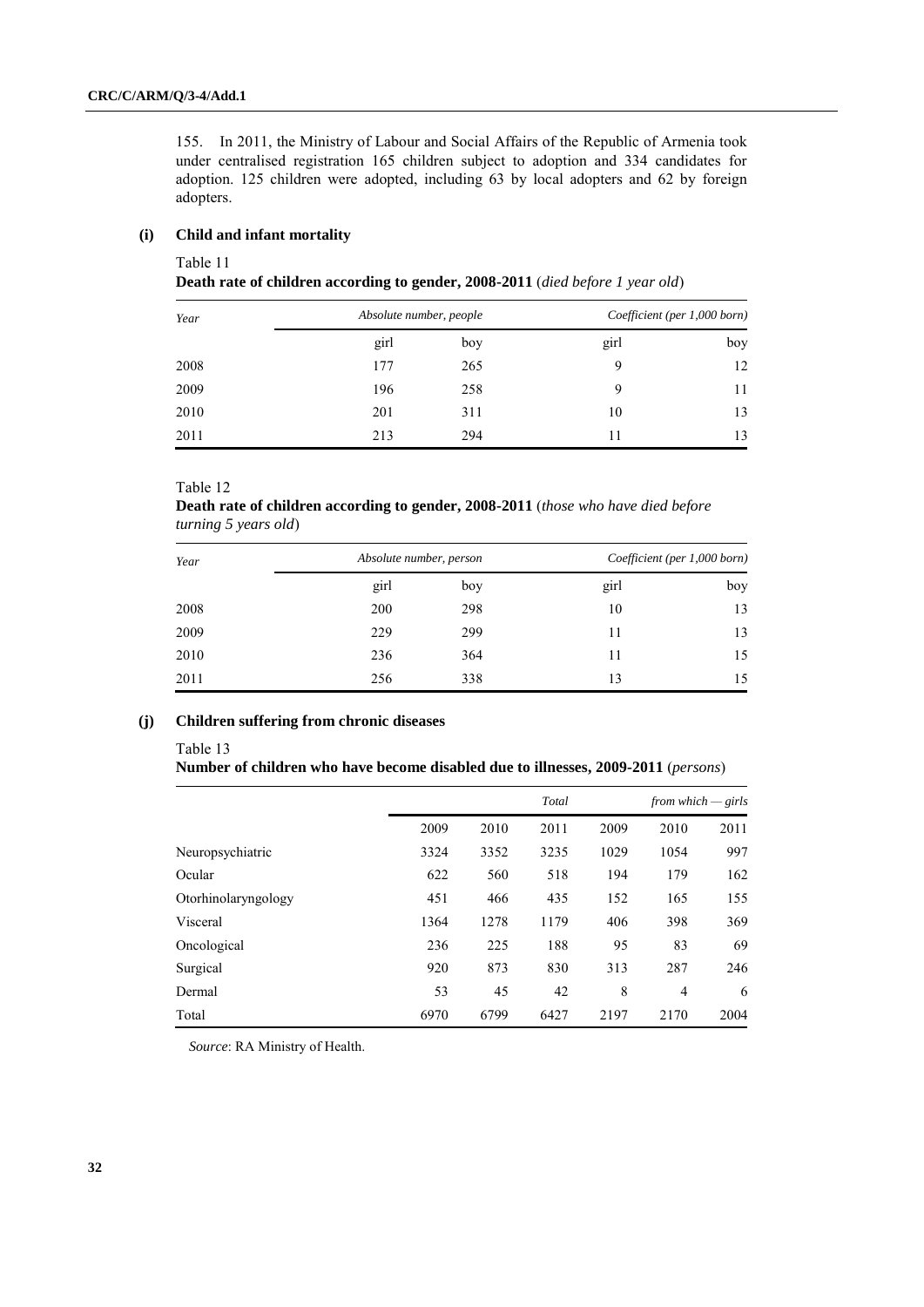#### Table 14

**Morbidity of children aged 0-14 with a confirmed diagnosis for the first time, 2009- 2011** (*per 100,000 residents aged 0-14*)

|                                                                                                | 2009    | 2010    | 2011    |
|------------------------------------------------------------------------------------------------|---------|---------|---------|
| Infectious and parasitic diseases                                                              | 4768.3  | 5516.9  | 6253.5  |
| Neoplasms                                                                                      | 43.3    | 45.1    | 56.2    |
| Endocrine system diseases, malnutrition, disturbances of<br>metabolism and immune system       | 496.6   | 434.1   | 449.1   |
| Blood diseases and diseases of haematopoietic organs                                           | 886.0   | 904.2   | 927.3   |
| Mental disorders (including disorder of physical function of<br>the vegetative nervous system) | 189.0   | 218.0   | 244.9   |
| Diseases of nervous system and sensory organs                                                  | 4973.0  | 5541.9  | 5826.4  |
| Blood circulation diseases                                                                     | 104.1   | 103.3   | 98.4    |
| Respiratory diseases                                                                           | 31178.9 | 29293.0 | 27933.1 |
| Diseases of digestive organs                                                                   | 2489.4  | 2738.3  | 2862.7  |
| Diseases of urogenital system                                                                  | 764.6   | 861.0   | 952.2   |
| Dermal and subcutaneous cellular tissue diseases                                               | 2114.8  | 2367.4  | 2448.9  |
| Osseous and muscular system and connective tissue diseases                                     | 207.2   | 246.8   | 294.8   |
| Congenital anomalies (growth defects)                                                          | 215.9   | 235.3   | 235.1   |
| Symptoms, signs and incorrectly diagnosed conditions                                           | 204.8   | 301.0   | 359.4   |
| Special conditions in perinatal period                                                         | 522.1   | 484.4   | 482.6   |
| Injuries and cases of poisoning                                                                | 2222.4  | 2208.4  | 2343.9  |
| Number of registered diseases, total                                                           | 51379.9 | 51460.9 | 51769.0 |

*Source:* Ministry of Health of the Republic of Armenia.

#### Table 15

# **Morbidity of children aged 0-14 with mental disorders (without alcoholic psychosis, alcoholism, drug addiction and toxicomania), 2009-2011** (*persons*)

| Number of patients registered at medical-<br>prophylactic institutions at the end of the year |       | Number of patients with confirmed diagnosis for<br>the first time in their lives |       |      |
|-----------------------------------------------------------------------------------------------|-------|----------------------------------------------------------------------------------|-------|------|
| Per 100000 residents<br>aged $0-14$                                                           | Total | Per 100000 residents<br>aged $0-14$                                              | Total |      |
| 67.3                                                                                          | 401   | 22.4                                                                             | 134   | 2009 |
| 113.9                                                                                         | 675   | 51.3                                                                             | 305   | 2010 |
| 199.8                                                                                         | 1176  | 32.5                                                                             | 192   | 2011 |

*Source* : Ministry of Health of the Republic of Armenia.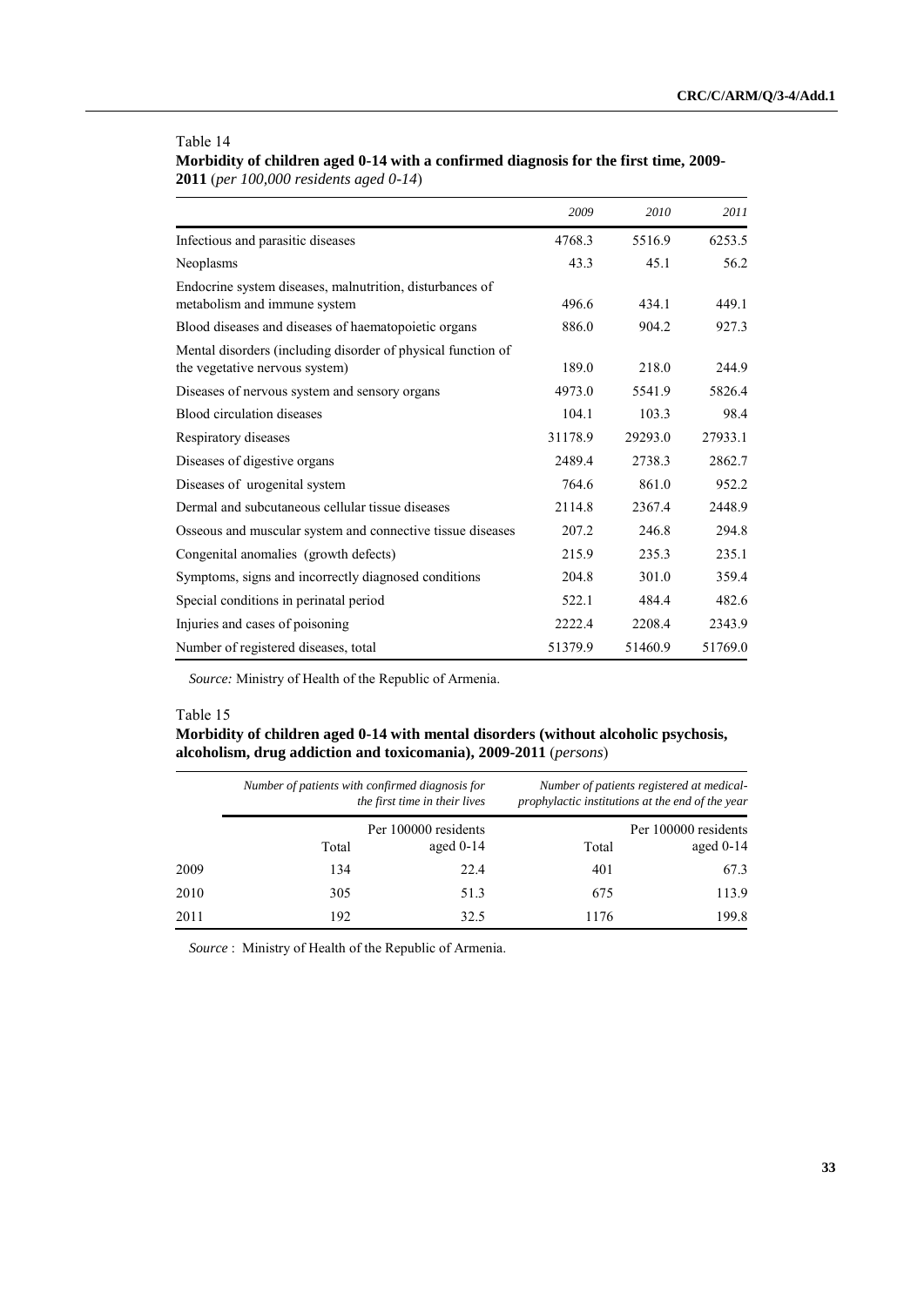**(k) Children with disabilities attending secondary and special schools, and children not attending schools** 

# Table 16 **Number of students in special general education schools according to direction, 2009- 2011** (*persons*)

|                                                       | 2009 | 2010 | 2011 |
|-------------------------------------------------------|------|------|------|
| Children with speech defects and disorder             | 259  | 254  | 263  |
| Children with hearing impairment                      | 188  | 170  | 156  |
| Children with vision impairment                       | 294  | 410  | 425  |
| Mentally retarded children                            | 1863 | 1751 | 1640 |
| Children with disorders of the musculoskeletal system | 67   | 82   | 79   |
| Total                                                 | 2671 | 2667 | 2563 |

*Source*: Ministry of Education and Science of the Republic of Armenia.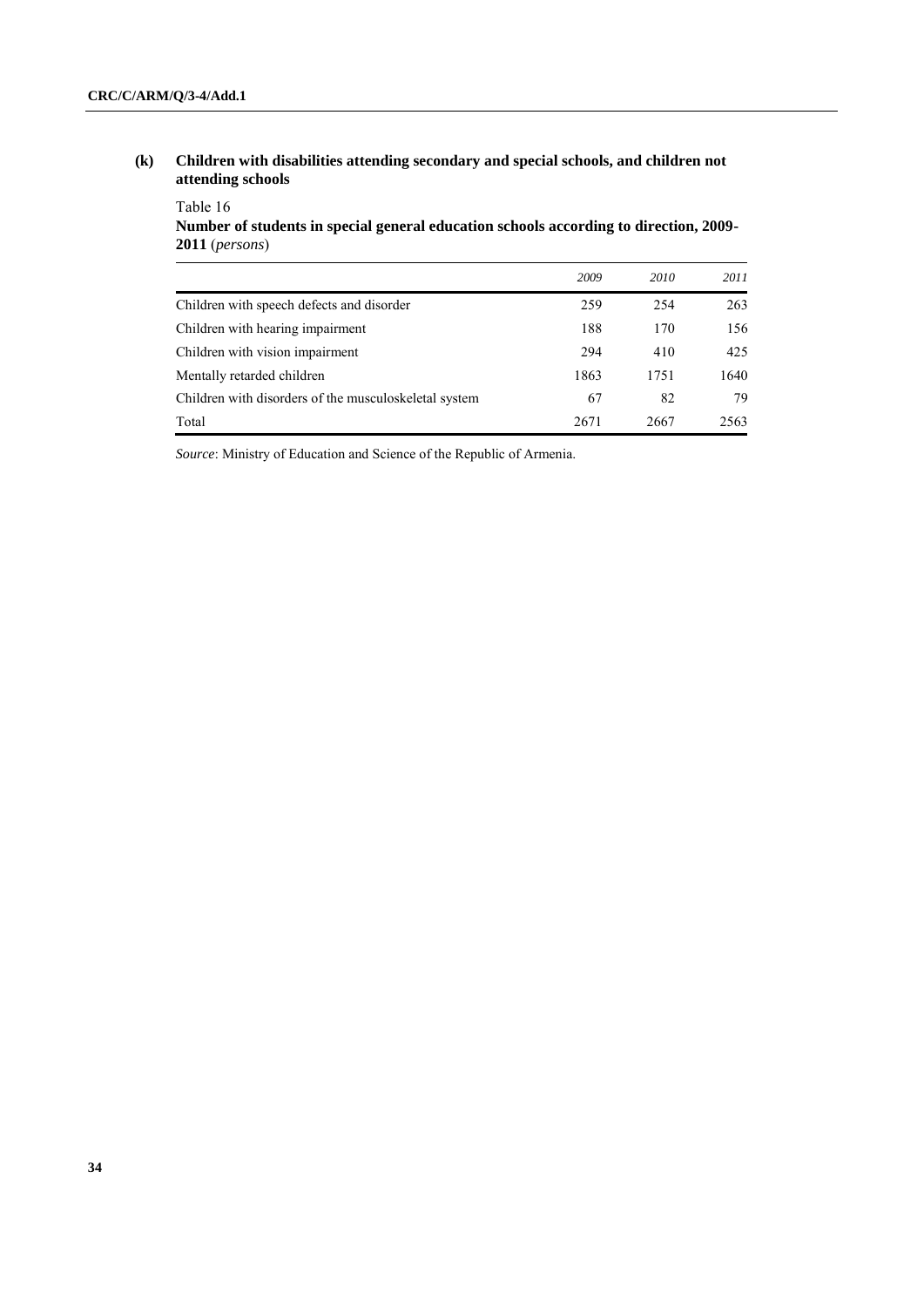# **Annex**

# **Additional information on legislative amendments and supplements with regard to rights of children (2009-2012)**

| Ν  | Title of law                                                                                                      | Date of<br>adoption         | Contents                                                                                                                                                                                                                                                                                                                                                                              |
|----|-------------------------------------------------------------------------------------------------------------------|-----------------------------|---------------------------------------------------------------------------------------------------------------------------------------------------------------------------------------------------------------------------------------------------------------------------------------------------------------------------------------------------------------------------------------|
| 1. | On Making an<br>Amendment to on 18<br>the Law of the<br>Republic of<br>Armenia "On<br>the Rights of<br>the Child" | Adopted<br>November<br>2009 | The fourth paragraph of Article 18 of the Law shall be<br>amended as follows:                                                                                                                                                                                                                                                                                                         |
|    |                                                                                                                   |                             | "Dissemination of mass information and literature<br>having negative effect on the health, mental and<br>physical development, education of a child, advocating<br>worship for violence and cruelty, degrading human<br>dignity, discrediting family, leading to offences shall be                                                                                                    |
|    | HO-209                                                                                                            |                             | prohibited."                                                                                                                                                                                                                                                                                                                                                                          |
| 2. | Law on<br>Making<br>Amendment to 2009                                                                             | Adopted<br>on 19 May        | Article 1. Article 110 (3) of the Family Code of the<br>Republic of Armenia of 9 November 2004 shall be<br>amended as follows:                                                                                                                                                                                                                                                        |
|    | the Family<br>Code of the<br>Republic of<br>Armenia<br>$HO-123$                                                   |                             | 3. Guardianship and curatorship body, except for the<br>Mayor of Yerevan, shall forward information provided<br>for by part 1 and 2 of this Article to marzpetarans<br>[regional governor's office], within three days<br>following the receipt thereof; as well as shall ensure the<br>placement of the child.                                                                       |
|    |                                                                                                                   |                             | The Marzpetaran shall, within three days upon<br>receiving such information regarding children, conduct<br>the registration of children and communicate<br>information thereon to the body authorised by the<br>Government of the Republic of Armenia, as well as<br>shall ensure protection of the rights and interests of<br>these children.                                        |
|    |                                                                                                                   |                             | The Mayor of Yerevan shall, within three days<br>following the receipt of information provided for by<br>part 1 and 2 of this Article; conduct the registration of<br>children and inform the body authorised by the<br>Government of the Republic of Armenia thereon, as<br>well as shall ensure the placement of said children and<br>the protection of their rights and interests. |
|    |                                                                                                                   | families.                   | The body authorised by the Government of the<br>Republic of Armenia shall conduct the centralised<br>registration of children left without parental care and<br>shall assist in further placement of these children in                                                                                                                                                                |
|    |                                                                                                                   |                             | The procedure for conducting the centralised<br>registration of children left without parental care shall<br>be approved by the Government of the Republic of<br>Armenia.                                                                                                                                                                                                             |
|    |                                                                                                                   |                             | Article 2. This law shall enter into force on next                                                                                                                                                                                                                                                                                                                                    |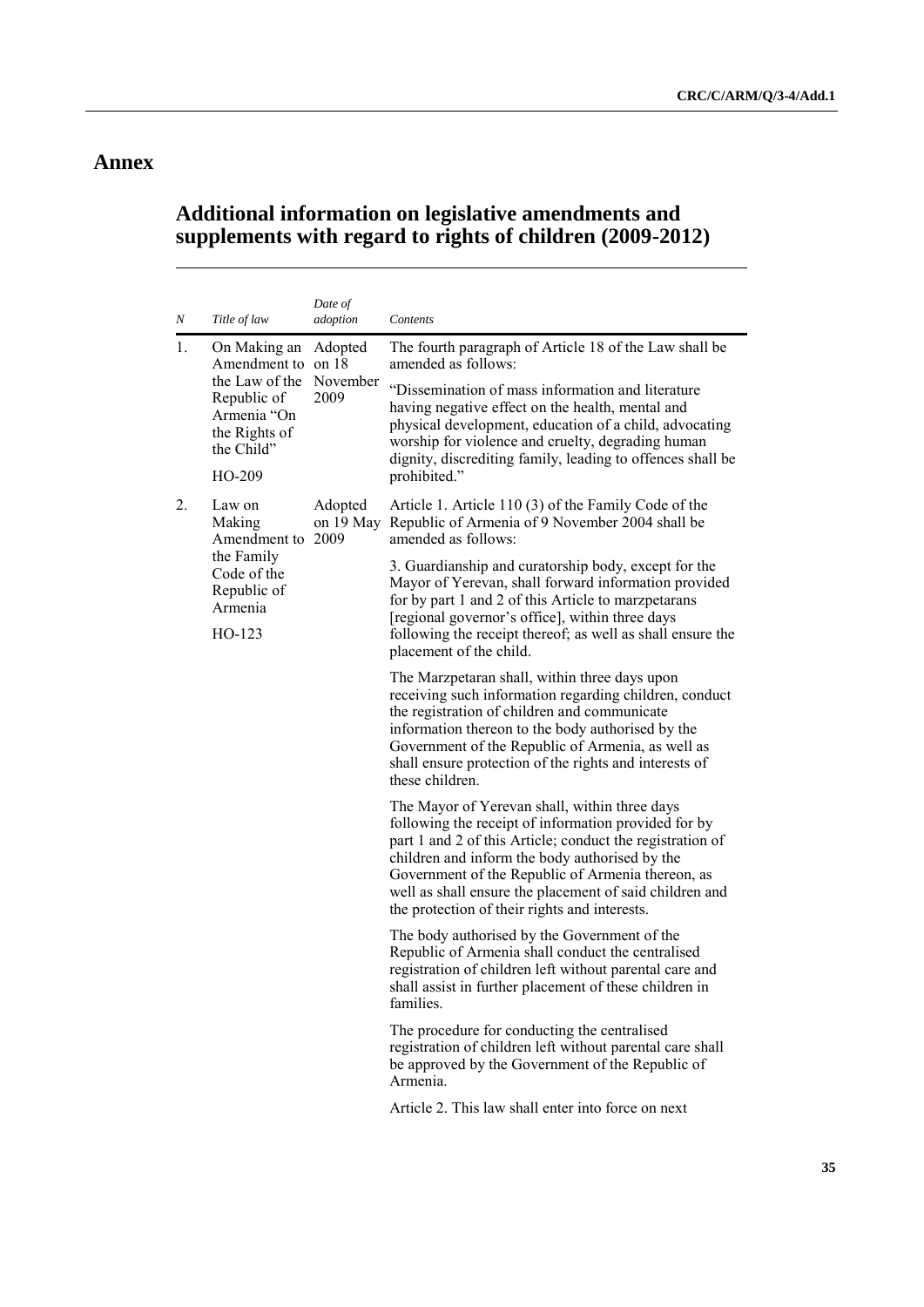| Ν  | Title of law                                                                                                              | Date of<br>adoption | Contents                                                                                                                                                                                                                                                                                                                                                                                        |
|----|---------------------------------------------------------------------------------------------------------------------------|---------------------|-------------------------------------------------------------------------------------------------------------------------------------------------------------------------------------------------------------------------------------------------------------------------------------------------------------------------------------------------------------------------------------------------|
|    |                                                                                                                           |                     | Monday following the official promulgation of the<br>decision on the election of members of the Yerevan<br>Council of Elders based on the results of the first<br>elections of the Yerevan Council of Elders.                                                                                                                                                                                   |
| 3. | On Making an Adopted<br>Amendment to on 25<br>the Law of the<br>Republic of<br>Armenia "On<br>the Rights of<br>the Child" | October<br>2010     | Every child shall have the right to health protection and<br>strengthening.                                                                                                                                                                                                                                                                                                                     |
|    |                                                                                                                           |                     | Relevant state bodies shall ensure possibilities for the<br>child to benefit from the health care services free of<br>charge or on preferential conditions, within the<br>framework of specific annual health care programmes.                                                                                                                                                                  |
|    | HO-156                                                                                                                    |                     |                                                                                                                                                                                                                                                                                                                                                                                                 |
| 4. | On Making<br>Amendments                                                                                                   | Adopted             | Article 22. Impermissibility of the abuse of television<br>on 10 June and radio programmes                                                                                                                                                                                                                                                                                                      |
|    | to the Law of<br>the Republic<br>of Armenia                                                                               | 2010                | 1. It is prohibited to use television and radio<br>programmes:                                                                                                                                                                                                                                                                                                                                  |
|    | "On"<br>Television and<br>Radio"                                                                                          |                     | (1) for violent seizure of power, for a campaign for<br>violent change and overthrow of the constitutional order<br>of the Republic of Armenia;                                                                                                                                                                                                                                                 |
|    | $HO-100$                                                                                                                  |                     | (2) for insemination of national, racial and religious<br>enmity or discord;                                                                                                                                                                                                                                                                                                                    |
|    |                                                                                                                           |                     | (3) for propagation of war;                                                                                                                                                                                                                                                                                                                                                                     |
|    |                                                                                                                           |                     | (4) for spread of calls for acts which are criminally<br>punishable or forbidden by legislation;                                                                                                                                                                                                                                                                                                |
|    |                                                                                                                           |                     | (5) for dissemination of pornography;                                                                                                                                                                                                                                                                                                                                                           |
|    |                                                                                                                           |                     | (6) for broadcasting programmes containing or<br>propagating violence and worship of cruelty.                                                                                                                                                                                                                                                                                                   |
|    |                                                                                                                           |                     | Use and presentation of historical and documentary<br>materials may be an exception.                                                                                                                                                                                                                                                                                                            |
|    |                                                                                                                           |                     | 2. Television and radio programmes of erotic nature and<br>films containing horror and explicit violence, as well as<br>programmes with potential negative effect on health,<br>mental and physical development, upbringing of<br>minors, except for subscription broadcasting may be<br>broadcasted at 24.00-6.00. The criteria for determining<br>such programmes shall be prescribed by law. |
|    |                                                                                                                           |                     | 3. The broadcasting of advertisement and entertaining<br>programmes by television and radio companies on days<br>of mourning announced by the State shall be prohibited.                                                                                                                                                                                                                        |
|    |                                                                                                                           |                     | Article 60. FINE                                                                                                                                                                                                                                                                                                                                                                                |
|    |                                                                                                                           |                     |                                                                                                                                                                                                                                                                                                                                                                                                 |
|    |                                                                                                                           |                     | 15. Air broadcasting of television and radio service<br>programmes of erotic nature and films containing                                                                                                                                                                                                                                                                                        |

horror and apparent violence, as well as of programmes having potential negative effect on health, mental and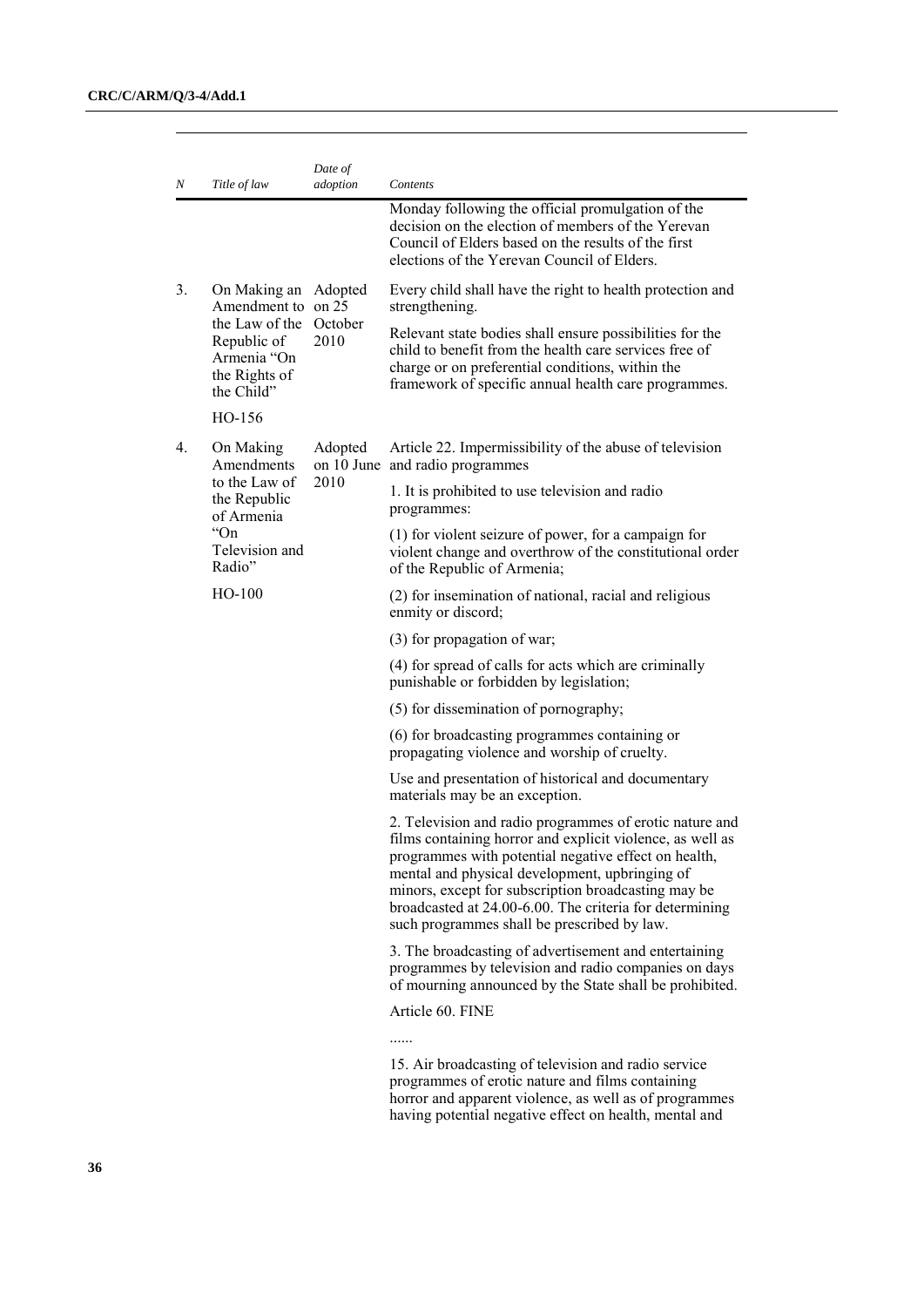| Ν  | Title of law                                                                     | Date of<br>adoption         | Contents                                                                                                                                                                                                                                                                                                                                                                                                                                                                                                                                                                                                                                                          |
|----|----------------------------------------------------------------------------------|-----------------------------|-------------------------------------------------------------------------------------------------------------------------------------------------------------------------------------------------------------------------------------------------------------------------------------------------------------------------------------------------------------------------------------------------------------------------------------------------------------------------------------------------------------------------------------------------------------------------------------------------------------------------------------------------------------------|
|    |                                                                                  |                             | physical development, upbringing of minors outside the<br>time period from $24.00$ to $6.00$ except for subscription<br>broadcasting                                                                                                                                                                                                                                                                                                                                                                                                                                                                                                                              |
|    |                                                                                  |                             | shall entail imposition of a fine in the amount of the<br>500-fold of the prescribed minimum salary.                                                                                                                                                                                                                                                                                                                                                                                                                                                                                                                                                              |
| 5. | On Making a<br>Supplement to                                                     | Adopted<br>on $16$          | Part 2 of Article 33 of the Law shall be supplemented<br>with part 3.1 which reads as follows:                                                                                                                                                                                                                                                                                                                                                                                                                                                                                                                                                                    |
|    | the Law of<br>The Republic<br>of Armenia on<br>"Self-<br>Governance"<br>$HO-123$ | September<br>2010           | $(3.1)$ shall take actions within its community towards<br>identifying cases of not registering births of children<br>and ensuring state registration thereof, and shall issue<br>written statement on state registration of childbirth in<br>cases and under the procedure prescribed by law.                                                                                                                                                                                                                                                                                                                                                                    |
| 6. | On Making<br>Amendments<br>and                                                   | Adopted<br>on 8<br>February | Article 1. Article 35 (2) of the Family Code of the<br>Republic of Armenia of 9 November 2004 shall be<br>amended as follows:                                                                                                                                                                                                                                                                                                                                                                                                                                                                                                                                     |
|    | Supplements<br>to the Family<br>Code of the<br>Republic of<br>Armenia<br>HO-46   | 2011                        | "2. In case of birth of a child from persons in marriage,<br>as well as within three hundred days after divorce or<br>recognition of marriage as invalid or death of the<br>spouse of mother of the child, the spouse (former<br>spouse) of the mother of the child shall be recognised as<br>the father of the child, unless otherwise proven.<br>Paternity of the spouse (former spouse) of mother of the<br>child shall be confirmed by the state registration of their<br>marriage.                                                                                                                                                                           |
|    |                                                                                  |                             | Article 2. Article 39(1) of the Code shall be amended as<br>follows:                                                                                                                                                                                                                                                                                                                                                                                                                                                                                                                                                                                              |
|    |                                                                                  |                             | "In accordance with Article 38 of this Code, the note<br>relating to parents made in the state registration book of<br>births may be disputed only through judicial procedure<br>upon the request of the person registered as the father or<br>the mother of the child or, in fact, upon the request of<br>the person deemed to be the father or the mother of the<br>child, of the guardian (curator), of the guardian of the<br>parent declared by the court as having no active legal<br>capacity, of the curator of the parent declared by the<br>court as having limited active legal capacity well as of<br>the child who has reached the age of majority." |
|    |                                                                                  |                             | Article 3. The first paragraph of Article $41(2)$ of the<br>Code shall be amended as follows:                                                                                                                                                                                                                                                                                                                                                                                                                                                                                                                                                                     |
|    |                                                                                  |                             | "Every child shall have the right to live and be brought<br>up in a family, know his or her parents, enjoy their care<br>(as much as possible), live together with them, with the<br>exception of those cases when it may be in<br>contradiction to the interests of the child."                                                                                                                                                                                                                                                                                                                                                                                  |
|    |                                                                                  |                             | Article 4. Article $46(3)$ of the Code shall be amended as<br>follows:                                                                                                                                                                                                                                                                                                                                                                                                                                                                                                                                                                                            |
|    |                                                                                  |                             | "3. The name of a child having attained the age of ten                                                                                                                                                                                                                                                                                                                                                                                                                                                                                                                                                                                                            |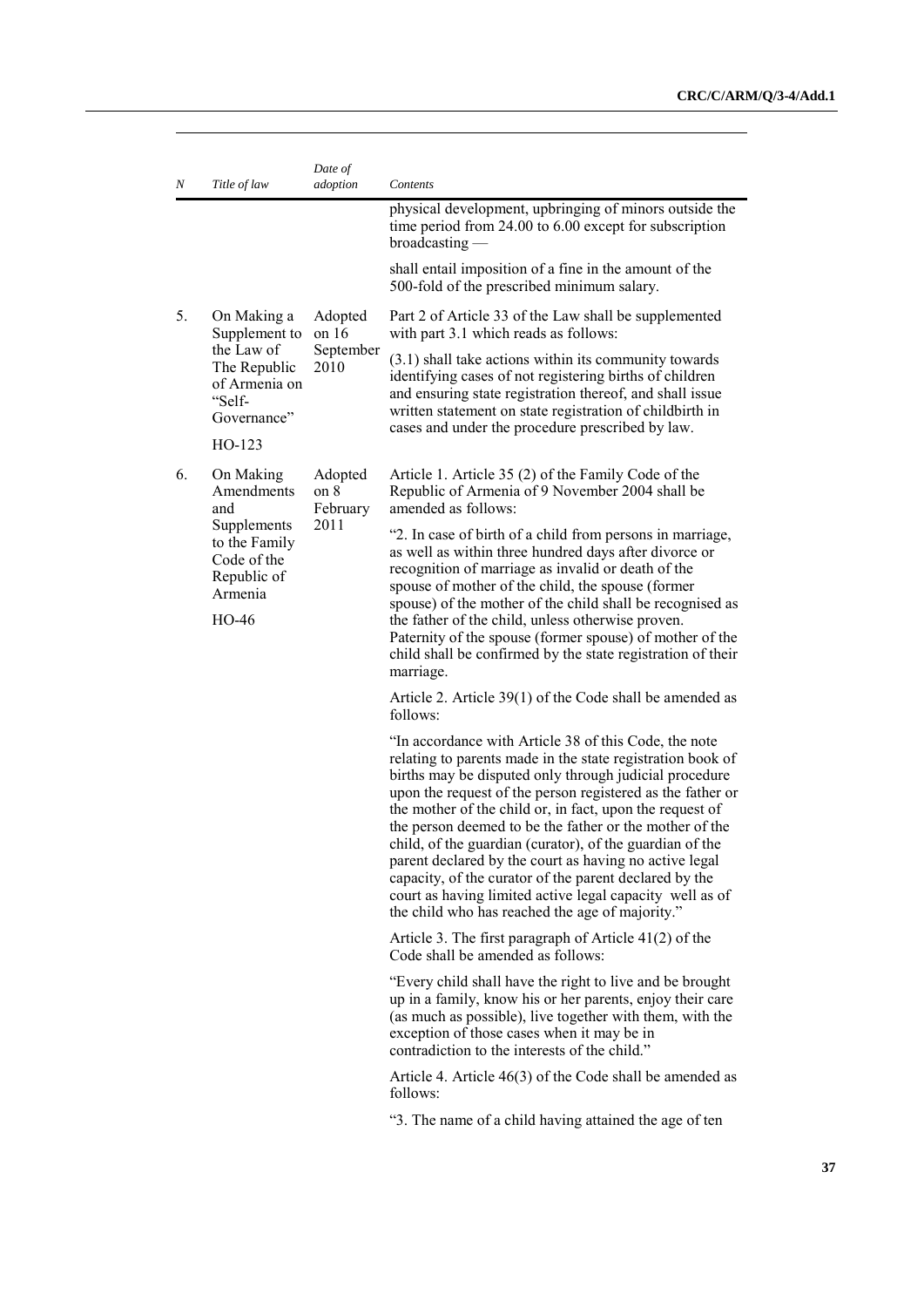| Ν  | Title of law                                                                                             | Date of<br>adoption                            | Contents                                                                                                                                                                                                                                                                                                                                                                                                                                                                                                                                                                                                                                                |
|----|----------------------------------------------------------------------------------------------------------|------------------------------------------------|---------------------------------------------------------------------------------------------------------------------------------------------------------------------------------------------------------------------------------------------------------------------------------------------------------------------------------------------------------------------------------------------------------------------------------------------------------------------------------------------------------------------------------------------------------------------------------------------------------------------------------------------------------|
|    |                                                                                                          |                                                | may be changed upon the consent of the child, and the<br>surname may be changed having regard to the opinion<br>of the child"                                                                                                                                                                                                                                                                                                                                                                                                                                                                                                                           |
| 7. | On Making an Adopted<br>the Law of the 2011<br>Republic of<br>Armenia "On<br>the Rights of<br>the Child" |                                                | Article 32. Protection of the rights of the child in<br>Amendment to on 23 May special educational institutions or psychiatric<br>establishments                                                                                                                                                                                                                                                                                                                                                                                                                                                                                                        |
|    |                                                                                                          |                                                | Only the court shall send the child to a special<br>educational institution upon the recommendation of the<br>local self-government bodies.                                                                                                                                                                                                                                                                                                                                                                                                                                                                                                             |
|    | $HO-204$                                                                                                 |                                                | A child may be hospitalised to a psychiatric<br>establishment without the consent of the legal<br>representative only upon a court judgement in cases and<br>as prescribed by law.                                                                                                                                                                                                                                                                                                                                                                                                                                                                      |
|    |                                                                                                          |                                                | A child staying in special educational or medical and<br>preventive or psychiatric establishments shall have the<br>right to respectful treatment, health protection, relevant<br>education and vocational training, the right to be visited<br>by parents or other legal representatives and other<br>persons and right to correspondence.                                                                                                                                                                                                                                                                                                             |
|    |                                                                                                          |                                                | The task of a special educational institution shall be the<br>correction and re-education.                                                                                                                                                                                                                                                                                                                                                                                                                                                                                                                                                              |
| 8. | On Making an<br>Amendment<br>and a<br>Supplement to<br>the Law of the<br>Republic of<br>Armenia "On      | Adopted<br>on <sub>8</sub><br>December<br>2011 | Article 5.1. Broadcast of television programmes with<br>sign-interpretation or Armenian subtitles<br>The public Television and Radio Company and those<br>private television companies operating in the Republic<br>of Armenia that broadcast also programmes for children                                                                                                                                                                                                                                                                                                                                                                              |
|    | Television and<br>Radio"                                                                                 |                                                | and/or news programmes, shall be obliged to ensure in<br>their programmes accessibility to possible information                                                                                                                                                                                                                                                                                                                                                                                                                                                                                                                                         |
|    | HO-327                                                                                                   |                                                | for deaf and dumb public, broadcast in daily air time at<br>least one programme for children and one news<br>programme with sign-interpretation or Armenian<br>subtitles                                                                                                                                                                                                                                                                                                                                                                                                                                                                                |
| 9. | On Making<br>Amendments<br>and                                                                           | Adopted<br>on $30$<br>November<br>2011         | "Article 195.1 Violation of the Law of the Republic of<br>Armenia "On state registry of population"                                                                                                                                                                                                                                                                                                                                                                                                                                                                                                                                                     |
|    | Supplements<br>to the Code of<br>the Republic<br>of Armenia on<br>Administrative<br>Violations<br>HO-289 |                                                | 2. Failure by the citizen of the Republic of Armenia, as<br>well as by the legal representative of a person not<br>having attained the age of 16 or declared by the court as<br>having no or limited active legal capacity, to submit to<br>the relevant local register the address of permanent<br>residence (place of stay), as well as other personal<br>registration data required by law, or submission of false<br>data or failure to notify on the new address of<br>permanent residence (place of stay) in case of changing<br>the place of permanent residence (place of stay) by the<br>procedure and within the time limit prescribed by law |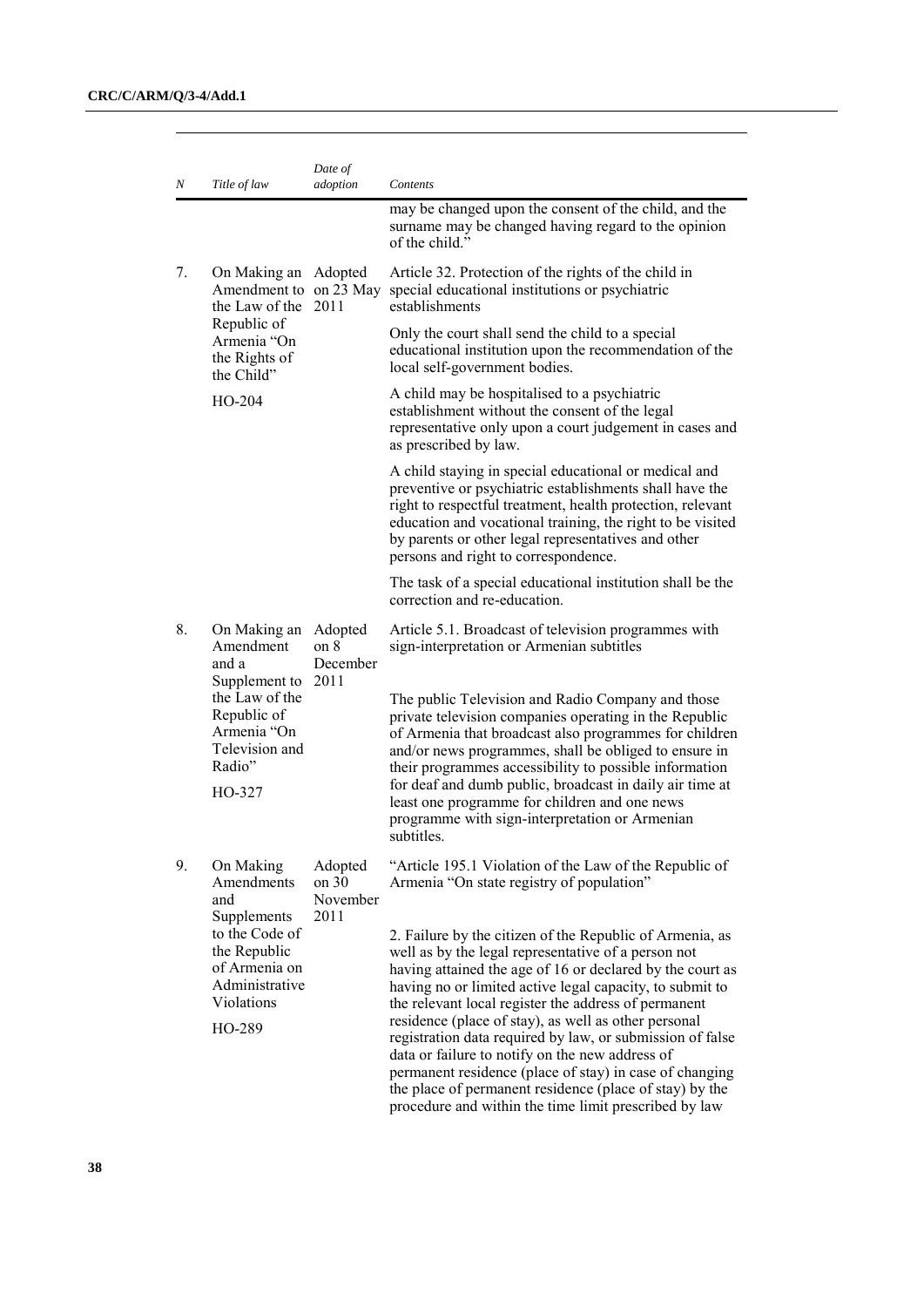| Ν   | Title of law                                                                                                            | Date of<br>adoption    | Contents                                                                                                                                                                                                                                                                                                                                                                                                                                                                                                                                                                                                                                                      |
|-----|-------------------------------------------------------------------------------------------------------------------------|------------------------|---------------------------------------------------------------------------------------------------------------------------------------------------------------------------------------------------------------------------------------------------------------------------------------------------------------------------------------------------------------------------------------------------------------------------------------------------------------------------------------------------------------------------------------------------------------------------------------------------------------------------------------------------------------|
|     |                                                                                                                         |                        | for the purpose of being included in the State<br>Population Register -                                                                                                                                                                                                                                                                                                                                                                                                                                                                                                                                                                                       |
|     |                                                                                                                         |                        | shall entail imposition of a fine in the amount of three-<br>fold of the defined minimum salary.                                                                                                                                                                                                                                                                                                                                                                                                                                                                                                                                                              |
| 10. | On Making                                                                                                               | Adopted                | "Article 33. Granting a pension                                                                                                                                                                                                                                                                                                                                                                                                                                                                                                                                                                                                                               |
|     | Amendments<br>and<br>Supplements<br>to the Law of<br>the Republic<br>of Armenia on<br><b>State Pensions</b><br>$HO-110$ | on 19<br>March<br>2012 | 1. A pension shall be granted by the pension granting<br>subdivision upon the written application of the person<br>having the right to pension, and — in case of a minor or<br>a person under guardianship — by his or her legal<br>representative, that is the parent, adopter or guardian,<br>based on the data on the registration address of the<br>person having the right to pension in the Republic of<br>Armenia that are available in the State Population<br>Register of the Republic of Armenia. The person having<br>the right to pension or his or her legal representative<br>shall personally submit the application on granting a<br>pension. |
|     |                                                                                                                         |                        | A person having attained the age of fourteen, who has<br>the right to pension, may personally submit the<br>application and documents required for granting a<br>pension."                                                                                                                                                                                                                                                                                                                                                                                                                                                                                    |
|     |                                                                                                                         |                        | Article 12. In Article 35 of the Law:                                                                                                                                                                                                                                                                                                                                                                                                                                                                                                                                                                                                                         |
|     |                                                                                                                         |                        | 3) the first paragraph of part 9 shall be amended as<br>follows:                                                                                                                                                                                                                                                                                                                                                                                                                                                                                                                                                                                              |
|     |                                                                                                                         |                        | "9. Pension shall be paid also upon the power of<br>attorney given in the Republic of Armenia by the<br>pensioner (in case of a minor or a pensioner under<br>guardianship — by his or her legal representative, that<br>is the parent, adopter or guardian) and certified by a<br>notary public functioning in the Republic of Armenia,<br>where a written application thereon and the power of<br>attorney are submitted to the pension granting<br>subdivision. Pension shall not be paid by the power of<br>attorney granted by way of reauthorisation."                                                                                                  |
|     |                                                                                                                         |                        | Article 13. In Article 36 of the Law:                                                                                                                                                                                                                                                                                                                                                                                                                                                                                                                                                                                                                         |
|     |                                                                                                                         |                        | 3. In case of death of a pensioner the amount of the<br>unpaid pension shall be paid to the spouse of the<br>deceased or to the minor child aged 14 and more<br>irrespective of the fact of being registered together with<br>the pensioner at the same place (address) as of the day<br>of his or her death, and shall be paid to other member of<br>the family if the latter, based on the data available in the<br>State Population Register of the Republic of Armenia,<br>has been registered together with the pensioner at the                                                                                                                         |

same place (address) as of the day of his or her death.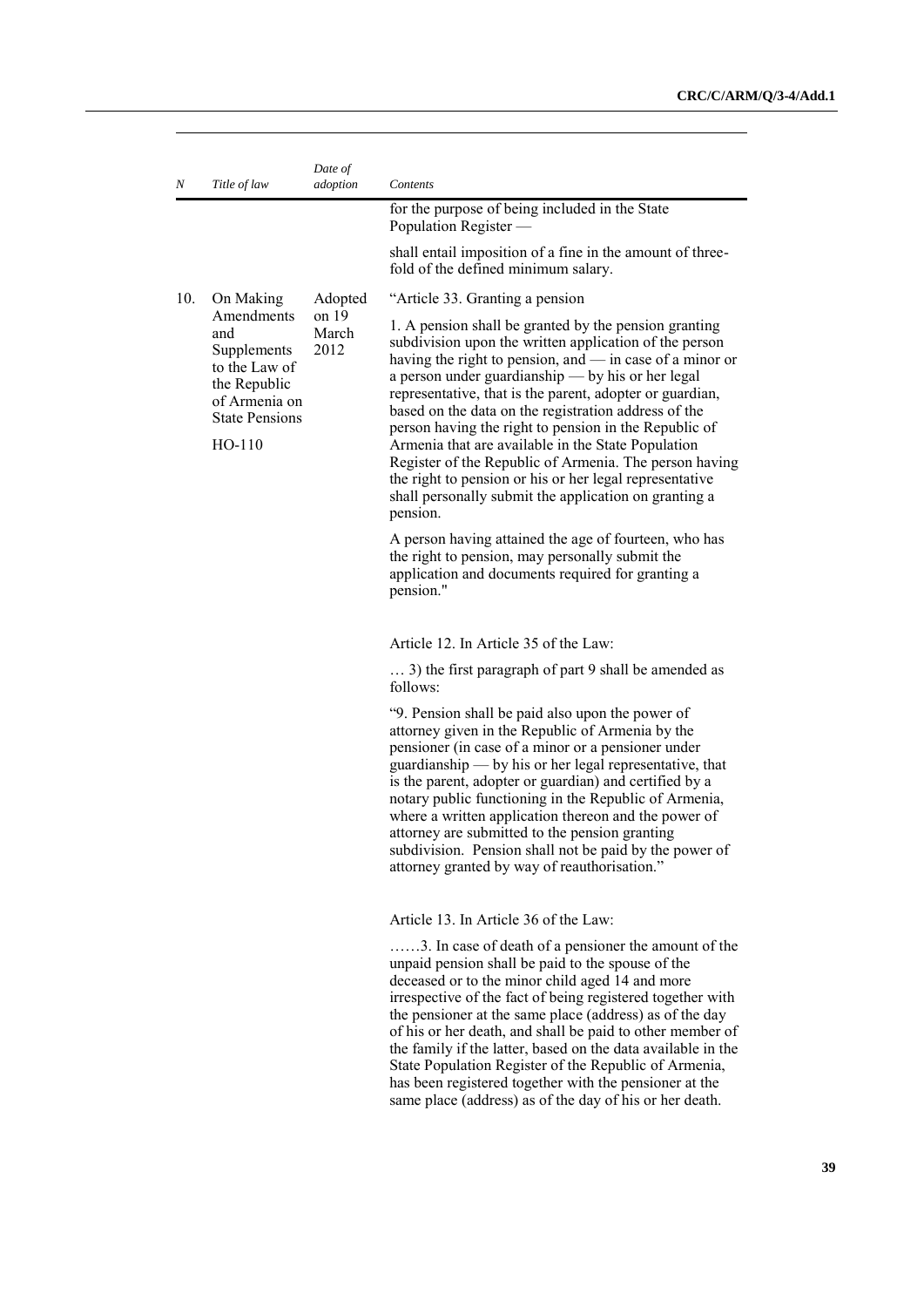| Ν | Title of law | Date of<br>adoption | Contents                                                                                                                                                                                                                                                                                                                                                                                          |
|---|--------------|---------------------|---------------------------------------------------------------------------------------------------------------------------------------------------------------------------------------------------------------------------------------------------------------------------------------------------------------------------------------------------------------------------------------------------|
|   |              |                     | Article 15. Article 38 of the Law shall be amended as<br>follows:                                                                                                                                                                                                                                                                                                                                 |
|   |              |                     | "Article 38. Recalculation of pension                                                                                                                                                                                                                                                                                                                                                             |
|   |              |                     | 1. Labour pension shall be recalculated where:                                                                                                                                                                                                                                                                                                                                                    |
|   |              |                     | (1) the amount of base pension or the value of one year<br>of labour service record has changed as from the 1st<br>day of the given month;                                                                                                                                                                                                                                                        |
|   |              |                     | (2) after 12 months following the granting<br>(recalculation) of age or disability pension the<br>pensioner has submitted a statement of information on<br>having worked for at least six months after granting<br>(recalculation) of the pension from the 1st day of the<br>month following the month of submission of the<br>application and required documents;                                |
|   |              |                     | (3) the pensioner has submitted additional documents<br>on labour or other activities hereof or of the<br>breadwinner for the period extending prior to the<br>granting (recalculation) of pension as from the 1st day<br>of the month following the month of submission of the<br>application and required documents;                                                                            |
|   |              |                     | (4) the pensioner with the right to receive a disability<br>pension, has — prior to attainment to the age giving the<br>right to age pension — submitted a document on the<br>period of other activities after 12 months following the<br>granting (recalculation) of pension as from the 1st day<br>of the month following the month of submission of the<br>application and required documents. |
|   |              |                     | 2. Social pension shall be recalculated where the<br>amount of base pension has changed as from the 1st day<br>of the given month.                                                                                                                                                                                                                                                                |
|   |              |                     | 3. Military pension shall be recalculated where:                                                                                                                                                                                                                                                                                                                                                  |
|   |              |                     | (1) there has been a change in the amount of money or<br>food allowance or case pension of military servants as<br>from the 1st day of the given month.                                                                                                                                                                                                                                           |
|   |              |                     | (2) the right to receive pension has been reinstated as<br>prescribed by Article $41(3)(6)$ of this Law taking into<br>account the length of military service of the military<br>servant as from the day of release from last military<br>service and the amount of monthly money and food<br>allowance from the date of reinstatement of the right to<br>receive pension.                        |
|   |              |                     | 4. Pension shall be recalculated also:                                                                                                                                                                                                                                                                                                                                                            |
|   |              |                     | (1) in case of change in the disability group as from the<br>1st day of the month following the month of<br>establishment of new disability group;                                                                                                                                                                                                                                                |
|   |              |                     | (2) in case of death of the other parent of a child or<br>offspring receiving on-site (full-time) education having                                                                                                                                                                                                                                                                                |
|   |              |                     |                                                                                                                                                                                                                                                                                                                                                                                                   |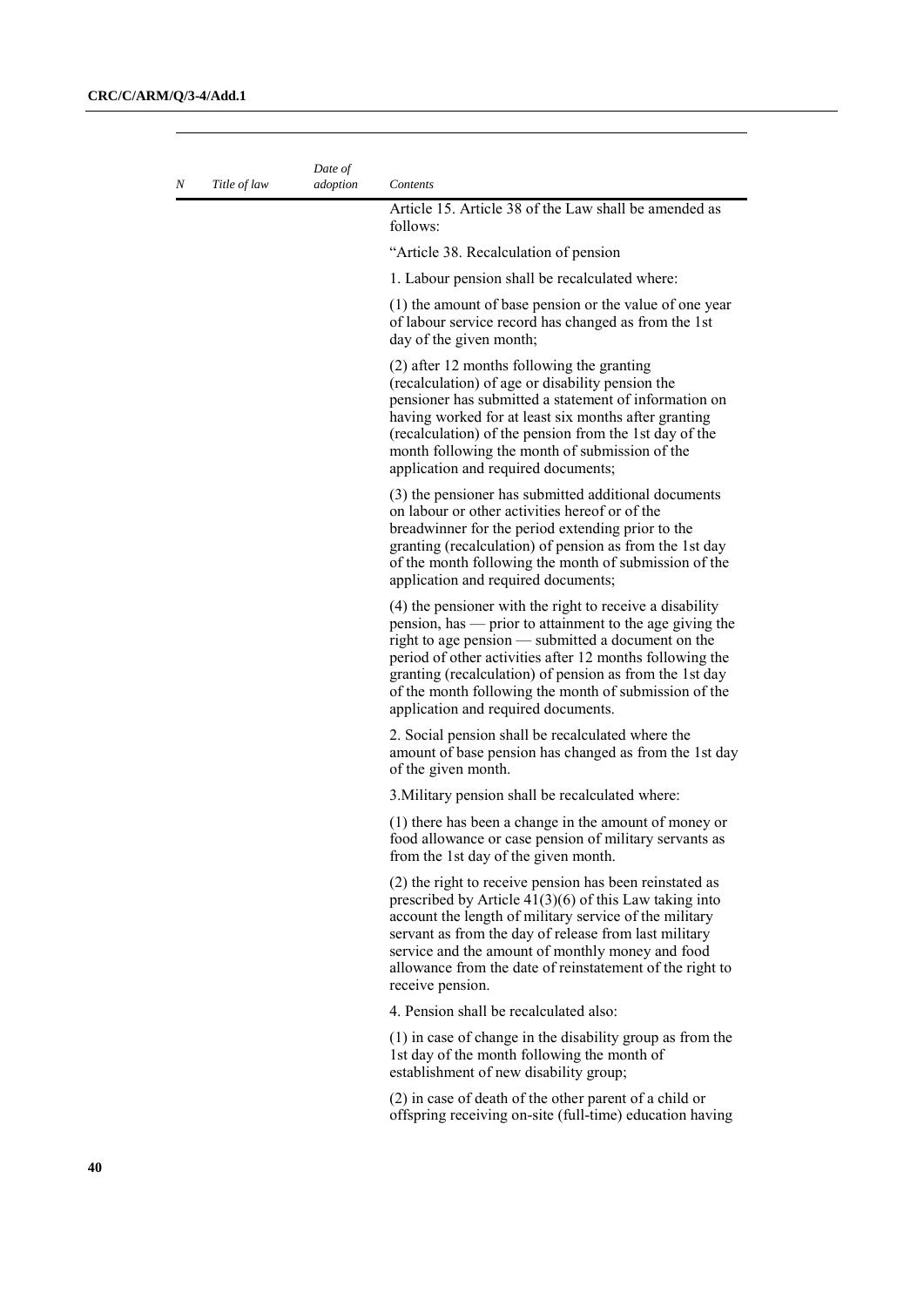| Ν   | Title of law                                                                                    | Date of<br>adoption               | Contents                                                                                                                                                                                                                                                                                                                                                                                                                                                                                                                                                                                                                                                                                                                     |
|-----|-------------------------------------------------------------------------------------------------|-----------------------------------|------------------------------------------------------------------------------------------------------------------------------------------------------------------------------------------------------------------------------------------------------------------------------------------------------------------------------------------------------------------------------------------------------------------------------------------------------------------------------------------------------------------------------------------------------------------------------------------------------------------------------------------------------------------------------------------------------------------------------|
|     |                                                                                                 |                                   | the right to pension in case of losing the breadwinner,<br>as from the 1st day of the month following the month of<br>submitting the application and the required documents.                                                                                                                                                                                                                                                                                                                                                                                                                                                                                                                                                 |
| 11. | On Making an<br>Amendment<br>and<br>Supplements                                                 | Adopted<br>on 19<br>March<br>2012 | Article 1. In Article 33 of the Law of the Republic of<br>Armenia "On Social Security of Military Servants and<br>their Family Members" of 27 October 1998 (hereinafter<br>referred to as "the Law"):                                                                                                                                                                                                                                                                                                                                                                                                                                                                                                                        |
|     | to the Law of<br>the Republic                                                                   |                                   | (1) part 4 shall be replaced by the following:                                                                                                                                                                                                                                                                                                                                                                                                                                                                                                                                                                                                                                                                               |
|     | of Armenia<br>"On Social<br>Security of<br>Military<br>Servants and<br>Their Family<br>Members" |                                   | "Former military servants receiving military pension for<br>long-term service or disability, persons considered<br>equivalent to military servants pursuant to Article 3 of<br>this Law, as well as family members of military<br>servants deceased (dead) when undergoing the military<br>service shall be provided with medical care as<br>prescribed by this Article."                                                                                                                                                                                                                                                                                                                                                    |
|     | HO-35                                                                                           |                                   | (2) part 5 shall be added which reads as follows:                                                                                                                                                                                                                                                                                                                                                                                                                                                                                                                                                                                                                                                                            |
|     |                                                                                                 |                                   | "For the purposes of this Article, the following persons<br>shall be considered a family member of military<br>servant, as well as of a deceased (dead) military<br>servant:                                                                                                                                                                                                                                                                                                                                                                                                                                                                                                                                                 |
|     |                                                                                                 |                                   | $(1)$ children under the age of 18, or children under the<br>age of 23 engaged in academic studies or recognised as<br>having no active legal capacity, as well as children with<br>disabilities under or having attained the age of 18;<br>where the latter have been declared as persons with<br>disabilities before attaining the age of 18;                                                                                                                                                                                                                                                                                                                                                                              |
|     |                                                                                                 |                                   | (2) the parents, the spouse;                                                                                                                                                                                                                                                                                                                                                                                                                                                                                                                                                                                                                                                                                                 |
|     |                                                                                                 | capacity."                        | (3) persons under the custody of the military servant, as<br>well as the deceased (dead) military servant; namely,<br>children under the age of 18 or recognised as having no<br>active legal capacity, or sibling under the age of 23<br>engaged in academic studies, as well as the siblings<br>with disability below and above the age of 18 being<br>under the custody of deceased (dead) military servant, if<br>they have been declared persons with disabilities before<br>attaining the age of 18; The siblings shall be considered<br>to be under the custody of the military servant, as well<br>as deceased (dead) military servant, in the event their<br>parents have third degree disability, limiting working |
|     |                                                                                                 |                                   | Article 2. In Article 34 of the Law:                                                                                                                                                                                                                                                                                                                                                                                                                                                                                                                                                                                                                                                                                         |
|     |                                                                                                 |                                   | $(1)$ part 1                                                                                                                                                                                                                                                                                                                                                                                                                                                                                                                                                                                                                                                                                                                 |
|     |                                                                                                 |                                   | (a) shall be supplemented after the word "support" with<br>the following words: "as prescribed by the Government<br>of the Republic of Armenia",                                                                                                                                                                                                                                                                                                                                                                                                                                                                                                                                                                             |

(b) shall be supplemented with a new sentence which